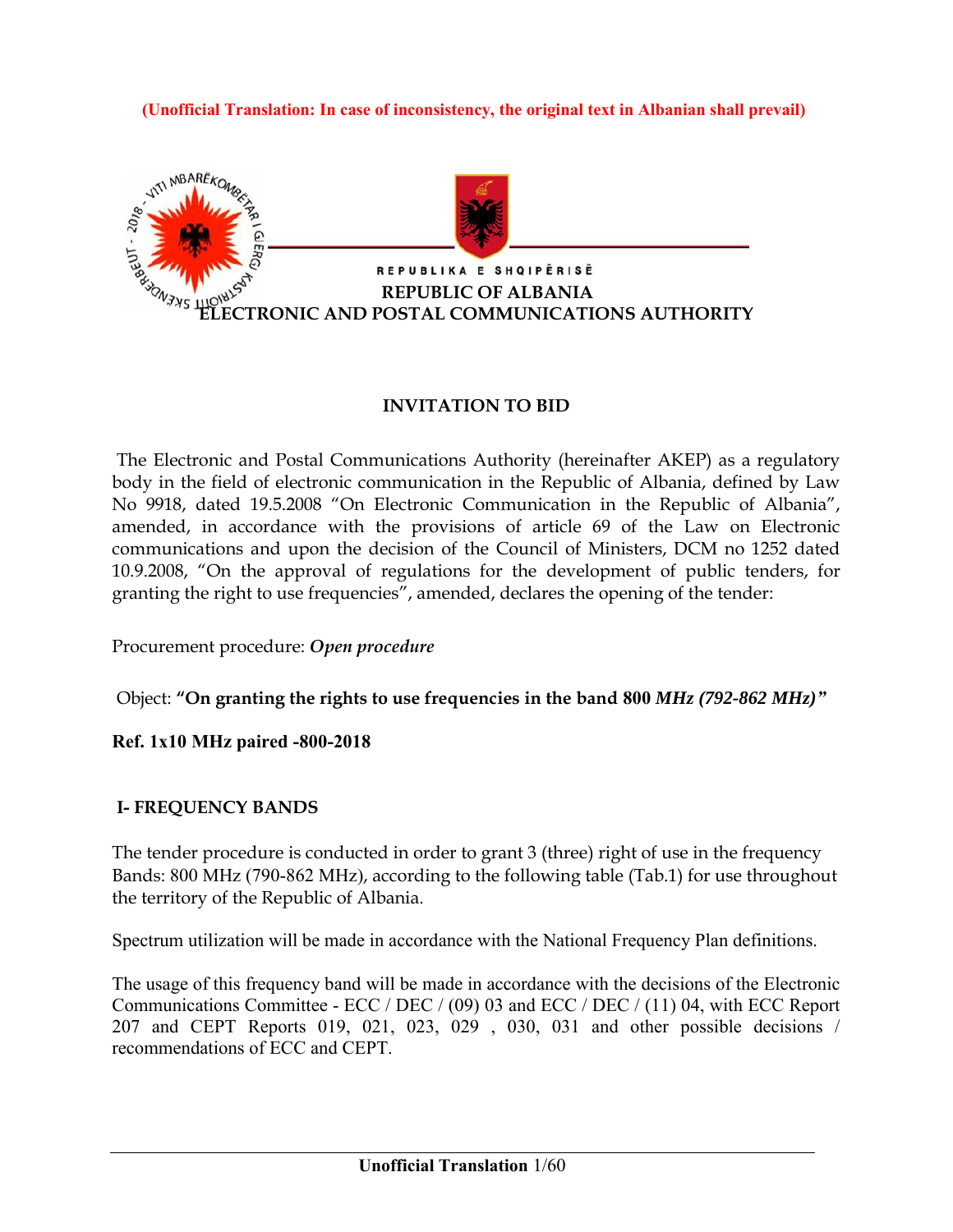The division of the band 800MHz (790-862 MHz) into 5MHz paired blocks according to the CEPT and National Frequency Allocation division is given in Table 1 below:

| 790-<br>791          | 791-<br>796                | 796-<br>801 | $801 -$<br>806 | 806-<br>811          | $811 -$<br>816 | $816 -$<br>821 | $821 -$<br>832 | 832-<br>837                | 837-<br>842 | 842-<br>847 | $847 -$<br>852 | 852-<br>857 | $857 -$<br>862 |
|----------------------|----------------------------|-------------|----------------|----------------------|----------------|----------------|----------------|----------------------------|-------------|-------------|----------------|-------------|----------------|
| <b>Guard</b><br>band | <b>Downlink</b>            |             |                | <b>Duplex</b><br>gap |                |                |                | Uplink                     |             |             |                |             |                |
| <b>MHz</b>           | 30 MHz (6 blocks of 5 MHz) |             |                | 11 MHz               |                |                |                | 30 MHz (6 blocks of 5 MHz) |             |             |                |             |                |

- Available 2x30 MHz spectrum, with a duplex 11mhz Gap.
- Block size 5 MHz paired.
- Guard band of 1 MHz with 790 MHz start.
- The FDD downlink starts at 790 MHz and the FDD uplink starts at 832 MHz.

In the 800 MHz frequency band 3 (three) rights of use will be granted, each rights of use being  $1x10$  MHz (paired), according to Table 1 below:

| <b>Individual</b><br><b>Authorization</b> | <b>Frequencies for Individual</b><br>Authorization          | <b>Block size</b> |
|-------------------------------------------|-------------------------------------------------------------|-------------------|
| $\mathbf{A}1$                             | 791-801 MHz (10 MHz)<br>paired with<br>832-842 MHz (10 MHz) | 1 x 10 MHz paired |
| A2                                        | 801-811 MHz (10 MHz)<br>paired with<br>842-852 MHz (10 MHz) | 1 x 10 MHz paired |
| A <sub>3</sub>                            | 811-821 MHz (10 MHz)<br>paired with<br>852-862 MHz (10 MHz) | 1 x 10 MHz paired |

The tender procedure is conducted in order to grant 3 (three) right of use (Individual Authorizations) on the 800 MHz (790-862 MHz) frequency band and is conducted in 3 rounds on the same day of the bidding opening:

- All bidders may submit bids for obtaining a right to use in each round.
- Bids for each round will be submitted by the Bidders on the date set out in the Tender Documents.
- The Winning Bidder of the foregoing round reserves the right to withdraw from the bid opening for the upcoming round.
- No more than one usage right (1x10 MHz paired) can be granted in any round.

### **II- PURPOSE**

Rights of use are granted for the purpose of building terrestrial communication networks in order to provide electronic communications services throughout the territory of the Republic of Albania.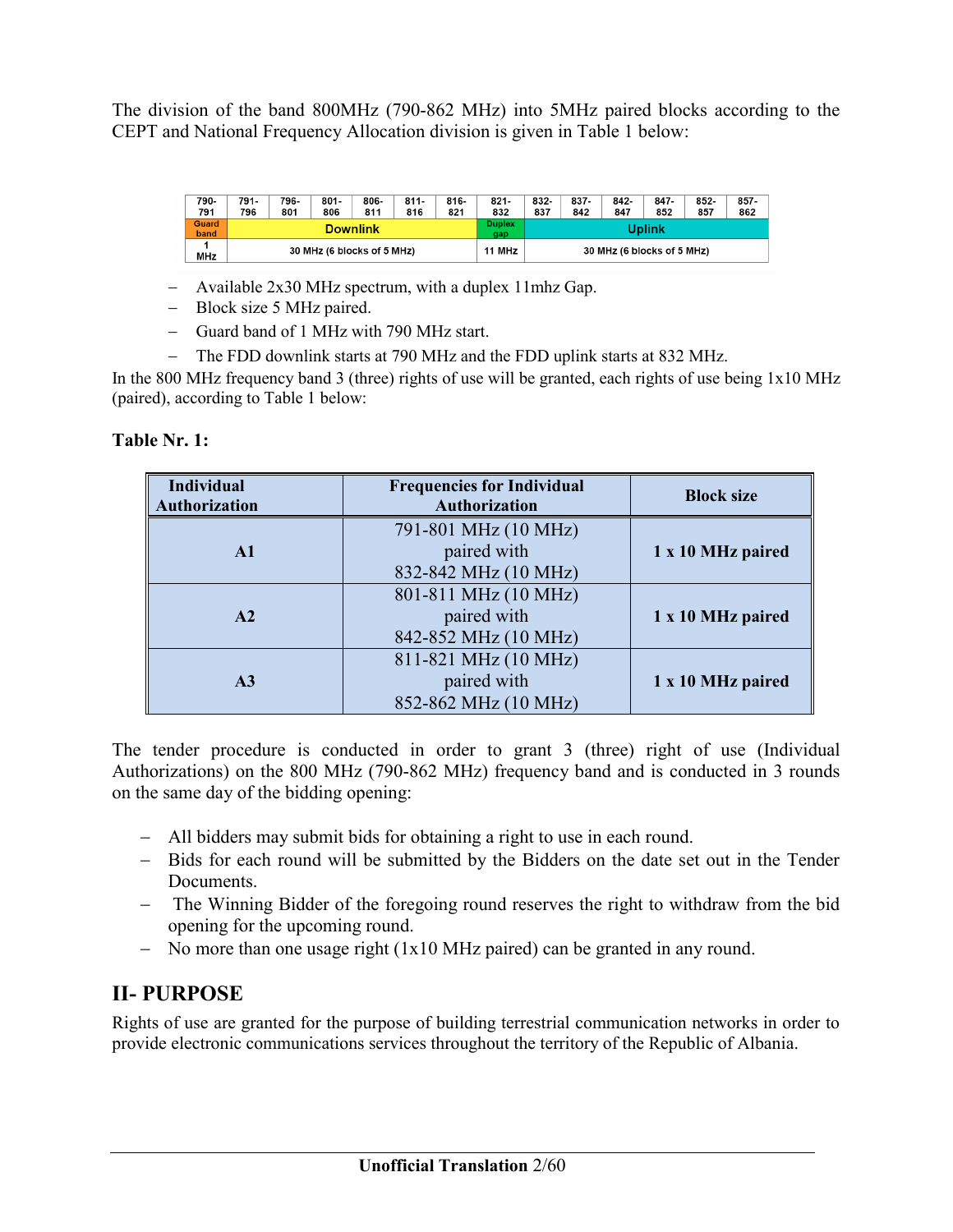## **III- PARTICIPATION IN TENDER**

- **1.1.** Candidates or bidders who participate in the tender procedure to win the right to obtain the Individual Authorization should submit:
	- a. A document certifying that (your entity) is not under bankruptcy process, issued by the competent authority.
	- b. A document certifying that (your entity) has no criminal records, issued by the competent authority.
	- c. A document certifying that (your entity) is not convicted by final court decision for any of the following offences:
		- Being part of a criminal organization
		- Corruption
		- Fraud - Money laundry issued by the competent authority

d. document certifying that the capital/assets of (your entity) are not blocked by judicial bailiffs or to a sequestration order issued by the authorized body (Bailiff's Office or Ministry of Justice for national bidders).

e. A document certifying that (your entity) has settled financial and social insurance obligations, issued by the authorized body (Tax Administration for national bidders).

f. A document certifying that (your entity) is not indebted or has no obligations toward the Albanian government (by self-declaration).

g. Bidder should be registered with the respective professional or commercial registers of the state where they are located, by proving their legal personality as a joint-stock company or a legal entity. Bidders must submit a copy of the Extract on the History of the Entity issued by the authorized body (National Registration Centre for domestic bidders).

- **1.2.** All requirements set out in points 1.1 and 1.2, must be proved by means of official certificates issued by relevant authorities or other official documents issued not earlier than 30 calendar days before AKEP's tender notification day. If the abovementioned documents, for foreign candidates/bidders, are not issued by their state of origin, then a written declaration by the candidate/bidder is sufficient.
- **1.3.**All the the documents submitted in accordance with points 1.1 and 1.2 above must be original or notarized copies. Documents in foreign language (other than English) must be accompanied by a notarized translation in Albanian or English.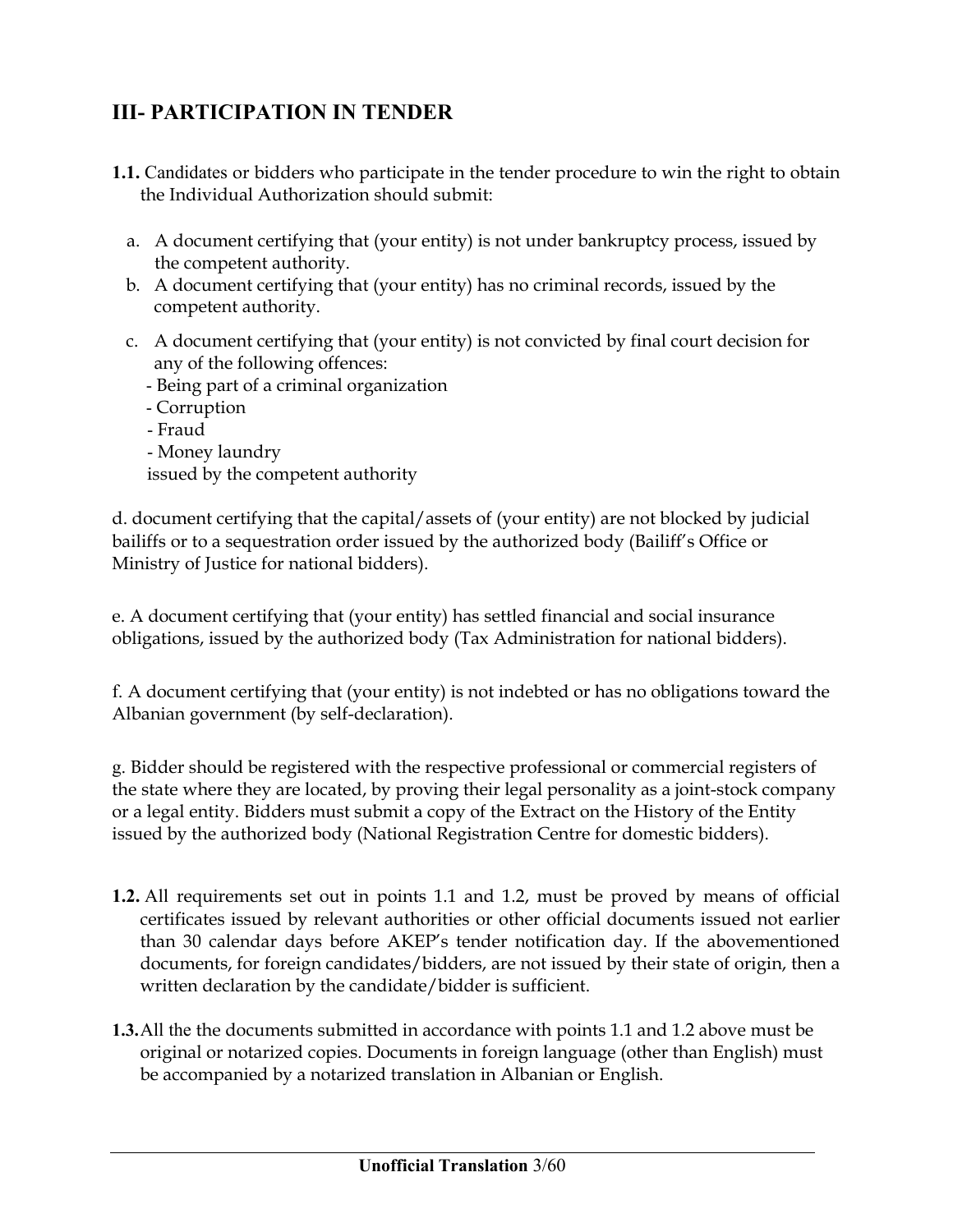- **1.4.**A bid may be submitted even by a group of investors who cooperate with one another for tender participation purposes and intend to carry out transactions through a company to be established. In such cases, one of them represents the others during the procedure and, in case of selection, even during the procedures after announcement of the tender results.
- **1.5.** Assessment will be escalated, with several rounds of evaluation. The maximum number of rounds is 3 (three).
- **1.6.** All the bidders, as well as their partners of any kind, may submit only one bid in each round, marked with a sign:

- Offer for participation in the tender with the object: *"Granting right of use on 800 MHz (790-862 MHz) frequency band ", Ref. 1x10 MHz paired-800-2018.* 

For completing the requirements, bidders should refer to the Tender Document, Chapter II, Section 1.

**1.7**. Failure to fulfill one of these conditions shall constitute cause for disqualification of the candidate or bidder.

#### **2. General requirements for qualification**

Bidders should submit in their bid the documents which prove that they meet the general qualification requirements, as follows:

#### a) *Professional qualifications*

- The Bidder must certify that he possesses general knowledge in the field of electronic communications as well as professional knowledge and experience on the use of GSM / UMTS / LTE frequency bands, as set out in Appendix 5.
- In cases of group of investors, this condition must be met by the entire group together.

### *b) Technical skills*

- Bidders must submit a plan for the extention and configuration of the network to be built and also operate in the frequency band which is subject of tendering. The bidder must also complete Annex 6. If the bidder's statement in the table of Appendix 6 is smaller than the minimum values given in the "Minimum" column of this table, the bidder will not qualify.
- Bidders must submit their plan regarding the services, the quality of the services and / or the tariffs for the services to be provided through the network operating at the frequency band which is subject to tendering.
- Bidders should ensure the use of frequencies in accordance with the recommendations and standards of ITU and CEPT, as set out in Annex 8.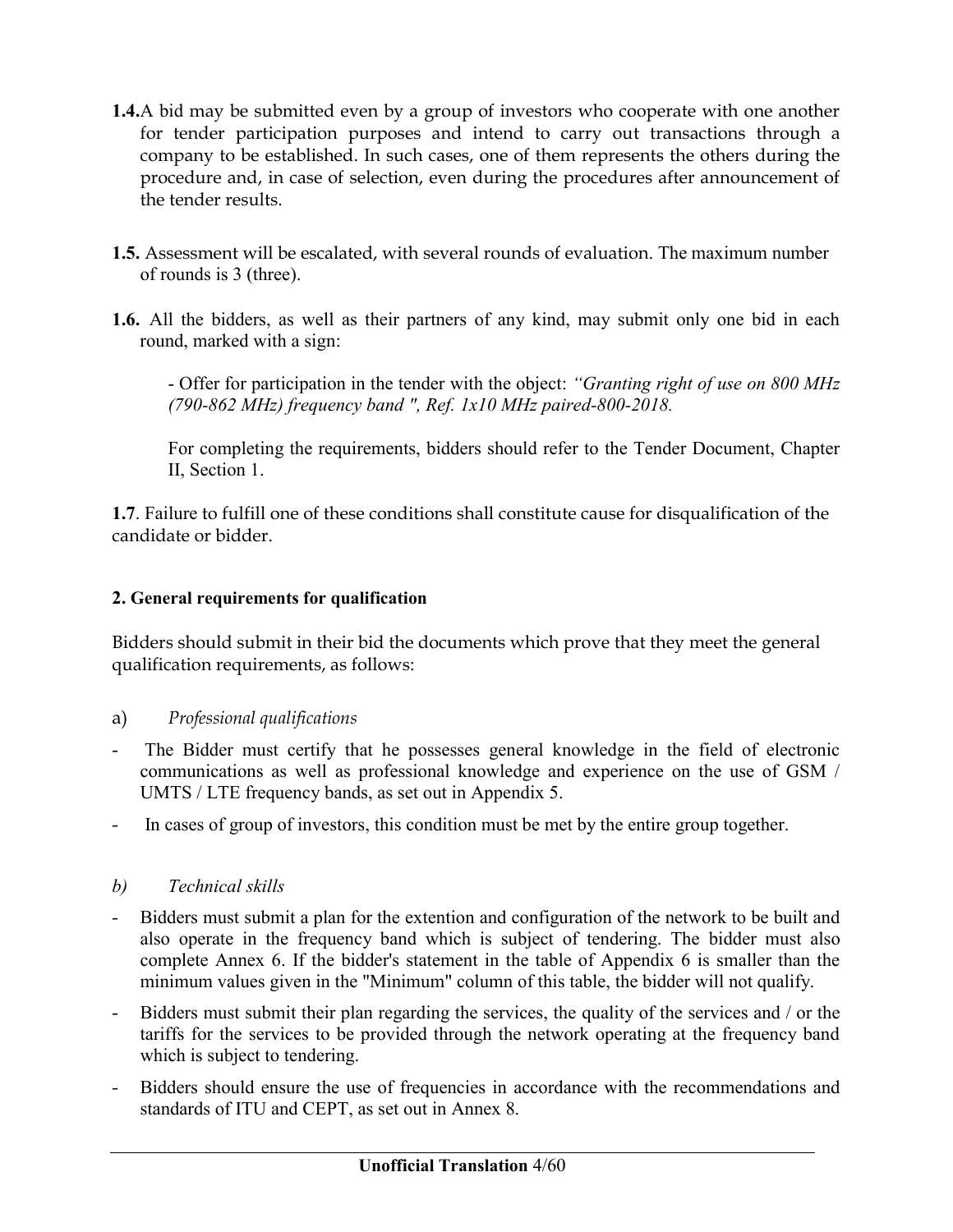#### *c) Financial and economic situation*

Bidder must prove that has financial and economic capacities to fulfill the obligations for the Individual Authorization through:

- I. Bank declarations issued by one or more banks on the financial condition of the Bidder, which can guarantee the fulfillment of the obligations that derive from the receipt of the Individual Authorization pursuant to the Declarations in Appendices 3, 4, 5, 6, 7, 8 , 9, 10, 11, 12 and 14, not less than **7,440,000 (seven million four hundred and forty thousand)** Euros for the right of use. In case of non-fulfillment of this condition, the bidder will not qualify.
- II. Financial statements (balance sheet, income and expenses statement) or parts from these financial statements of one of the last three financial years. Bidders which have started their activity in the following financial year are excluded from this obligation.
- III. A statement of total turnover of the company carried out by similar activities of one of the last three financial years. Bidders who have commenced their activity in the following financial year are excluded from this obligation.
- d) *Legal capacities*

The Bidder must certify that has legal capacity to fulfill the obligations of the Individual Authorization through the filing of the certificate of registration as a commercial subject issued by the competent authority (National Business Center for Domestic Bidders).

In case of group of investors, this request will be verified by submitting the certificate of registration as a commercial entity issued by the competent authority (National Business Center for Domestic Bidders) from all members of the group as well as the notarized agreement of their merger.

- 2.1 All the documentation required in the above points must be original or a notarized copy of the original one. All documentation must be stamped and signed by the person authorized by the bidder.
- 2.2 In cases of group of investors, the requirements set out in point 2.1 shall be met by the whole group together. Failure to meet one of these conditions constitutes a cause for disqualification of the candidate.

## **IV- BIDS SUBMISSION**

- 1. Bid submission shall be made as follows:
	- a) Bids are submitted in writing, manually or via mail, signed and enclosed in an envelope, according to the specifications set out in this tender document;
	- b) AKEP shall provide the bidder, upon their request, with a confirmation specifying the date and time of acceptance of the bid.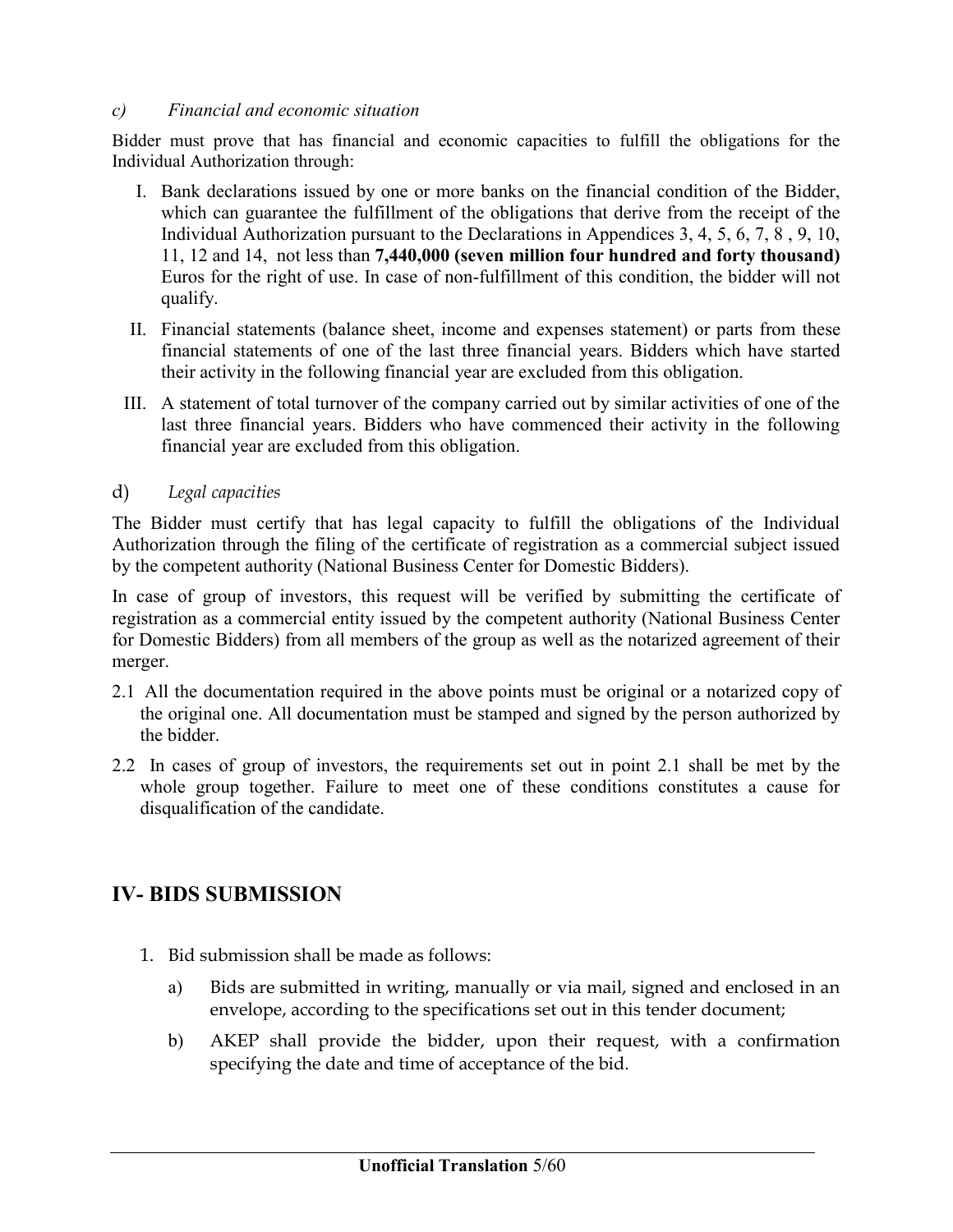- 2. The bid and all the documents and correspondence related to the bid, exchanged between the Bidder and AKEP will be prepared in Albanian or English.
- 3. In case of bids submitted by a group of investors, the bid should be accompanied by the proxy/written authorization for the authorized persons who will represent the consortium during the procurement procedure.
- 4. Bidders should submit the bid enclosed in a non-transparent, closed envelope, signed and sealed under the name and address of the Bidder, marked with a sign:

- Offers for participation in the tender with the object: *"On granting rights of use for frequency band 800 MHz (792-862 MHz)", Ref. 1x10 MHz paired-800-2018.*

This envelope must contain all the offers, for each evaluation round, each in a separate envelope, marked and signed.

- "Offer for obtaining 1 (one) right of use in the 800 MHz (792-862 MHz) frequency band, valid for the" x "round of the evaluation (where x takes 1,2,3 value of the rounds of the relevant evaluation).

On he bid must be written : "TO BE OPENED ONLY IN PRESENCE OF THE BID EVALUATION COMMITTEE AND NOT BEFORE 07.02.2019, time 10:00 a.m ".

## **IV. DEADLINE AND ADDRESS OF BID SUBMISSION**

Bids should be submitted not later than **07.02.2019, time 10:00 a.m**, at the following address:

Electronic and Postal Communication Authority Street "Reshit Collaku" Tirana – Albania

## **VI. BID OPENING**

Bids will be opened by the Bid Evaluation Committee (BEC) on **07.02.2019, time 10:00 a.m**, at AKEP premises in the address:

Electronic and Postal Communication Authority Street "Reshit Collaku" Tirana – Albania

1. Only bidders or the representatives authorized by them provided with authorization, who have submitted their bids, have the right to participate in the bid opening.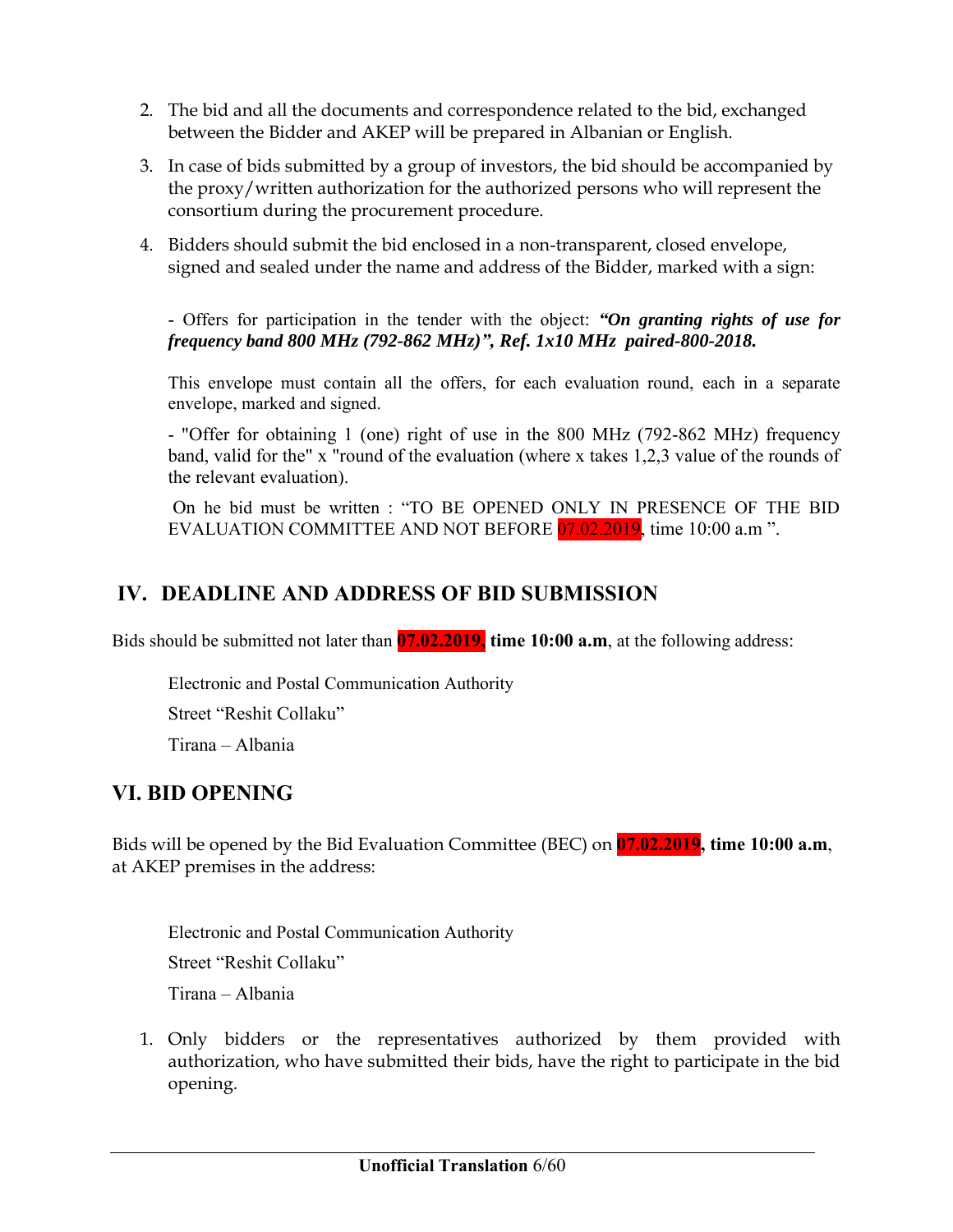2. The name, the address, the legal documentation and any document required by AKEP and also the price of each bid, of the bidder whose bid is opened is read in loud voice for the persons present and will be recorded according to the tender procedure.

## **VII. BID EVALUATION CRITERIA**

The criterion for evaluating the valid bids will be the bid price according to the following formula:

*Pox = 100 x Çox / Çomax where: Pox - Points of a given bid (x) depending on the bid price Çox - Price of the given bid Çomax - Maximum bid price*

**Points per criterion**

| No. | <b>Evaluation criterion</b> | <b>Points</b> |
|-----|-----------------------------|---------------|
|     | Bid price                   | $0 \div 100$  |

The bid with the highest price will be evaluated with 100 points.

*For further details on the evaluation criteria and for the calculation of the points for each bid, bidders may refer to the Tender Document, Chapter II, section 12.*

## **VIII. MINIMUM BID PRICE**

- 1. The minimum eligible price for the bidders in order to obtain one right of use for 1 x 10 MHz paired is **7,440,000 (seven million four hundred and forty thousand) Euro**.
- 2. Bidders that have offered a lower price than the price set in the "minimum bid price" criteria will be disqualified.

## **IX. GRANTING OF AUTHORIZATION BY AKEP**

The bid price, provided by the bidder who has obtained the right to use the frequency band tendered, must be payed to the State Budget as a full payment in accordance with the specifications of AKEP-s notification for this purpose. This payment will be made by the winning bidder within 7 calendar days from the receipt of the award notice.

If the winner fails to comply with the deadline for all payments AKEP will, not grant the individual authorization and will also seizure the bid insurance (bid waranty).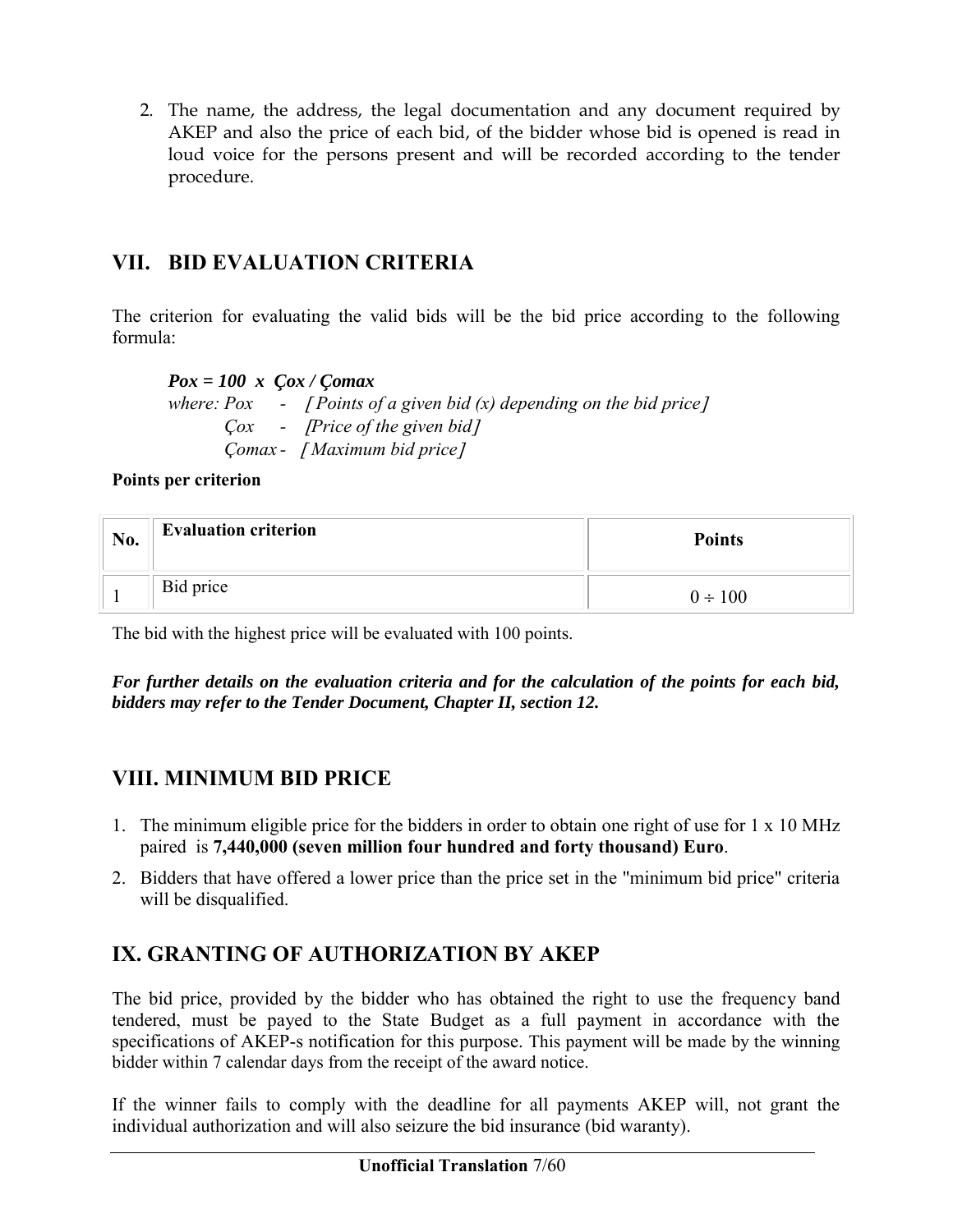The granting of Individual Authorization will be made within 10 calendar days after the announcement of the winner and after the winner will conclude all the payments.

## **X. VALIDITY OF INDIVIDUAL AUTHORIZATION**

Individual Authorization will be valid for a period of 15 (fifteen) years with renewal option in the end of the validity period. Renewal will be made in line with the provisions of law no 9918 dated 19.5.2008, amended, or the legislation in force at the relevant time.

### **XI. WINNER'S OBLIGATIONS ARISING FROM THE TENDER**

The winner/Operator is obliged to start using the allocated spectrum through this tendering within a period of 2 (two) months from the day of reception of the Individual Authorization.

Upon obtaining the Individual Authorization the Winner/Operator is obliged to implement, according to his declarations stated in the Bid:

- 1. The plan for network configuration, which will be built for service coverage;
- 2. Provision of at least the services declared;
- 3. Declared Technical standards of ITU and CEPT.

## **XII. TENDER DOCUMENT**

Printed tender documents may be withdrawn from the premises of AKEP during every working day starting from the day this document will be approved, from 9:00 to 15:30 hrs. The person who will withdraw the tender document must bring along a bank confirmation to certify that the respective payment of 10 (ten) Euro has already been made.

Tender document may be downloaded free of charge from the electronic website of AKEP, at the address [www.akep.al.](http://www.akep.al/)

The Tender Document is prepared in Albanian and in English.

### **XIII. CONTACT PERSON FOR FURTHER INFORMATION**

For any clarification concerning the tender document, you may contact, at the following address: Electronic and Postal Communications Authority Street "Reshit Collaku", Tirana – Albania Email: [info@akep.al](mailto:info@akep.al)

 $Fax + 35542259106$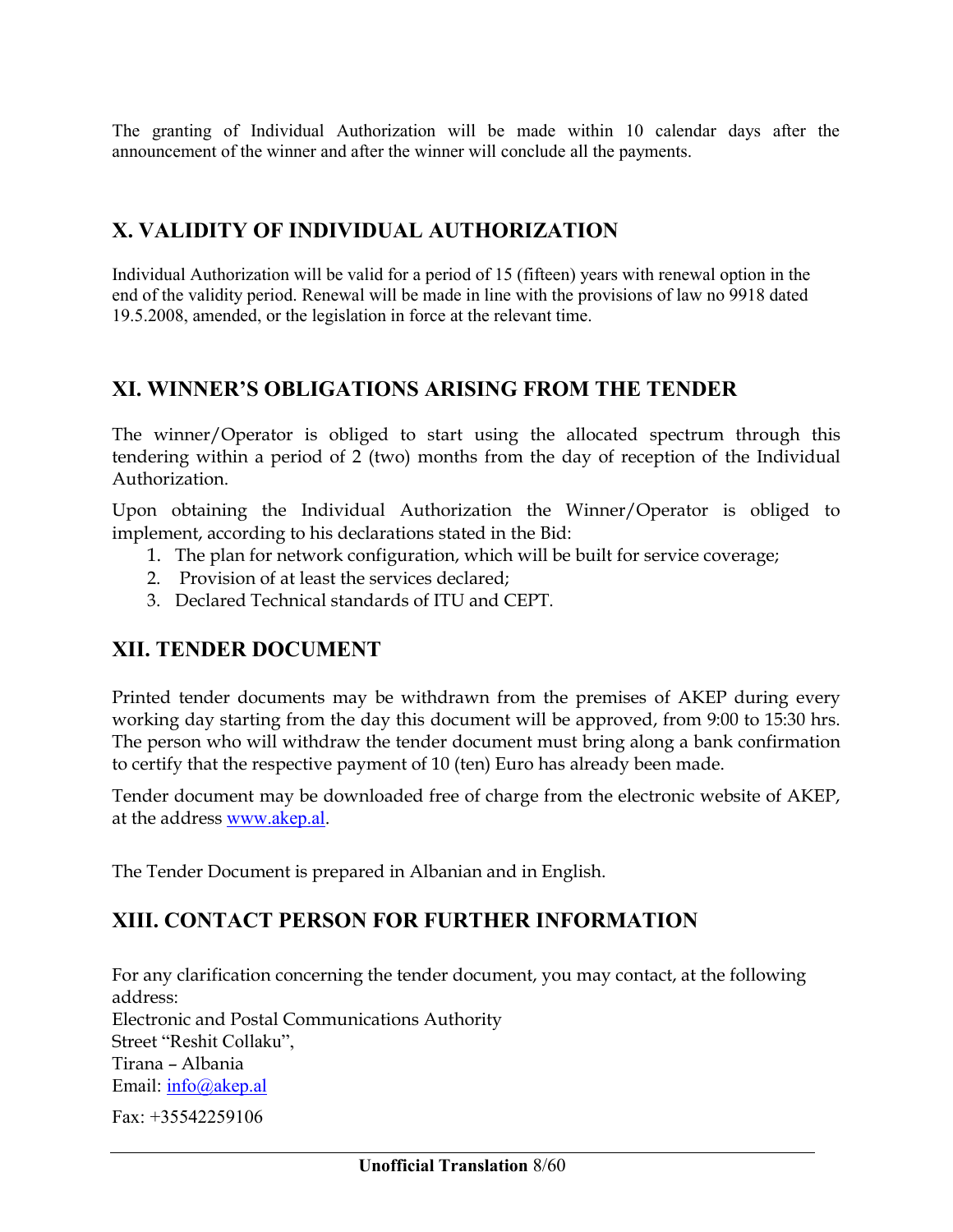# **"OPEN PROCEDURE"**

# **Ref. 1 x 10 MHz paired-800-2018**

OBJECT: "GRANTING THE RIGHTS OF USE IN THE FREQUENCY BAND 800 MHz (790-862 MHz)"

**Unofficial Translation** Tender Document, approved with DSB of AKEP no. 47, dated 05.07.2018. 9/60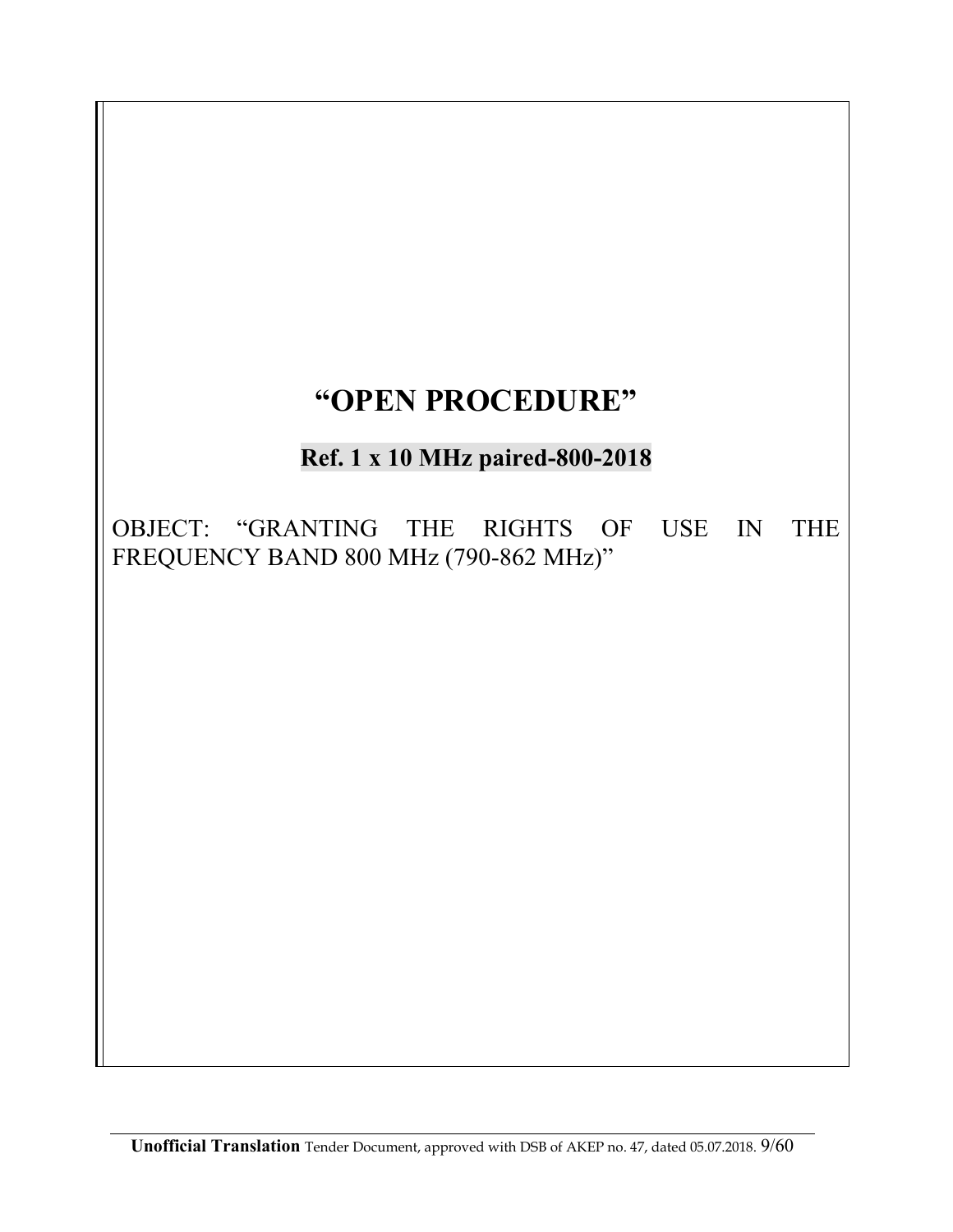### **TABLE OF CONTENT OF TENDER DOCUMENT**

| 1.  |                                                                   |  |  |  |  |  |
|-----|-------------------------------------------------------------------|--|--|--|--|--|
| 2.  |                                                                   |  |  |  |  |  |
| 3.  |                                                                   |  |  |  |  |  |
| 4.  |                                                                   |  |  |  |  |  |
| 5.  |                                                                   |  |  |  |  |  |
| 6.  |                                                                   |  |  |  |  |  |
|     | <b>CHAPTER II - TENDER PROCEDURE and INSTRUCTIONS FOR BIDDERS</b> |  |  |  |  |  |
|     |                                                                   |  |  |  |  |  |
| 1.  |                                                                   |  |  |  |  |  |
| 2.  |                                                                   |  |  |  |  |  |
| 3.  | Clarifications and changes in the tender document                 |  |  |  |  |  |
| 4.  |                                                                   |  |  |  |  |  |
| 5.  |                                                                   |  |  |  |  |  |
| 6.  |                                                                   |  |  |  |  |  |
| 7.  |                                                                   |  |  |  |  |  |
| 8.  |                                                                   |  |  |  |  |  |
| 9.  |                                                                   |  |  |  |  |  |
| 10. |                                                                   |  |  |  |  |  |
| 11. |                                                                   |  |  |  |  |  |
| 12. |                                                                   |  |  |  |  |  |
| 13. |                                                                   |  |  |  |  |  |
| 14. |                                                                   |  |  |  |  |  |
| 15. | Conditions for execution of individual authorization              |  |  |  |  |  |
| 16. |                                                                   |  |  |  |  |  |
| 17. |                                                                   |  |  |  |  |  |
| 18. |                                                                   |  |  |  |  |  |
| 19. |                                                                   |  |  |  |  |  |
| 20. |                                                                   |  |  |  |  |  |
| 21. |                                                                   |  |  |  |  |  |
| 22. |                                                                   |  |  |  |  |  |
| 23. |                                                                   |  |  |  |  |  |
| 24  | General Authorization                                             |  |  |  |  |  |
|     |                                                                   |  |  |  |  |  |
| 26. |                                                                   |  |  |  |  |  |
| 27. |                                                                   |  |  |  |  |  |
| 28. |                                                                   |  |  |  |  |  |
|     |                                                                   |  |  |  |  |  |
|     |                                                                   |  |  |  |  |  |
|     |                                                                   |  |  |  |  |  |
|     |                                                                   |  |  |  |  |  |
|     |                                                                   |  |  |  |  |  |
|     |                                                                   |  |  |  |  |  |
|     |                                                                   |  |  |  |  |  |
|     |                                                                   |  |  |  |  |  |
|     |                                                                   |  |  |  |  |  |

**Unofficial Translation** Tender Document, approved with DSB of AKEP no. 47, dated 05.07.2018. 10/60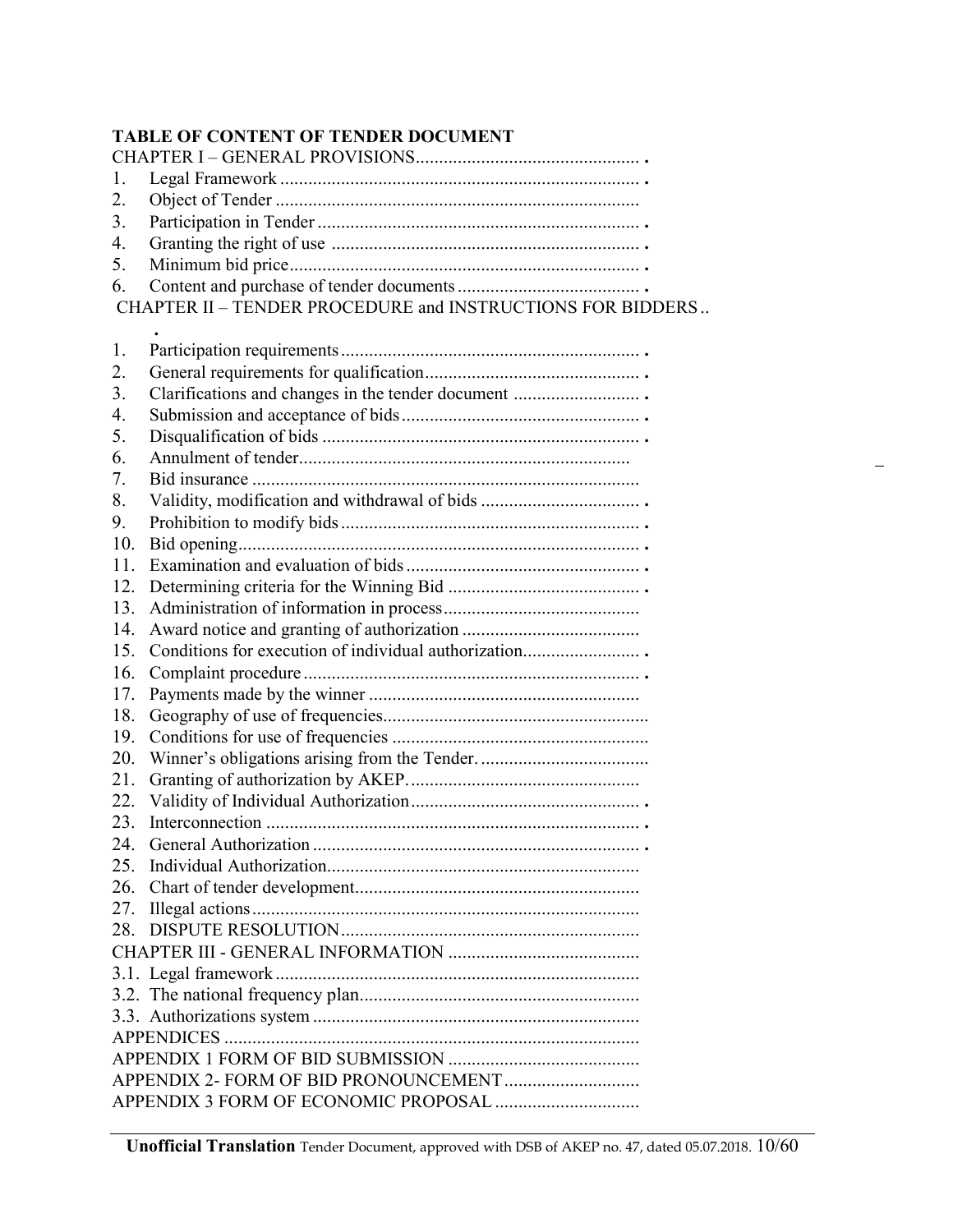APPENDIX 4 FORM OF PAYMENT CALENDAR …………………

| APPENDIX 5 - FORM OF CAPACITIES AND EXPERIENCES                                     |
|-------------------------------------------------------------------------------------|
| APPENDIX 6 - FORM OF THE PLAN FOR THE NETWORK EXTENTION AND CONFIGURATION THAT WILL |
|                                                                                     |
|                                                                                     |
|                                                                                     |
| APPENDIX 9- STATEMENT ON ACCEPTANCE OF DEFINED TERMS IN THE TENDER                  |
|                                                                                     |
| APPENDIX 10- STATEMENT ON ACCEPTANCE OF ALL OBLIGATIONS DERIVING FROM               |
|                                                                                     |
| APPENDIX 11-STATEMENT ON ACCEPTANCE OF ALL CONDITIONS OF THE TENDER                 |
|                                                                                     |
| APPENDIX 12-STATEMENT ON ACCEPTANCE OF REVOCATION OF INDIVIDUAL                     |
|                                                                                     |
| APPENDIX 13 - FORM OF STATEMENT FOR THE AUTHORIZED PERSON AND DATA                  |
|                                                                                     |
| APPENDIX 14 - FORM OF BANK GUARANTEE FOR BID SECURITY                               |
|                                                                                     |
| APPENDIX 15 - FORM OF AUTHORIZATION FOR REPRESENTATION IN THE BID OPENING           |
|                                                                                     |
| APPENDIX 16 - FORM OF DISQUALIFICATION NOTIFICATION                                 |
| APPENDIX 17 - FORM OF THE CLASSIFICATION ANNOUNCEMENT                               |
|                                                                                     |
|                                                                                     |
| APPENDIX 19 - FORM OF PUBLICATION OF WINNING BID                                    |
| APPENDIX 20 - FORM OF THE INDIVIDUAL AUTHORIZATION                                  |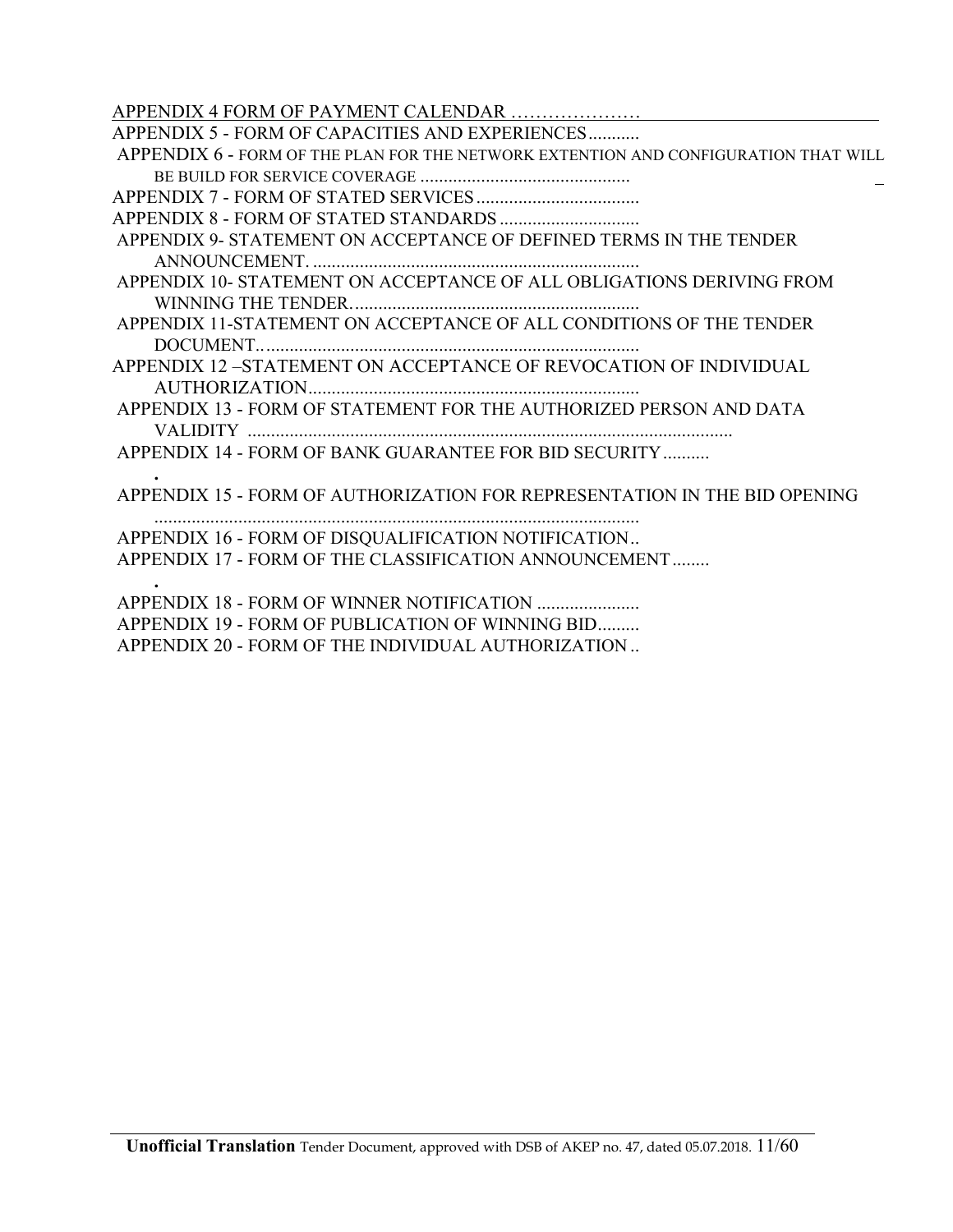## **CHAPTER I – GENERAL PROVISIONS**

### **1. Legal Framework**

*1.1* The Electronic and Postal Communications Authority (hereinafter AKEP) through Decision of the Steering Board no.47, dated 05/07/2018 approved this document of public tender based on the "Open Procedure", *" On granting the rights of use in the frequency band 800 MHz (792- 862 MHz)", Ref. 1x10 MHz paired-800-2018*"*.* 

1.2"Open Procedure" of Public Tender (hereinafter Tender) is opened based on:

- a) Law no 9918, dated 19/5/2008 "On electronic communications in the Republic of Albania", amended;
- b) Decision of Council of Ministers (DCM) no 468, date 30.05.2013 "On Approval of the National Plan for Broadband Development", amended;
- c) Decision no.277, date 29.03.2017, "On approval of National Frequency Plan";
- d) Decision of Council of Ministers (DCM) no 1252, date 10.09.2008, "On Approval of public tender development rules for granting the right to use frequencies" amended;
- e) Document Ref. No 7481/4 Prot. date 22.06.2018 ( AKEP Prot No. 688/10, dated 25.06.2018) of Minister of Infrastructure and Energy, "*Reply to the letter No. 688/7 Prot. Date 15.05.2018 "Proposal on the granting of rights of use to the frequency band 800 MHz (792-862 MHz)""*.

1.3 Tender document provides the procedure of bids preparation, submission and evaluation. No other document shall constitute a legal basis to be applied in this tender procedure.

### **2. Object of Tender**

2.1 The object of this tender is: *"Granting the rights of use in the frequency band 800 MHz (792- 862 MHz)",* according to the specification of paragraphs 2.2 and 2.3 below.

- 2.2 The right of use is granted with the purpose of building public electronic communications networks, to offer land mobile services throughout the territory of the Republic of Albania.
- 2.3 The frequency band to be granted for use is given in the following table Nr.1: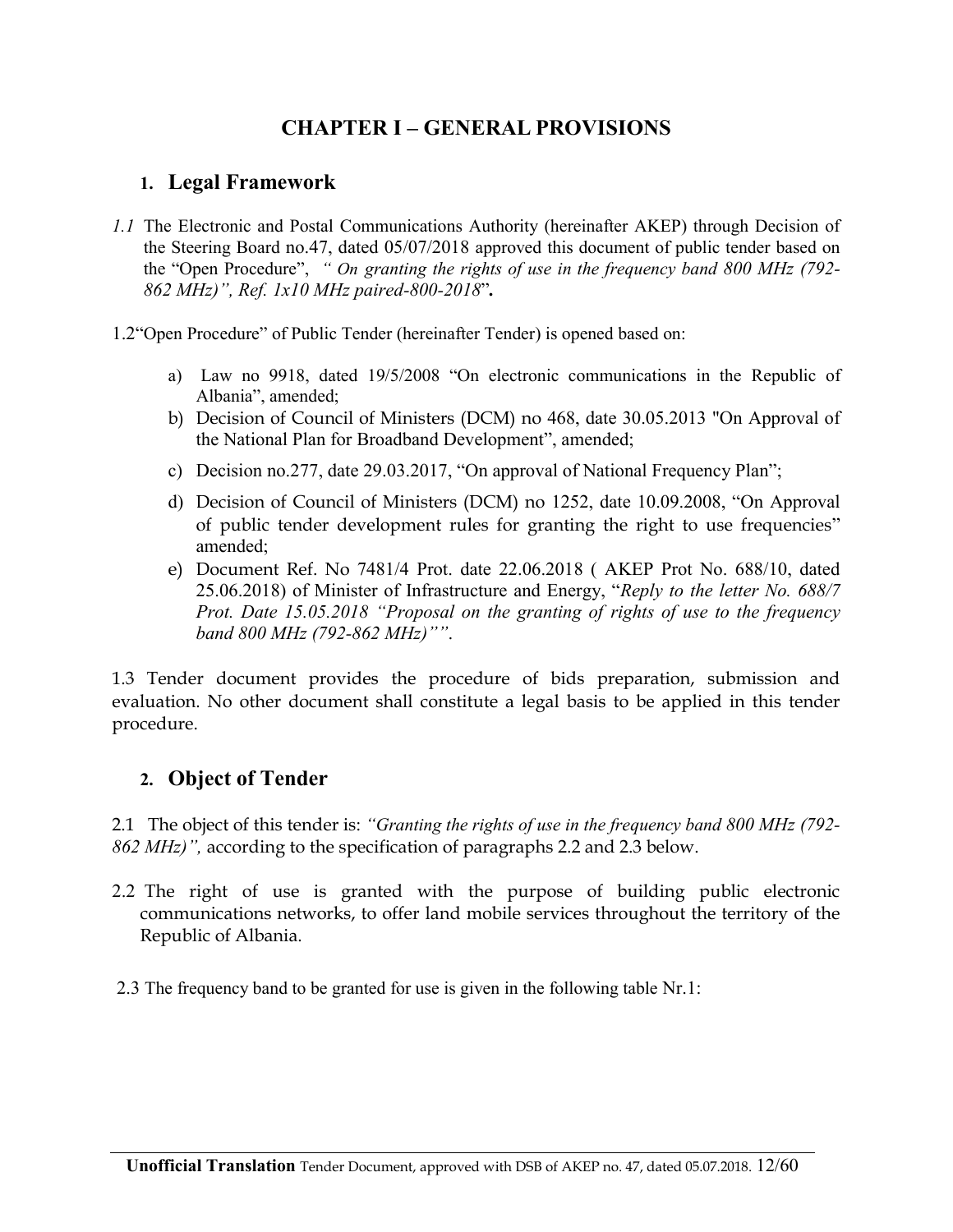#### **Table Nr. 1:**

| <b>Individual</b><br><b>Authorization</b> | <b>Frequencies for individual</b><br>authorization          | <b>Block Size</b> |
|-------------------------------------------|-------------------------------------------------------------|-------------------|
| $\mathbf{A}1$                             | 791-801 MHz (10 MHz)<br>paired with<br>832-842 MHz (10 MHz) | 1 x 10 MHz paired |
| A2                                        | 801-811 MHz (10 MHz)<br>paired with<br>842-852 MHz (10 MHz) | 1 x 10 MHz paired |
| A <sub>3</sub>                            | 811-821 MHz (10 MHz)<br>paired with<br>852-862 MHz (10 MHz) | 1 x 10 MHz paired |

3 (three) rights of use, where each right of use is 1x10 MHz paired:

The bidding procedure takes place to grant 3 (three) rights of use (Individual Authorization) in the frequency band 800 MHz (790-862 MHz) and takes place in 3 rounds, on the same day of the bid opening:

- All bidders may submit bids for obtaining a right to use in each round;
- Bids for each round will be submitted by the bidders on the date set out in the Tender Documents;
- The winning bidder of the foregoing round reserves the right to withdraw from the bid opening for the next round;
- In each round cannot be given more than one right of use  $(1x10 \text{ MHz paired})$ .

### **3. Participation in Tender**

3.1 All the Candidates or Bidders, who meet the criteria and requirements specified in this Tender Document, have the right to participate in tender.

### **4. Granting the right of use**

- 4.1 Individual Authorization will be given to the bidders who are declared winners after the completion of the tendering procedure and the fulfillment of the conditions for the payments established in this tender document.
- 4.2 The right to obtain an Individual Authorization is given to the winning bidder presented in the final ranking for each right granted. In case that in the final ranking of the winning bidders there are two bids of equal price ( $\geq$  than the minimum price of this tender), for the same authorization, then the winner will be determined by lot.

4.3 AKEP will conduct the procedure for granting individual authorization in compliance with the provisions of Law no. 9918 dated 19/5/2008 "On electronic communications in the Republic of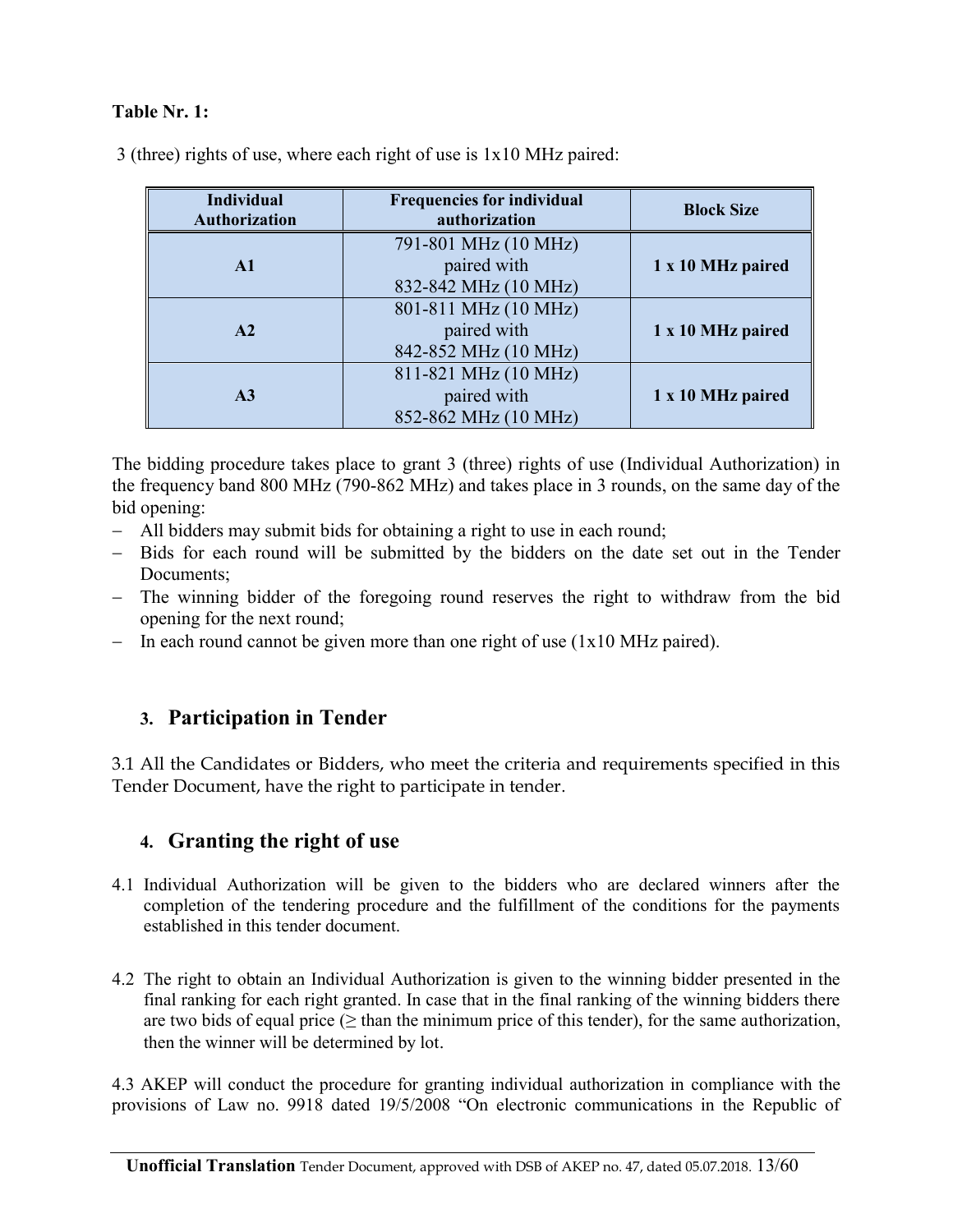Albania" amended, and Decision of Council of Ministers no. 1252 dated 10/9/2008 "On approval of public tender development rules for granting the right to use frequencies" amended.

4.4 In addition to the conditions of Individual Authorization which arise from the respective legal and regulatory framework, the Individual Authorization will contain other conditions for the use of frequencies specified in this tender document. These conditions will derive from the declarations of the bidder in the respective bid, in compliance with the requirements of the Tender Document.

## 5. **Minimum bid price**

5.1 The minimum acceptable price for the bidders for each right of use 1 x 10 MHz paired, is **7,440,000 (seven million four hundred forty thousand) Euro.**

5.2 Bidders who in their bid have offered a lower price than the price set under the criterion "bid price" shall be disqualified.

### **6. Content and purchase of tender documents**

- 6.1 Tender Documents include guidelines regarding the preparation and submission of bids for the acquisition of the right to use the frequencies specified in paragraph 2.3 of this tender document.
- 6.2 The tender Document is prepared in Albanian and English language.
- 6.3 Each interested "undertaking" may purchase a set of printed tender documents, by making a payment of 10 (ten) Euro, shall be paid in the bank account of AKEP, as follows:

Electronic and Postal Communications Authority

#### Bank: **Banka Kombetare Tregtare**

Bank Account No.: 50 77 38 733 IBAN EURO: AL58 2051 1571 7387 33CL PBCF EURC

#### Bank: **RAIFEISSEN BANK**

Bank Account No.: 800 100 2382 IBAN EURO: AL20 2021 1013 0000 0080 0100 2382

Bank: **CREDINS** 

Bank Account No.: 000 000 05828

IBAN EURO: AL49 2121 1016 0000 0000 0000 5828

6.4 This payment, under any circumstances is non-refundable.

6.5 Printed tender documents may be withdrawn from the premises of AKEP during every working day starting from the day this document will be approved, from 9:00 to 15:30 hrs.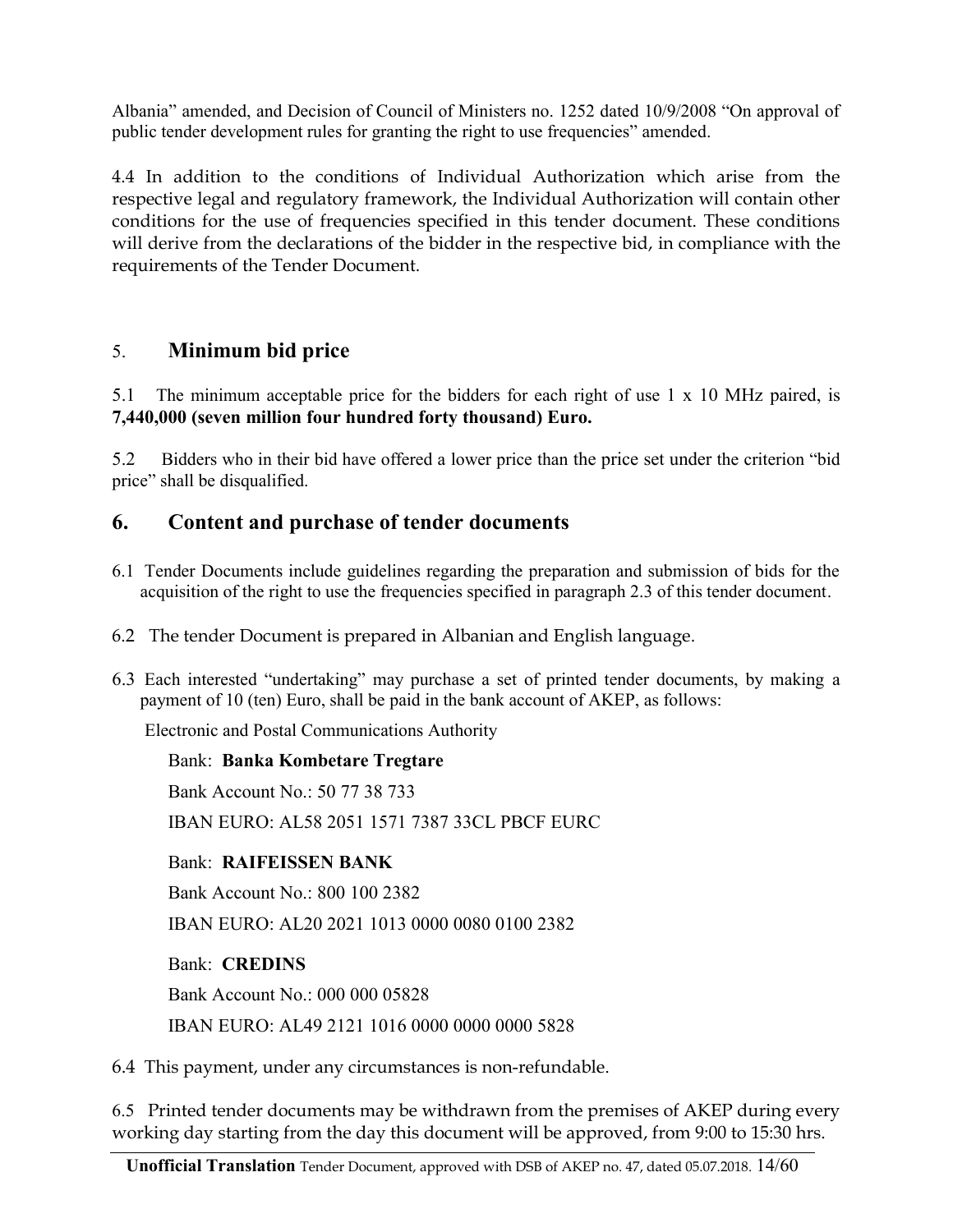The person who will withdraw the tender document must bring along a bank confirmation to certify that the respective payment of 10 (ten) Euro has already been made.

Tender document may be downloaded free of charge from AKEP website www.akep.al.

6.6 AKEP will make the registration of every entity that will purchase the tender document.

6.7 Under no circumstances shall AKEP disclose the names of undertakings that have purchased the tender documents.

## **CHAPTER II – TENDER PROCEDURE AND INSTRUCTIONS FOR BIDDERS**

### 1.1 **Participation requirements**

- 1.1 Candidates or bidders who participate in the tender procedure to acquire the right to obtain the Individual Authorization should submit:
	- a. A document certifying that (your entity) is not under bankruptancy process, issued by the authorized authority
	- b. A document certifying that (your entity) has no criminal records, issued by the authorized authority;
	- c. A document certifying that (your entity) is not convicted by final court decision for any of the following offences:
		- Participation in a criminal organization;
		- Corruption;
		- Fraud;
		- Money laundry.

issued by the authorized authority.

- d. A document certifying that (your entity) entity's capital / assets are not blocked by the Bailiff or there is a seizure order issued by the competent authority (the Bailiff's Office / Ministry of Justice for domestic bidders).
- e. A document certifying that (your entity) has settled financial and social insurance obligations, issued by the authorized body (Tax Authority for domestic bidders).
- f. A document certifying that (your entity) is not indebted or has no obligations toward the Albanian government (by self-declaration).
- 1.2 Bidder should be registered with the respective professional or commercial registers of the state where they are located, by proving their legal personality as a joint-stock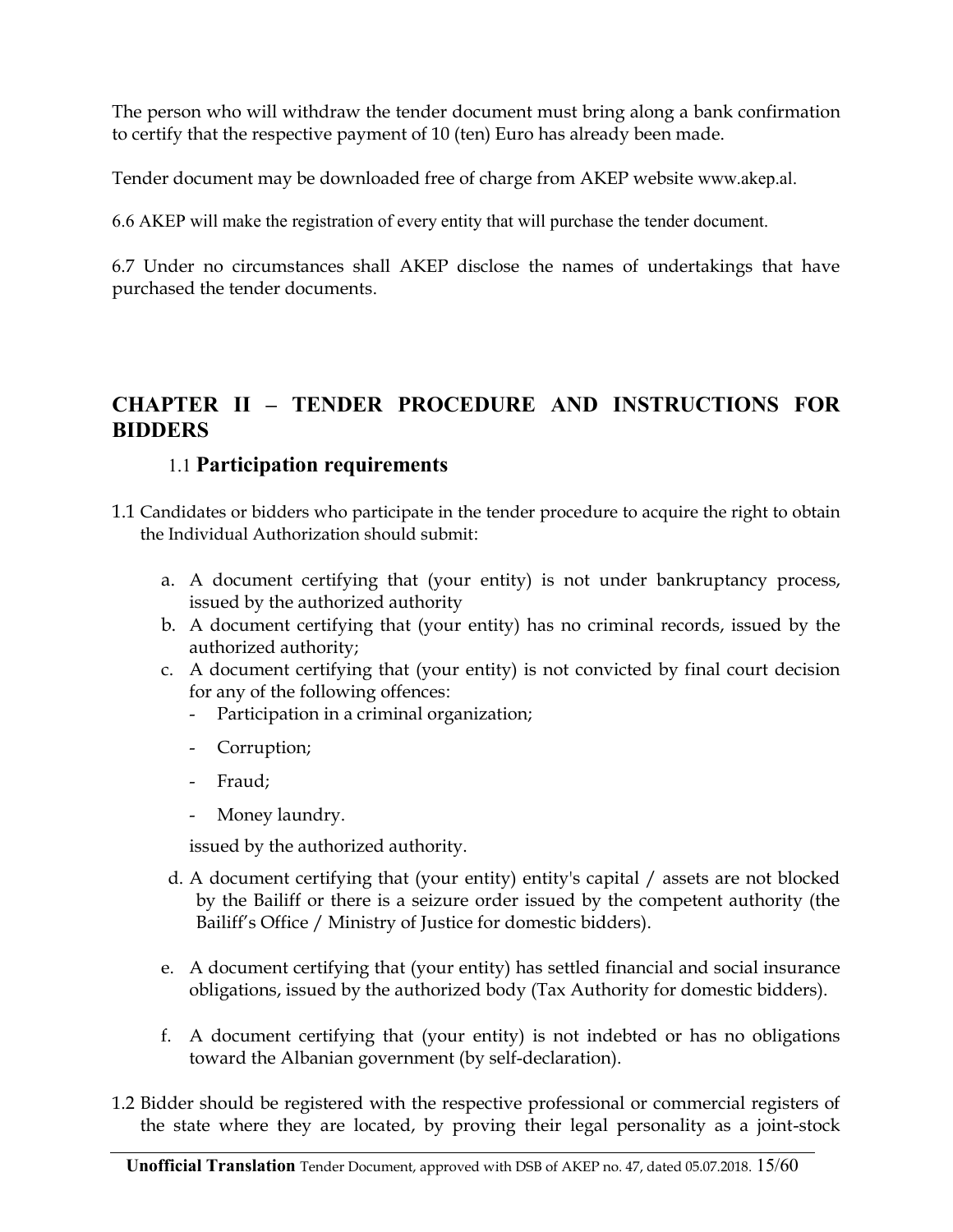company or a legal entity. To this end those candidates should submit a copy of the Historical Extract of the Entity issued by the authorized body (National Bussines Centre for domestic bidders).

- 1.3 All the requirements of paragraph 1.1 and 1.2 above should be certified through official certificates by the respective authorities or through other official documents issued not earlier than 30 calendar days prior to the notification (starting) date for opening the tender procedure by AKEP. If the above mentioned documents, related to the foreign candidates or bidders, are not issued in their country of origin, then, a self declaration by the bidder or candidate is sufficient.
- 1.4 All the necessary documents according to the requirements of the above paragraphs 1.1 and 1.2 should be original or noterized copies. Documents in foreign language (different from English language) should be accompanied by a certified translation into Albanian or English.
- 1.5 If it is necessary to request information about the candidate or bidder who is resident in a foreign country, AKEP will require cooperation with respective authorities.
- 1.6 A bid may be submitted even by a group of investors (consortium) which cooperates with each other for tender participation purposes and intend to carry out transactions through a consortium to be established. In such cases, one of them represents the others during the procedure and, in case of selection, even during the procedures after announcement of the tender results.
- 1.7 Prior to the submission of the bid, the group of investors (consortium) should be established officially through a certified agreement, which should contain the representative of the group, the percentage of participation or the concrete work for each member, and also the authorization for representation of members of the group both for the submission of the bid and the signing of Individual Authorization in case of contract award notice. The representative should also secure the bid, by specifying the participation as a consortium. The certified agreement and the proxy/autorization should be included in the documents of the bid submitted by the group of investors.
- 1.8 In case of consortium, each member of the group should submit separately the above mentioned documents. Meanwhile, other requirements should be met by the group as a whole.
- 1.9 The consortium should not change after the bid submission; otherwise their bid will be refused.
- 1.10 An investor (individual or part of a union) can not participate in more than one offer.
- 1.11 Evaluation of bids will be escalated, with several rounds of evaluation. The maximum number of rounds of the evaluation is 3 (three).
- 1.12 All bidders, as well as their partners of any kind, may submit only one bid in each round, with the record Offer for participation in the tender with the object: " Granting the rights of use in the frequency band 800 MHz (790-862 MHz)", Ref. 1x10 MHz paired-800-2018.
- 1.9 Failure to fulfil one of these conditions constitutes a cause for disqualification of the candidate or bidder.

## 1.2 **General requirements for qualification**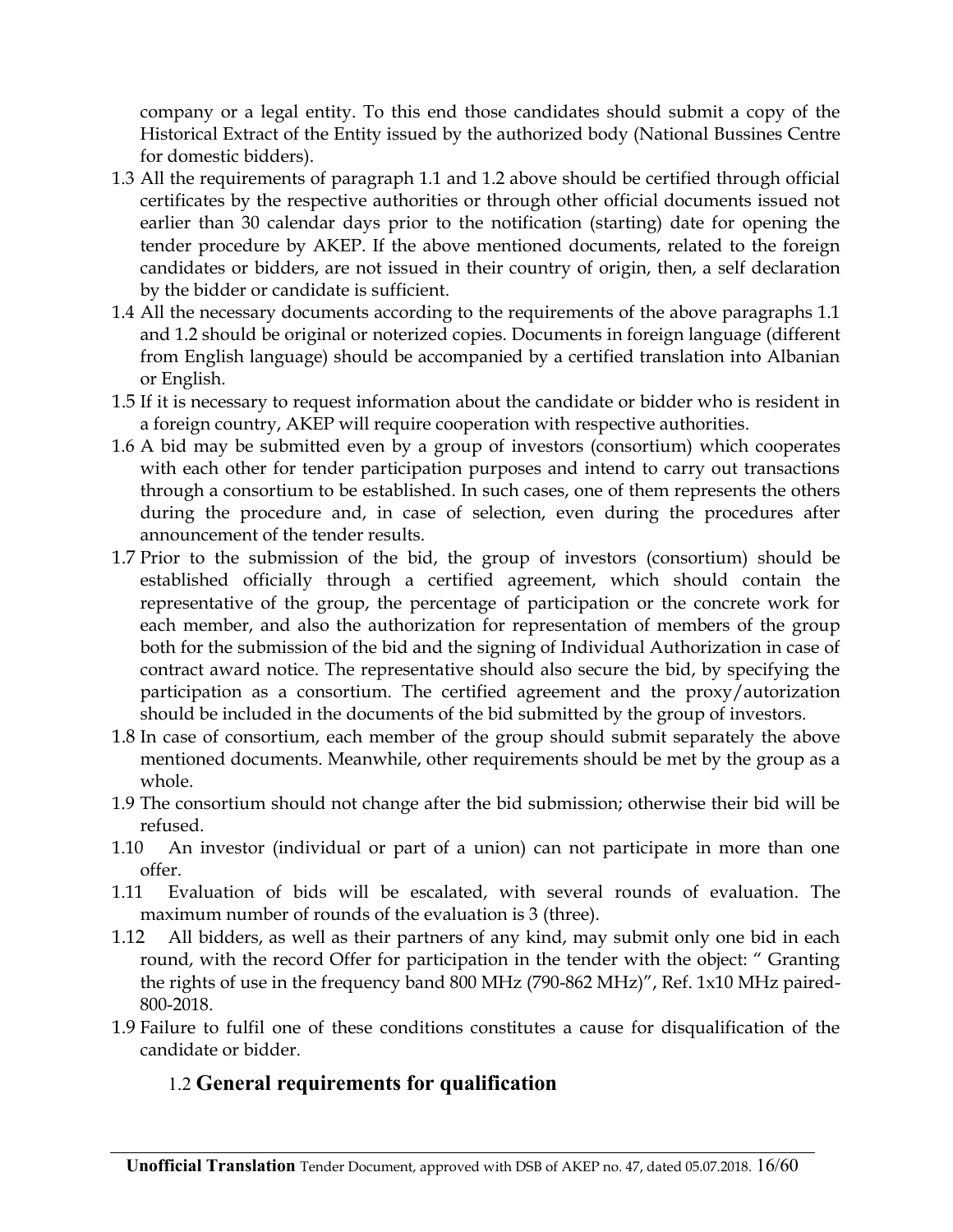Bidders should submit in their bid the documents which prove that they meet the general qualification requirements, as follows:

- *a) professional qualification*
- Bidder should prove that he has professional knowledge and experience about the use of frequencies and technologies operating in the GSM bands and/or /UMTS and/or LTE bands, according to the provisions of **Appendix 5.**
- In cases of group of investors, this condition must be met by the group as a whole.
- *b) Technical capacities*
- Bidder should submit the plan for extension and configuration of network that will be constructed over the years. The bidder should also fill in **Appendix 6**. If the bidder's declaration in appendix 6 is lower than the minimum values given in column "Minimum" of this table, the bidder shall not be qualified.
- Bidders must submit their plan regarding the services, the quality of the services and/or the tariffs for the services to be provided through the network that will operate on the frequency band that is the subject of tendering.
- Bidders should ensure the use of frequencies in accordance with the National Frequency Plan as well as the recommendations and standards of ITU and CEPT, as set out in Appendix 8.
- *c) Economic and financial situation*

Bidder should prove that he has the financial and economic capacities for fulfilling the obligations of Individual Authorization through:

- I. Bank statements issued by one or more banks about the financial situation of the bidder, which guarantee the fulfilment by the bidder of obligations deriving from the obtainment of Individual Authorization according to the declarations in Appendix
	- 3, 5, 6, 7, 8, 9, 10, 11, 12 and 14 but not less than **7,440,000 (seven million four hundred forty thousand) Euro, for the right of use.**

In case of failure to fulfil this requirement, the bidder will not be qualified.

- II. Financial statements (balance sheet, income and expenses statements) or separate parts of these financial statements of one of the last three financial years. Bidders who have started the activity during the ongoing financial year are excluded from this obligation.
- III. A statement of the overall turnover realized from similar activities in one of the last three financial years. Bidders who have started the activity during the ongoing financial year are excluded from this obligation.
	- *a) legal capacities*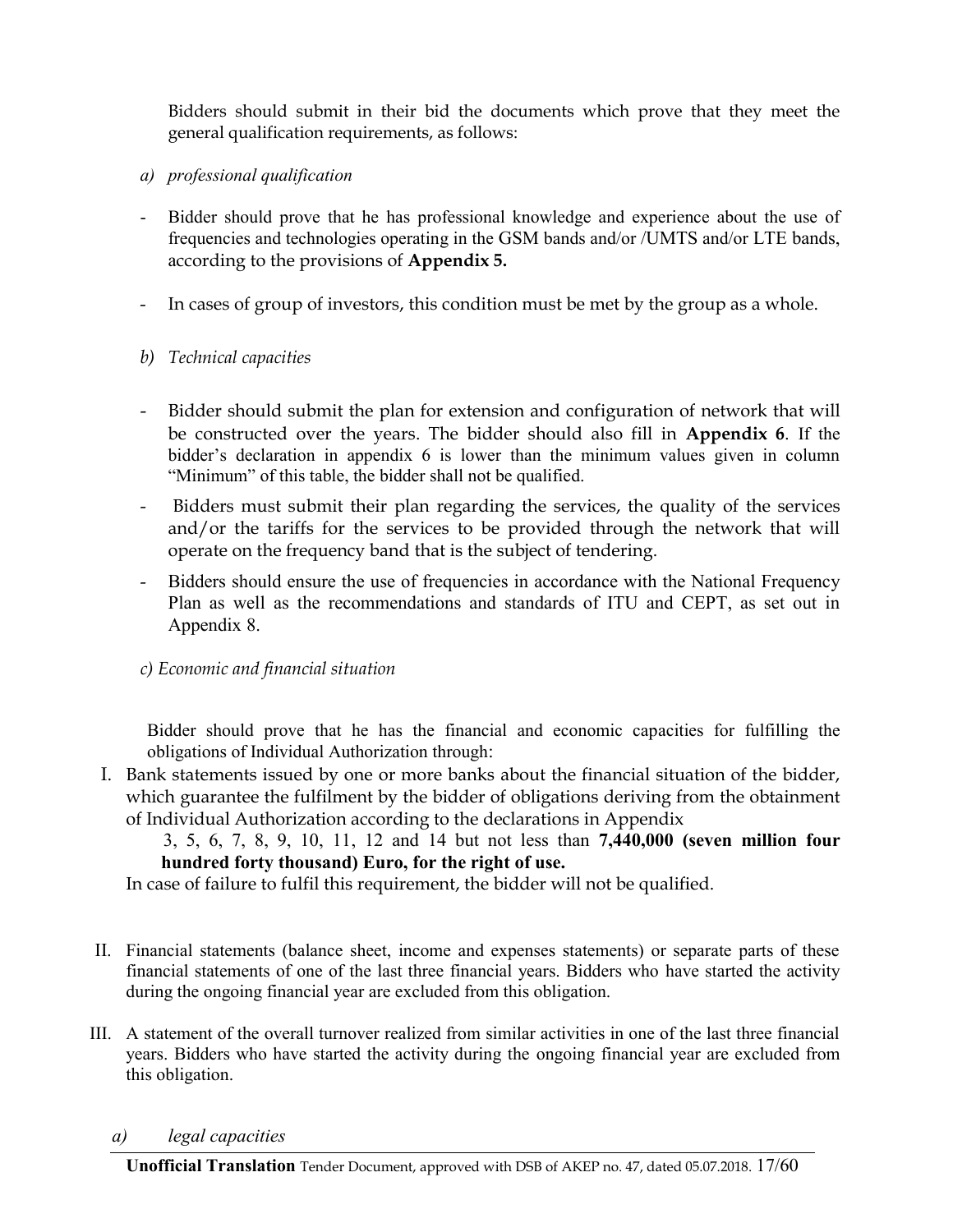Bidder should prove that he has the legal capacity to fulfil obligations deriving from the Individual Authorization, through submitting the certificate of registration as a commercial entity issued by the authorized body (National Bussines Centre for domestic bidders).

In cases of group of investors, their request will be certified through the submission of their registration certificate as a commercial entity by all group members issued by the authorized body (National Bussines Centre for domestic bidders), by all the members of the group, as well as their notarized agreement for the aggregation.

- 2.1 All documentation required in the above points must be the original or a notarized copy of the original. All documentation must be signed and sealed by the person authorized by the bidder.
- 2.2 In cases of group of investors, the requirements specified in point 2.1, should be fulfilled by the entire group as a whole.
- 2.3 Failure to fulfil one of these conditions shall constitute a reason for disqualification for the candidate/bidder.

### **3. Clarifications and changes in the tender document**

- 3.1 The potential bidder may request for clarifications from AKEP, which will respond to any request for clarification related to the tender document made by each undertaking, provided that the request is received not later than 7 calendar days prior to the final deadline of submission of bids. AKEP will respond within 3 calendar days from the day the request is submitted, in order to enable the submission of the bid by the undertaking on time, and without identifying the source of the request, shall communicate the request together with the respective clarification to all the other candidates, who have withdrawn the tender document.
- 3.2 AKEP, at any time, prior to the end of the deadline for submission of the tender bids and for any reason, on its initiative or at a request for clarification from a candidate may make changes to the tender document, through the drafting of an appendix. Each appendix will be communicated to all the candidates, who have withdrawn the tender document, and it becomes binding to them. The Appendix is made available even electronically. In any case, AKEP extends the time period for the submission of the bid at least 5 calendar days.
- 3.3 AKEP will contact the candidates for any clarifications concerning the tender documents, through their focal point and in one of the following ways: in writing, by fax and email.

### **4. Submission and acceptance of bids**

4.1 Bidders will submit their bids in conformity with the instructions and conditions determined in this tender document, including its respective appendices.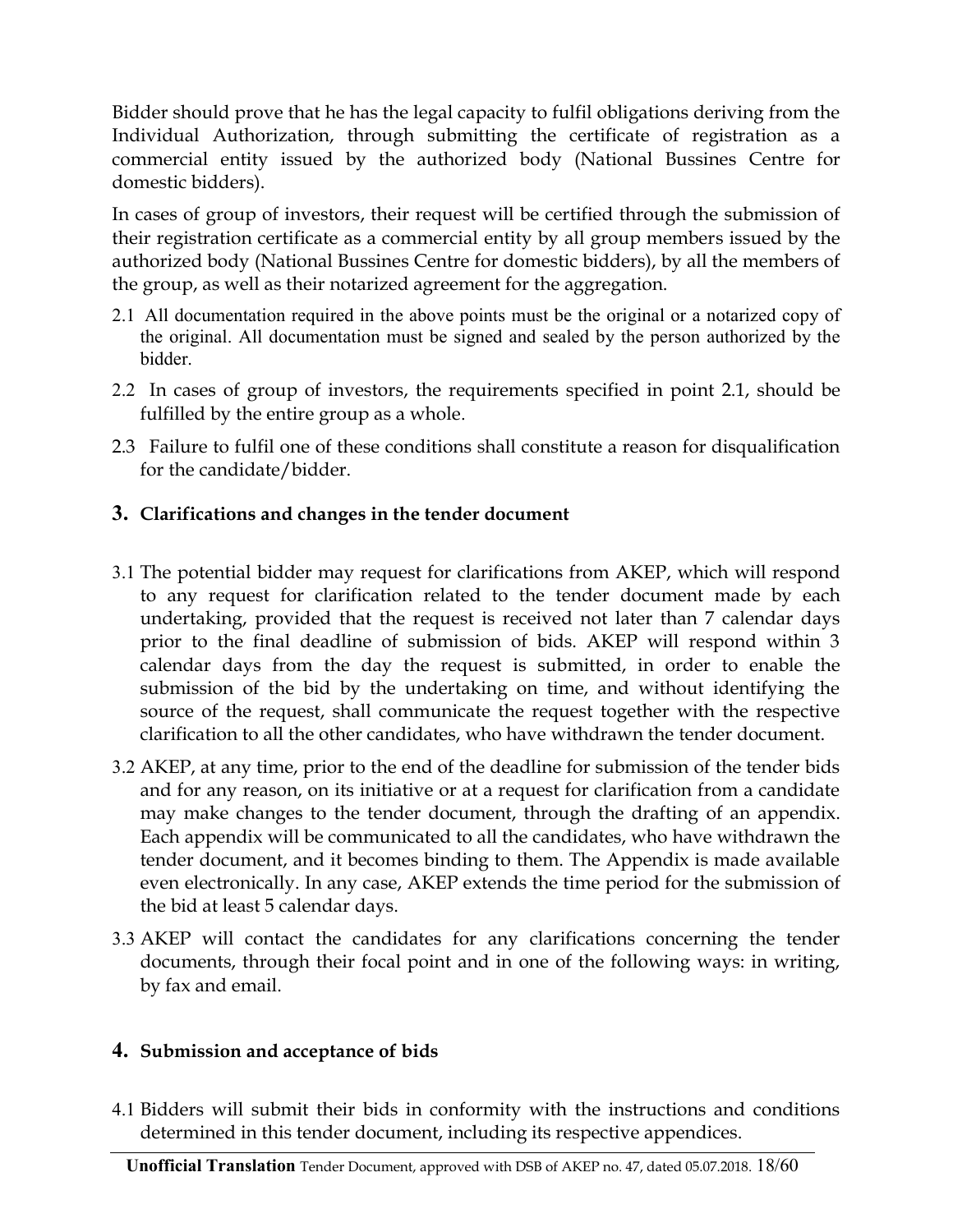- 4.2 Bidders submit only one bid.
- 4.3 The bid includes the following commitments:
	- a) acceptance from the bidder of conditions determined in the tender notice according to the template of **Appendix 9**;
	- b) acceptance from the bidder of obligations deriving from winning the tender, according to the template of **Appendix 10**;
	- c) acceptance from the bidder of conditions of tender document according to the template of **Appendix 11**;
	- d) acceptance from the bidder the revocation of Individual Authorization according to the template of **Appendix 12**

4.4 Bidders should also submit in their documents the following documents:

- The filled Form of Bid Submission according to the template in **Appendix 1**
- The filled Form of Bid Declaration according to the template in **Appendix 2**
- The filled Form of the Bid Price according to the template in **Appendix 3.**
- Thefilled Form of payment schedule, in the case of payment by installments bid according to the template in **Appendix 4**
- 4.5 Bids should be submitted not later than the data **07.02.2019, 10:00 hrs**, in the address:

Electronic and Postal Communications Authority

Street "Reshit Collaku",

Tirana – Albania

- 4.6 When AKEP makes explanations or changes to the tender document, it acts in compliance with paragraph 3 above.
- 4.7 The Decision for postponing the final deadline is notified immediately to all the candidates who have withdrawn the documents.
- 4.8 The submission of bids is made as follows:
	- a) Bids shall be delivered in writing, in person or by post, signed and sealed in the envelope, according to the specifications of this tender document;
	- b) AKEP shall provide the bidder, upon request, with a confirmation specifying the date and time of acceptance of the bid.
- 4.9 The bids submitted after the deadline for their submission, are returned closed to the bidders who have submitted them.
- 4.10 The bidder will cover by himself the expenses related with the preparation and submission of his bid.
- 4.11 AKEP will not be responsible for expenses incurred by the bidder for the preparation and submission of the bid.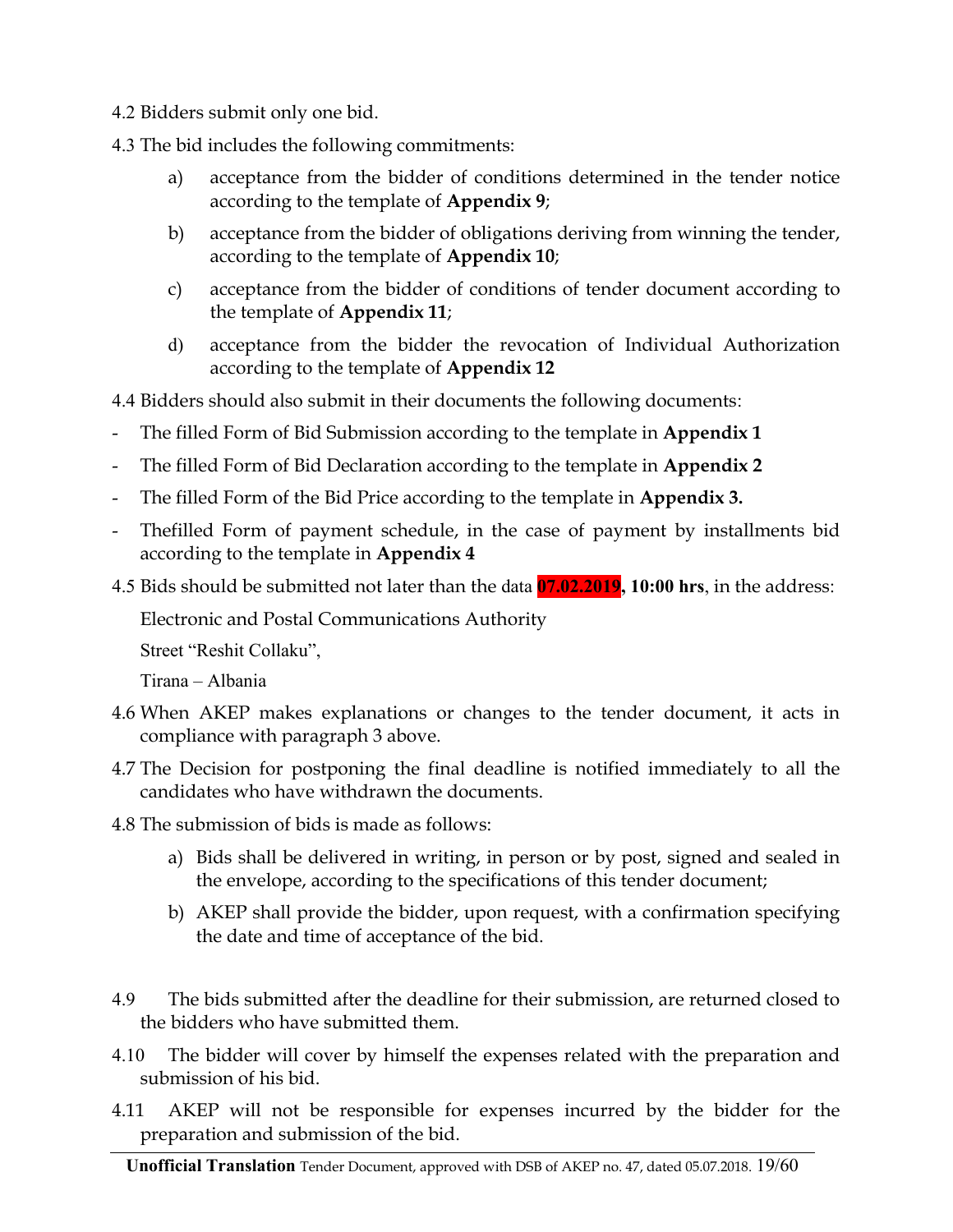- 4.12 The bid and all the documents and correspondence related to the bid, exchanged between the Bidder and AKEP should be prepared in Albanian or English language.
- 4.13 The bid should be prepared in one original copy and should be typed or written in indelible ink. All pages of the bid should be bound together and numbered. All pages of the bid, apart from the unchangeable and printed literature should bear the initials or should be signed by the person(s) authorized by the Bidder. Person(s) authorized for this purpose will be identified through a document according to the template of Appendix 13, which will be part of the documentation of the bid and should be signed and sealed by the bidder.
- 4.14 In case of bids submitted by a consortium, the bid should be accompanied by the proxy/written authorization for the Authorized Person who will represent the consortium during the procurement procedure.
- 4.15 Bidders should submit the bid and all the required documents for this tender in a enclosed non-transparent, closed envelope, signed and sealed in the name and address of the bidder. It should read:
- Bid for participation in the tender object**:** *"Granting rights to use the 800 MHz frequency band (792-862 MHz)", Ref. 1x10 MHz paired-800-2018.*

In this envelope must be included all offers, for each evaluation round, divided into separate and marked envelopes:

- "Bid for obtaining "1 (one) right of use in the frequencies' band *800 MHz (792-862 MHz)- valid for round "x" evaluation (1,2,3 where x takes the values of the respective evaluation rounds).*

Above the bid envelope should be marked:

TO BE OPENED ONLY IN PRESENCE OF THE BID EVALUATION COMMITTEE AND NOT BEFORE DATE 07.02.2019; 10:00 am.

### **5. Disqualification of bids**

- 5.1 AKEP will disqualify at any time the candidates or bidders who submit false data or a false document for qualification purpose during tender procedure.
- 5.2 AKEP will disqualify every candidate or bidder against whom a decision of exclusion from public procurement procedure and auction is taken, according to the respective legislation of the Republic of Albania.
- 5.3 AKEP will disqualify any bidder whose bid is lower than the "minimum bid price" set out in this tender.
- 5.4 The disqualification announcement will be made by the BEC (Bid Evaluation Committee) by sending it according to **Appendix 15**.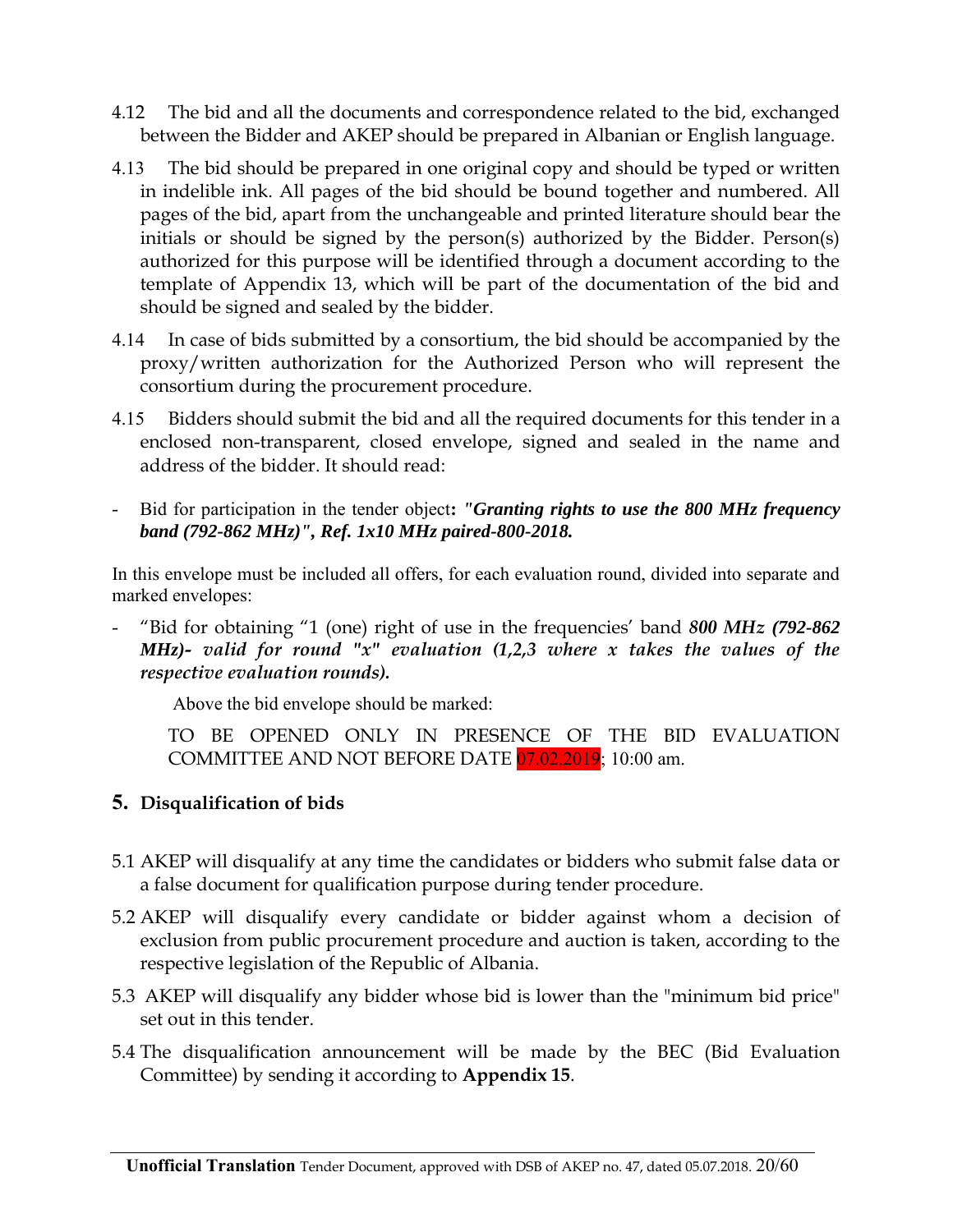### **6. Annulment of tender**

- 6.1 AKEP has the right to cancel the tender at any time for reasons of public interest by observing the principles of equality and transparency. AKEP shall in no case be obliged to announce the winner of the tender.
- 6.2 AKEP has no responsibility towards the bidders who have submitted their bids for the decision taken based on paragraph 6.1 above.
- 6.3 AKEP in line with paragraph 6.1 of this chapter will communicate to all candidates or bidders the decision and reasons for the interruption of the tender within 5 working days from the taking of the decision and it will publish this decision in its website.
- 6.4 In accordance with DCM no.1252, dated 10.09.2008, amended, AKEP will cancel the tender procedure in cases when, on conclusion of bid evaluation and complaint procedure no bid results valid.

### **7. Bid insurance**

- 7.1 Bidders must submit the bid insurance, equal to 2% of the "minimum bid price": the value of 148.800 (one hundred forty eight thousand eight hundred) Euros, through a document according to Annex 14.
- 7.2 Bid insurance will be valid for a time period of 365 (three hundred and sixty five) calendar days from the date of opening of the bids specified in this tender document.
- 7.3 AKEP does not claim the value of the bid insurance and returns it immediately if:
	- a) time period of bid insurance is over;
	- b) tender procedures are annulled without the award of the winner;
	- c) winner is provided with an individual authorization.

### **8. Validity, modification and withdrawal of bids**

- 8.1 A bid is valid if:
	- a) It is withdrawn at AKEP in its premises in Tirana within the 07.02.2019, 10:00 hrs;
	- b) Bidder meets the requirements of the tender notice;
	- c) Bidder provides the necessary guarantees;
	- d) Bidder is not disqualified according to the provisions of this tender document.
- 8.2 The bid will be valid for a time period of 365 (three hundred and sixty five) calendar days from the date of opening the bids specified in this tender document.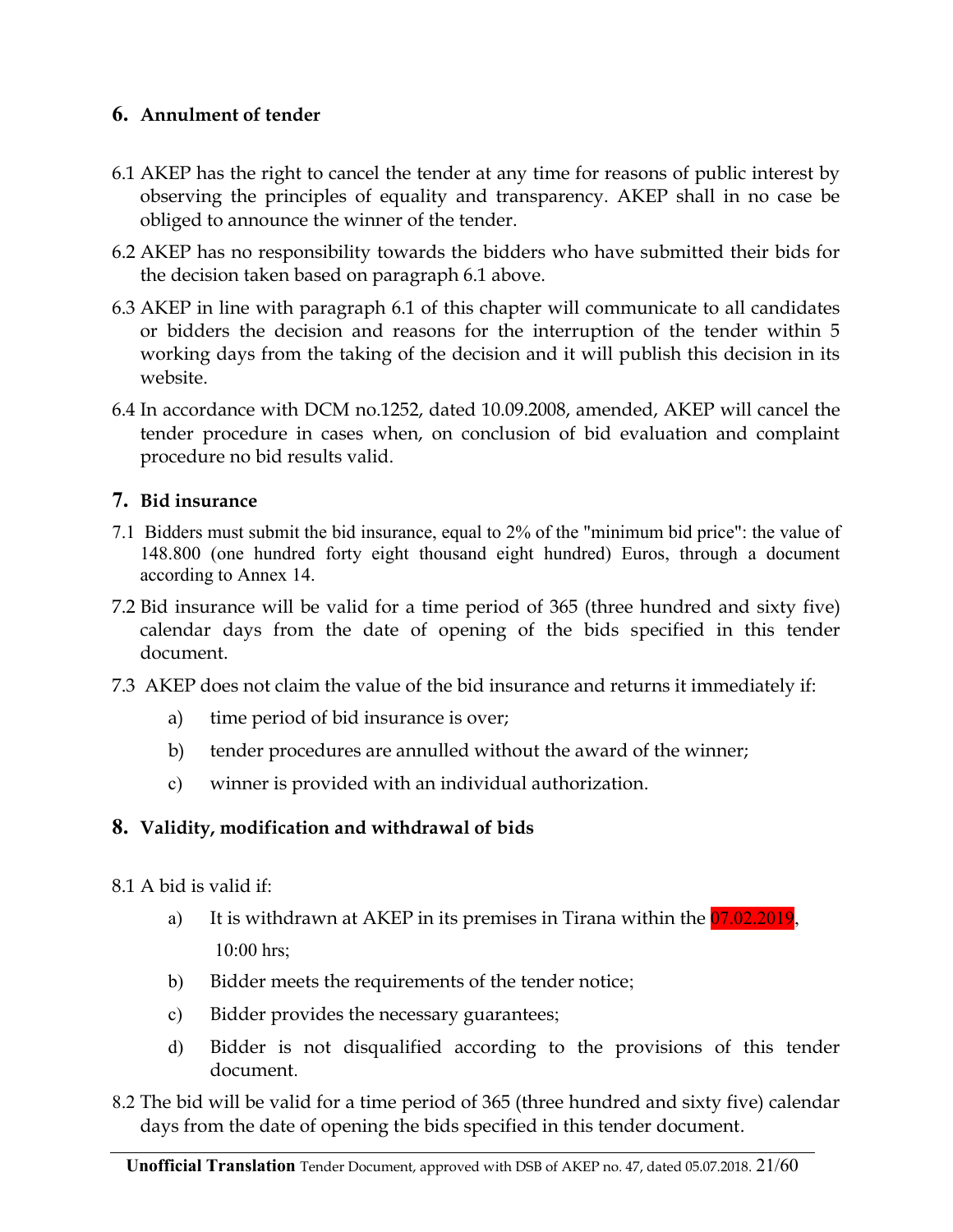- 8.3 AKEP prior to the end of the validity period of bids may request the bidders to extend this period for a specific time period. In such case:
	- a) Bidder may refuse the request, without losing the bid insurance and its bid validity ends with the termination of the initial validity period;
	- b) When bidder accepts the extension of validity period, along with it, the bid security is extended or a new bid insurance is submitted to cover the prolonged period of validity. Bidder, who does not prolong the bid insurance period or who does not submit a new bid insurance, is deemed to have refused the request for the prolongation of the bid validity period.
- 8.4 Bidders may modify their bids, only if AKEP has amended the tender document referred in section 3, Chapter II, of this tender document, moreover, when the bid is deposited by AKEP before the date of announcing the amendments, provided that this modification or withdrawal is made prior to the expiry of deadline for submission of bids. Withdrawals should be communicated to AKEP in writing before the final date for submission of bids. The request of the Bidder for the withdrawal of the bid should be send immediately to AKEP enclosed in a nontransparent, closed envelope, signed and sealed in the name and address of the bidder and it should read: "OFFER WITHDRAWAL"

#### **9. Prohibition to modify bids**

- 9.1 After the submission of the bid, no conversation for the bid between AKEP and the bidder should be conducted, in order not to violate the right foreseen in paragraph 11.2 below.
- 9.2 AKEP has no right to ask the bidder to take responsibilities that are not foreseen in the tender document or to change the value of the bid or modify it in any way.

### **10. Bid opening**

10.1 Bids will be opened by the Bid Evaluation Committee (BEC), on 07.02.2019, 10:00 hrs, in the premises of AKEP in the address:

Electronic and Postal Communications Authority

Street "Reshit Collaku",

Tirana – Albania

- 10.2 Bidders or the representatives authorized by them provided with authorization according to **Appendix 15** who have submitted their bids have the right to participate in the bid opening.
- 10.3 Name and address of bidder whose bid is opened, the legal documentation and each document required by AKEP and also the price of each bid is read in loud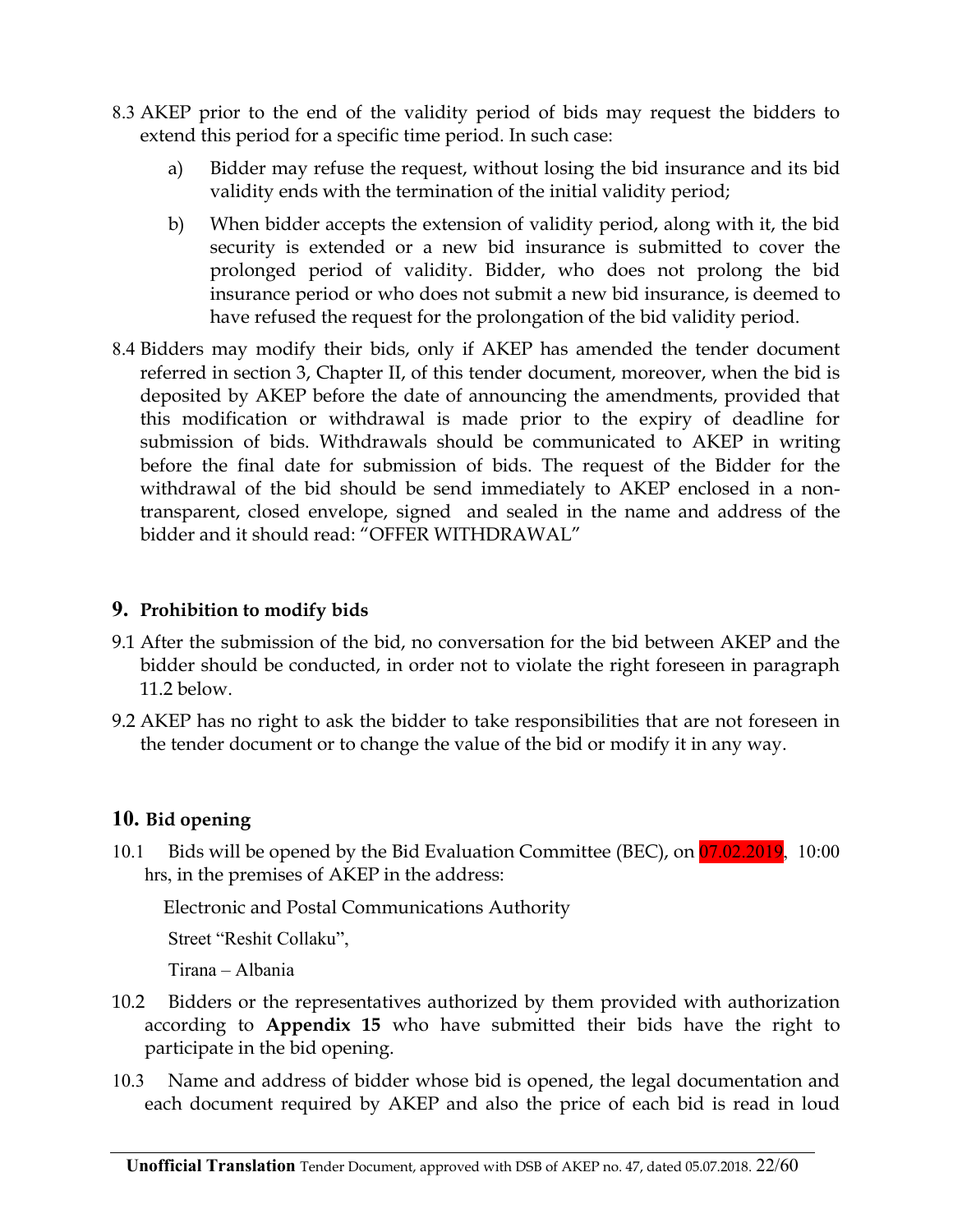voice for the present persons and is registered with the minutes of the tender procedure

10.4 Minutes will be made immediately available based on the request of each bidder, whereas it will be sent for notice to bidder who has submitted the bid, but who is neither present, nor represented in the bid opening.

### **11. Examination and evaluation of bids**

- 11.1 After the opening and reading of bids, as foreseen above, BEC, if it deems that it needs more than one working day to complete its activity, it informs the representatives about the time and date when the bidders will be communicated the bid evaluation result. Duration of procedure should not exceed 30 calendar days.
- 11.2 When BEC deems it reasonable it requires the bidders clarification in written form about their bids for examination, evaluation and fair comparison of these bids. No change of the content of the bid, including changes in the price or changes which aim at converting an invalid into a valid bid will be required, offered or allowed.
- 11.3 Notwithstanding the stipulation in paragraph 11.2 above, the BEC will correct only the arithmetical errors found during the examination of bids, provided that these are not made for fraudulent purpose. AKEP informs immediately about these corrections the bidders who have submitted their bid and proposals are valid if accepted by the bidder.
- 11.4 BEC evaluates that bids are valid for one, two or three usage rights if they are in compliance with all the requirements and specifications specified in the tender notice
- and in the tender document 11.5 BEC shall not accept a bid:
	- . a) When the bidder is rejected for reasons determined in this tender document;
	- b) When the bidder does not accept the correction of an arithmetical error made according to paragraph 11.3 above;
	- c) When the bid does not comply with specifications determined in the tender document;
	- d) When the bid is not accompanied with all the relevant documents requested in this bid document.
- 11.6 Bid evaluation is conducted based on the criteria determined in this tender document.
- 11.7 Bid evaluation will be escalated, with several rounds of evaluation.
- 11.8 The maximum number of rounds of the evaluation will be 3 (three). This number is subject to change (from 1 to 3) depending on the number of winning bids for each round.
- 11.9 At the end of the bid examination and evaluation, BEC based on the accepted bids, shall prepare the final list which should be notified in the form and time specified in this tender document, according to **appendix 17.**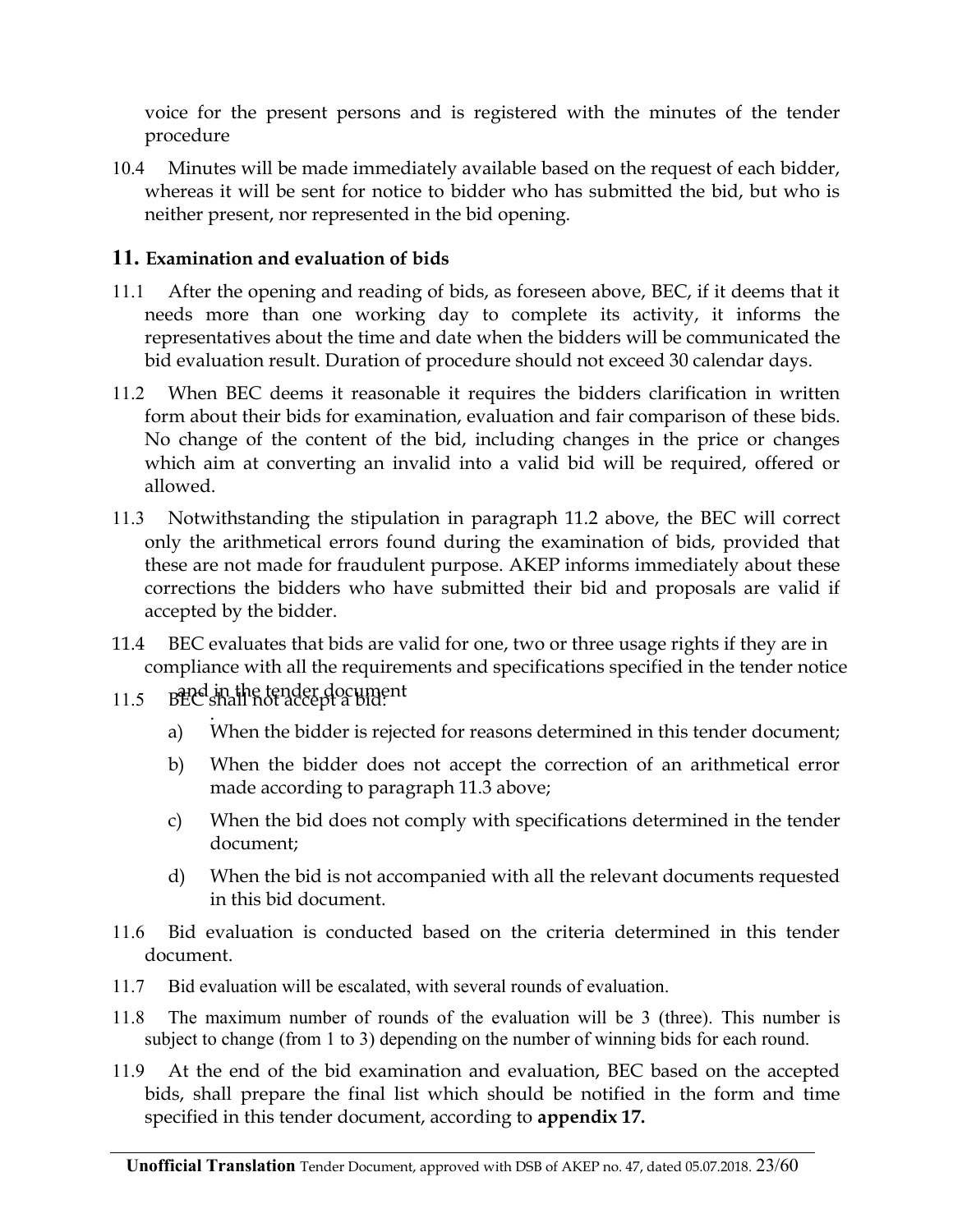- 11.10 In the event that in the final ranking (in each round) of the winning bidders there are two bids with equal price  $(\geq$  than the minimum price of this tender) for the same authorization, then the winner will be determined by lot, in the presence of the bidders.
- 11.11 Bidders, within 5 (five) working days, after receipt of notice of classification of bids, have the right to file an administrative complaint at AKEP.
- 11.12 AKEP, after reviewing the complaints, if there are any, sends a notice to the claimant related with the taken decision. Deadline of review of complaints is 5 (five) working days from receipt.
- 11.13 BEC, on conclusion of the deadline for administrative complaint at AKEP, delivers the summary report of the tender. This report shall be compiled in accordance with the criteria defined in DCM no.1252, dated 10.09.2008, amended.

### **12. Determining criteria for the Winning Bid**

12.1 BEC evaluates and compares the bids based on the following criteria:

**I.** The evaluation criteria for valid bid will be the bid price according to the following formula:

### *Pox(1) = 100 x Çox / Çomax*

Where:

| $[$ Pox $]$ | $\rightarrow$ [ Points of a given bid depending on the bid price ]          |
|-------------|-----------------------------------------------------------------------------|
|             | $\lceil \cos \rceil \rightarrow \lceil \text{Price of a given bid } \rceil$ |
|             | $\lceil$ Comax $\rceil \rightarrow \lceil$ Maximal price of bids $\rceil$   |

#### **Points per criterion**

| N <sub>0</sub> | <b>Evaluation criteria</b> | <b>Points</b> |
|----------------|----------------------------|---------------|
|                | Bid price                  | $0 \div 100$  |

#### *Bid price, 0 100 points*

The valid bid of highest price will be assessed with 100 points.

### *The bid price for this criterion will be declared by the bidder according to Appendix 3, Bid Price Form.*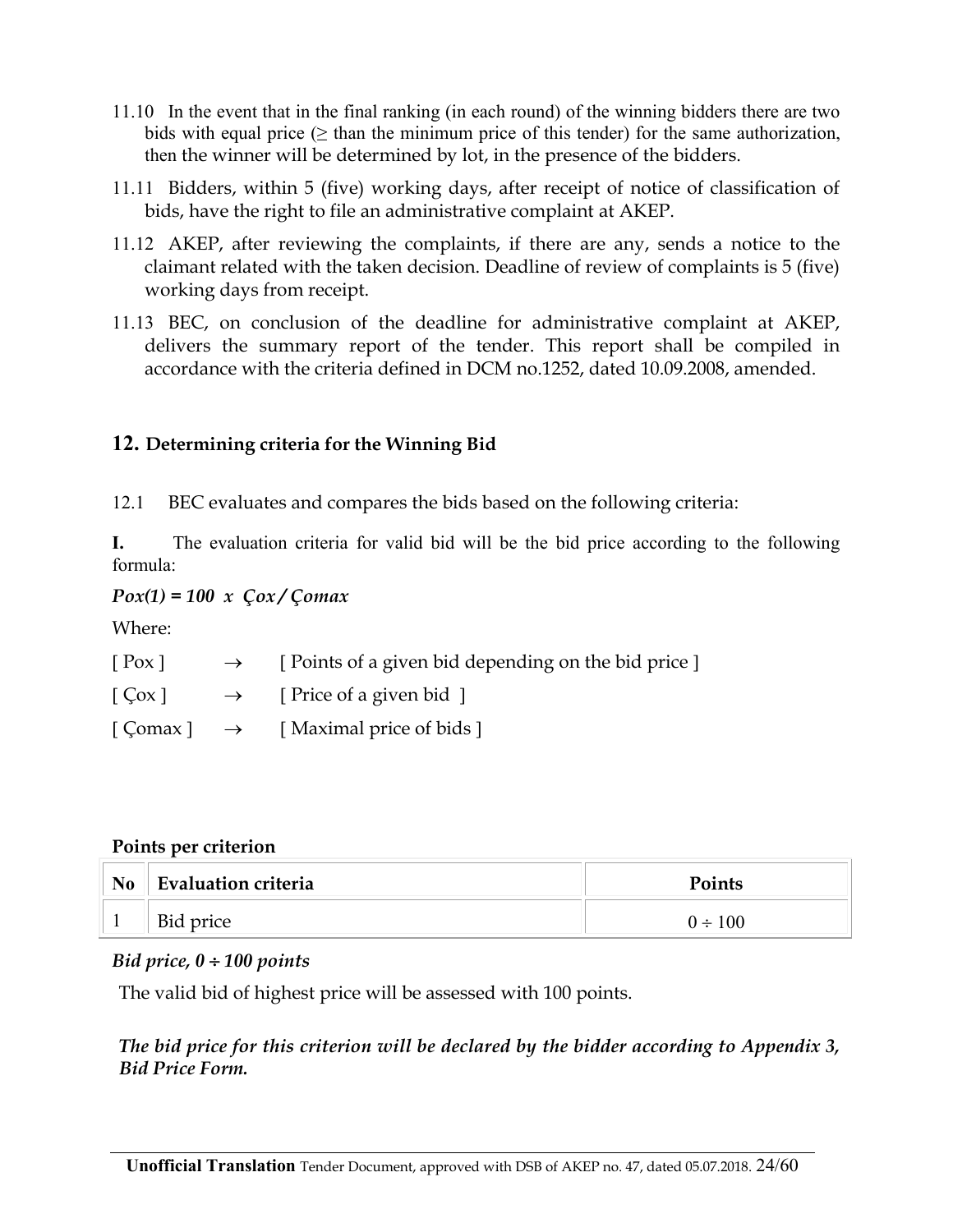Maximum number of points which may be collected by a bidder is 100 points. The listing of the bidders will be made in descending order starting from the bidder with the highest number of points, calculated according to the above formula .

- 12.2 AKEP, declared the winner in each evaluation round, the bidder with the valid bid which have accumulated the highest number of points as listed for that round. The number of winners does not exceed the number of rights to use.
- 12.3 Bidders who have offered in their offer a lower price than the price set in the "minimum bid price" criteria will be disqualified.
- 12.4 In the event that in the final ranking of the winning bidders there are two bids with equal price  $(\geq)$  than the minimum price of this tender) for the same authorization, then the winner will be awarded the lot in the presence of the bidders.
- 12.5 Termination of the selection process of the winners shall apply only if, at the conclusion of the evaluation of bids and appeal process does not result in any valid offer.

### **13. Administration of information in process**

- 13.1 Following the opening of bids, without violating the obligations determined in this tender document, information about the examination, clarification, evaluation of bids and recommendations about the winning bid will not be made known to the bidders or other persons who are not officially engaged in this process, until the individual authorization is signed.
- 13.2 Following the opening of the bids, until the announcement of the winning bid, no bidder has the right to communicate with AKEP or try in any way to influence in the examination and evaluation of bids, apart from cases foreseen in the tender document.

## **14. Award notice and granting of authorization**

- 14.1 The steering Board of AKEP after the approval of the summary report according to the above 11.13 paragraph, and in the end of the deadline for complaint sends to the winner a notice through an official letter, according to Appendix 18, as well as publishes the notice in the website, based on Appendix 19.
- 14.2 AKEP and the winning bidder shall sign the individual authorization within 10 (ten) calendar days after the winner announcement and closure of all payments foreseen in the tender document and in compliance with the legal and regulatory framework (as per article 17.1 and 17.2). This period will not exceed the deadline of validity of the bid, determined in the tender notice or tender document. Bid price offered by the bidder who has obtained the right of use of the tendered frequency/frequency band is disbursed by him in the State Budget account, in line with the specifications of AKEP Notice for this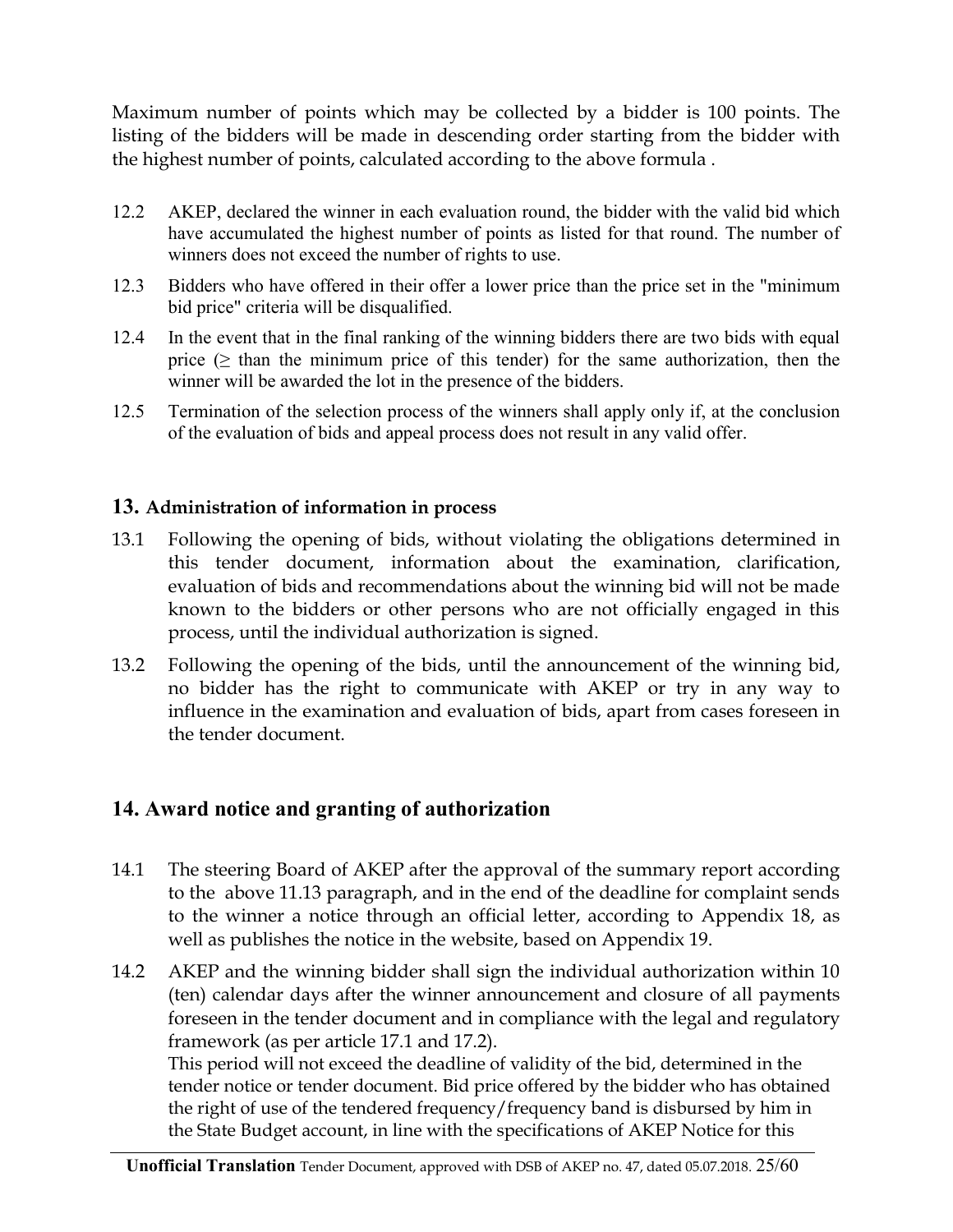purpose. This payment will be made in full by the winning bidder within 7 (seven) calendar days from the receipt of the award notice.

14.3 Individual Authorization enters into force when signed by the winning bidder and AKEP and after the winner has made the payments foreseen in the tender document.

14.4 When the winning bidder does not manage to sign the individual authorization, AKEP confiscates the bid insurance and selects the next winning bidder in the list of remaining bidders. The notice, according to paragraph 14.1 of this Chapter is sent to the bidder whose bid is selected according to this point.

14.5 The Individual Authorization signed before the end of the deadline of award notice or administrative complaint, according to this tender document, is absolutely invalid.

## **15. Conditions for execution of individual authorization**

- 15.1 The individual authorization granted to the winner will contain obligations to implement the special conditions arising from winning this tender and included in the tender document, under section 20 and below, in line with article 71, paragraph dh) of Law no. 9918, dated 19.05.2008, amended.
- 15.2 Conditions which regulate the execution of individual authorization will have a nondiscriminatory character and will be in line with the object of the tender.

## **16.Complaint procedure**

- 16.1 Each bidder may ask for review of the tender process when he deems that a decision of AKEP is taken contrary to this tender document or the obligations arising from the implementation of DCM no.1252, dated 10.09.2008, amended.
- 16.2 The complaint is submitted near the Steering Board of AKEP within 5 working days from the date the complainant is made aware or should have been made aware of the claimed violation according to these rules.
- 16.3 Upon the receipt of the written complaint, AKEP suspends the tender procedure, until the complaint is reviewed in full, including even the issuance of a decision prior to the expiry of the time period, determined in paragraph 16.4 below.
- 16.4 Steering Board of AKEP reviews the complaint and takes a justified decision within 5 calendar days after the receipt of the complaint which he should notify to the complainant not later than the following working day.
- 16.5 If the Steering Board of AKEP does not review the complaint within the time limit determined in the paragraph 16.4 above, or reverse it, the complainer may submit a written complaint to the Minister of Infrastructure and Energy within 15 calendar days from the date of deposit of the complaint to AKEP.
- 16.6 The Minister upon receipt of the complaint suspends the procedure until the end of the review of complaint.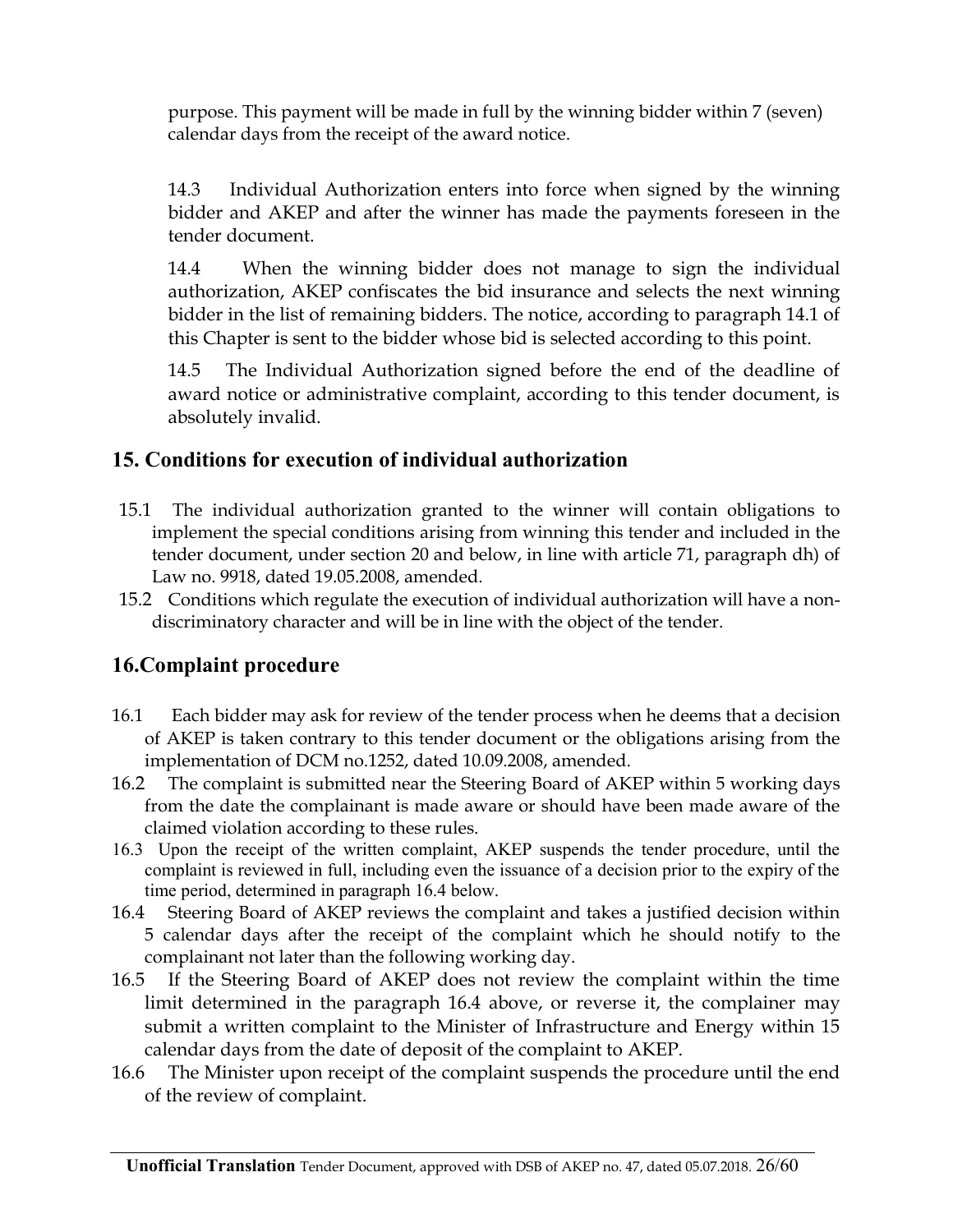- 16.7 The Minister should review the complaint within 20 calendar days after the receipt of the complaint.
- 16.8 In the end of the review of the complaint, when the minister deems that a decision or action of AKEP violates any of the provisions of these rules, he has the right to:
	- a. Fully or partially annul a decision or action of AKEP issued at variance with these rules;
	- b. Instruct AKEP to correct violations and later on to continue with the tender procedure;
	- c. Order the annulment of the procedure for award of the winner.

## **17. Payments made by the winner**

17.1 Bid price offered by the bidder who has obtained the right of use of the tendered frequency/frequencies band is disbursed by the winner in the State Budget account, in line with the specifications of AKEP Notice for this purpose.

This payment will be fully paid by the winning bidder within 7 (seven) calendar days from the receipt of the award notice.

Within this time period, the winning bidder should submit to AKEP a bank document which proves that this payment is made. If the winner fails to make this payment within this time period, he loses the right to obtain the Individual Authorization.

17.2 Prior to obtaining the Individual Authorization, the winning bidder will also make the payments foreseen in the legal and regulatory framework for the undertakings of networks and provision of services of electronic communications, as follows:

- a) Annual Payment for the use of frequencies in the bands 800 MHz (790-862 MHz), which will be calculated according to Decision of the Council of Ministers No.599, dated 23.07.2010 "On adoption of payments made to the Electronic and Postal Communications Authority", amended, published on website of AKEP www.akep.al.
- b) Annual Payment for the service tariff for services of radio communication, for terrestrial movable systems, which is calculated according to Instruction no.28, dated 12.01.2015, published on website of AKEP www.akep.al.
- c) Annual payments referred in paragraph "a" and "b", are estimated to be approximately 15,280,000 (fifteen million two hundred and eighty thousand) ALL for one right of use for one year.

17.3 Payment methods and values of paragraph 17.1, 17.2 will be noticed to the winner by AKEP through sending an official letter of the document "Award Announcement" according to the template in Appendix 17,"Form of Winner Notification".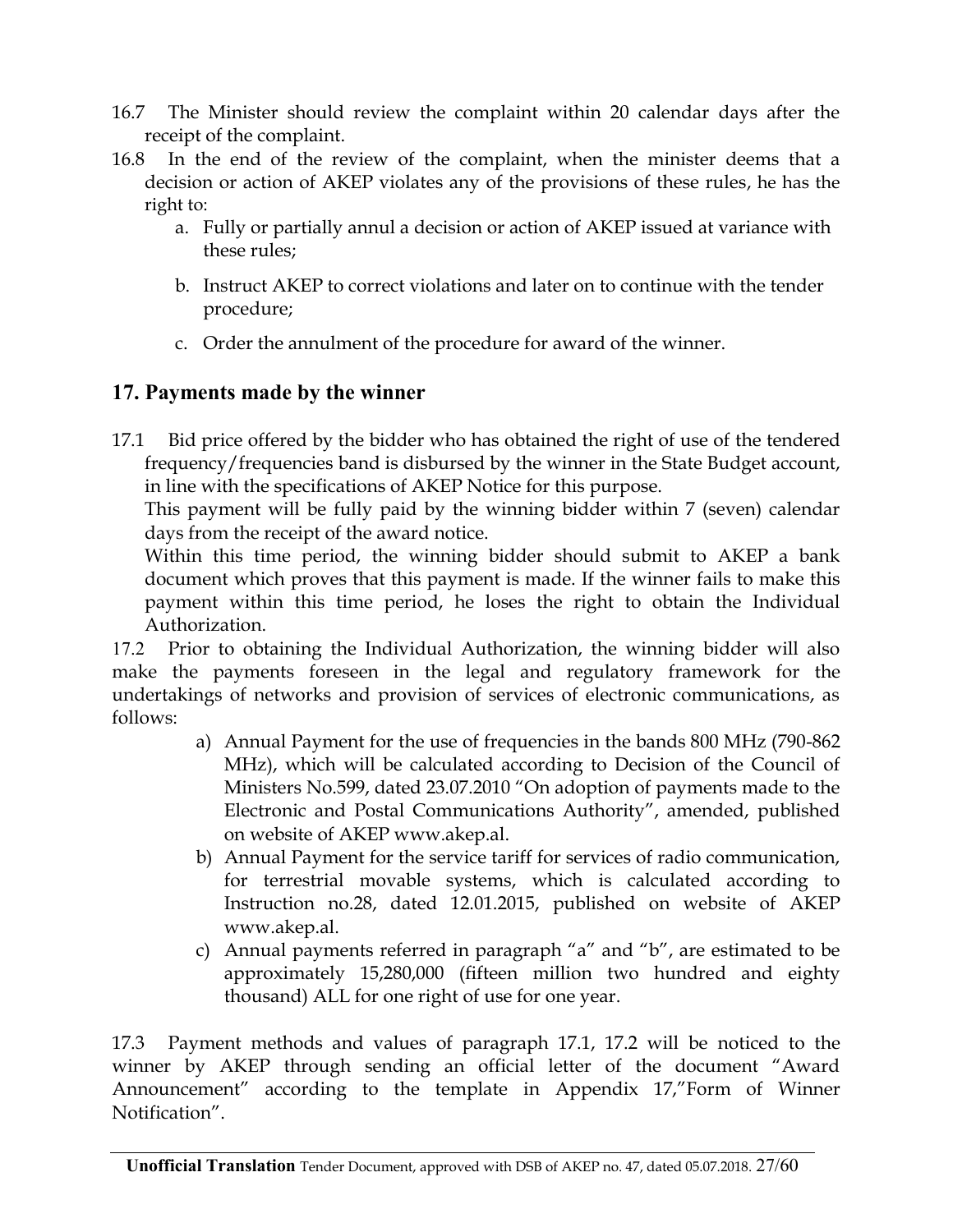## **18.Geography of use of frequencies**

Individual Authorization that will be granted to the winner**,** gives him the right to use allocated frequencies for every authorization, throughout the territory of the Republic of Albania.

### **19.Conditions for the use of frequencies**

- 19.1 Winner/Operator based on the Individual Authorization is obliged to construct terresterial network for electronic communications, and to offer mobile public services of electronic communications in compliance with the whole legal and regulatory framework of the field.
- 19.2 Conditions/criteria for the exploitation and use of frequencies are given in annex 1 and 2,3,4 of the Individual Authorization appendix 20.

## <span id="page-27-0"></span>**20.The winner liabilities that derive from the tender**

20.1The winner/Operator is obliged to establish a commercial company according to the Albanian legislation (if it does not exists) prior to receiving the individual authorization, and should start to offer the public service within a period of 2 (two) months from the day of receiving the Individual Authorization.

The Individual Authorization belongs only to the authorized entities. It should not be sold, be leased, transferred or be given as a guarantee without a preliminary approval of AKEP. There cannot be any change of the control of the authorized, direct or indirect one, without the preliminary written consent of AKEP

20.2 On obtainment of the Individual Authorization the Winner/Operator is obliged to implement:

- 1. Plan for extending and configuring the network to be built for service coverage as declared by the winner as per appendix 6;
- 2. Offers at least of the services declared as per appendix 7;
- 3. Technical standards of ITU and CEPT declared as per appendix 8.

20.3 Implementation of the above-mentioned obligations 20.1 and 20.2 should not be conditioned by the winner or foreseen to be conditioned by the winner, including rights that might arise as a consequence of later regulatory remedies or obligations on SMP operators, which at the time of tender announcement are not yet in effect, as example international roaming, number portability, etc.

20.4 The winning operator is obliged within 30 calendar days from the date of receipt of Individual Authorization to submit to AKEP a detailed project for the realization of the Plan declared in the bid and of the construction of the network, manner of realization of networks between the base stations and their location, with determined time period divided for each 6 months period, Appendix 6. The operator is obliged to report to AKEP regarding the percentage of the territory covered with service according to a graph declared in Appendix 6.

20.5 If the winning operator does not fulfill at least one of the obligations specified in the Individual Authorization, AKEP imposes penalties according to the Law 9918,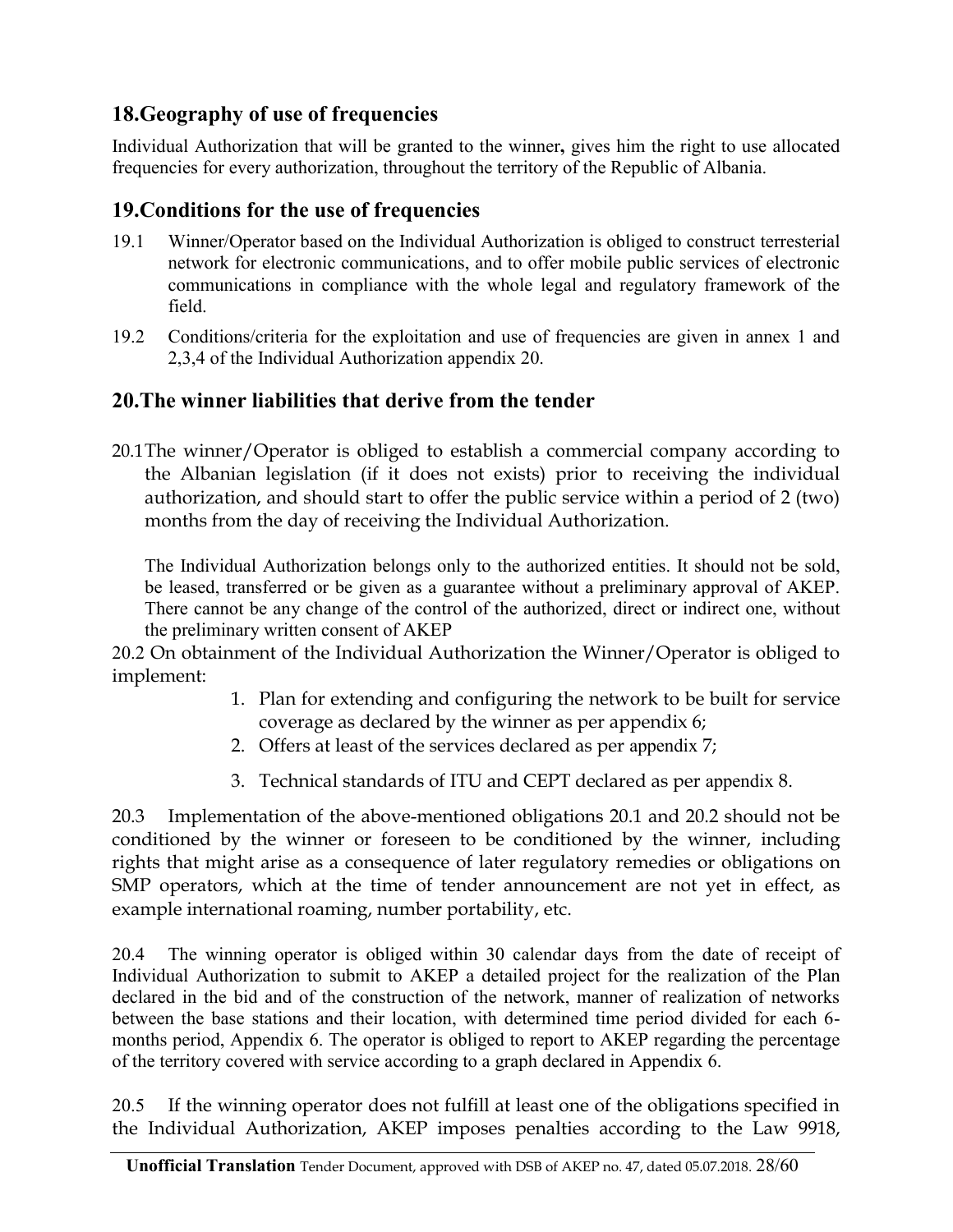dated 19.05.2008, "On electronic communications in the Republic of Albania", till the final revocation of the individual authorization.

### **21.Granting of authorization by AKEP**

The granting of Individual Authorization will be made within 10 calendar days after the announcement of the winner and disbursement of all the payments refered to the Tender Document and in line with the provisions of the legislation in force. The Individual Authorization granted to the winner will be filled in by AKEP according to the Form of Appendix 19 and 20.

### **22.Validity of Individual Authorization**

Individual Authorization will be valid for a period of 15 (fifteen) years with renewal option in the end of the validity period. Renewal will be made in line with the provisions of Law no. 9918 dated 19.5.2008, amended or the legislation in force at the relevant time.

### **23.Interconnection**

The winning operator has the right and obligation to negotiate with other operators regarding interconnection in line with the respective provisions of Law no. 9918 dated 19.5.2008, amended. For further information refer to the information given in Chapter III, General Information.

### **24.General Authorization**

After making the payment of the bid price the winning bidder will be registered on AKEP as network and service provider of electronic communications in line with the rules for general authorization, if they do not have it or it needs modification. Detailed information regarding the notice and rules for general authorization will be available in the address www.akep.al

### **25.Individual Authorization**

Individual Authorization will be granted to the winner based on the right to use frequencies according to the template given in Appendix 20. Individual authorization will include the obligations arising from winning the bid, specified above in section 20.

#### **26.Chart of tender development**

Procedure for the bid and for granting Individual Authorization will be held in line with the following graph (Dates are for reference and may change for the reasons determined in this tender document):

| No. | <b>Action</b>                                                                       | Date/Time table                                       |
|-----|-------------------------------------------------------------------------------------|-------------------------------------------------------|
|     | Notice for the opening of tender procedure                                          | Date of publication of the<br>official notice by AKEP |
|     | Submission of requests for clarification and questions by the<br>interested parties | <b>Until 28.10.2018</b>                               |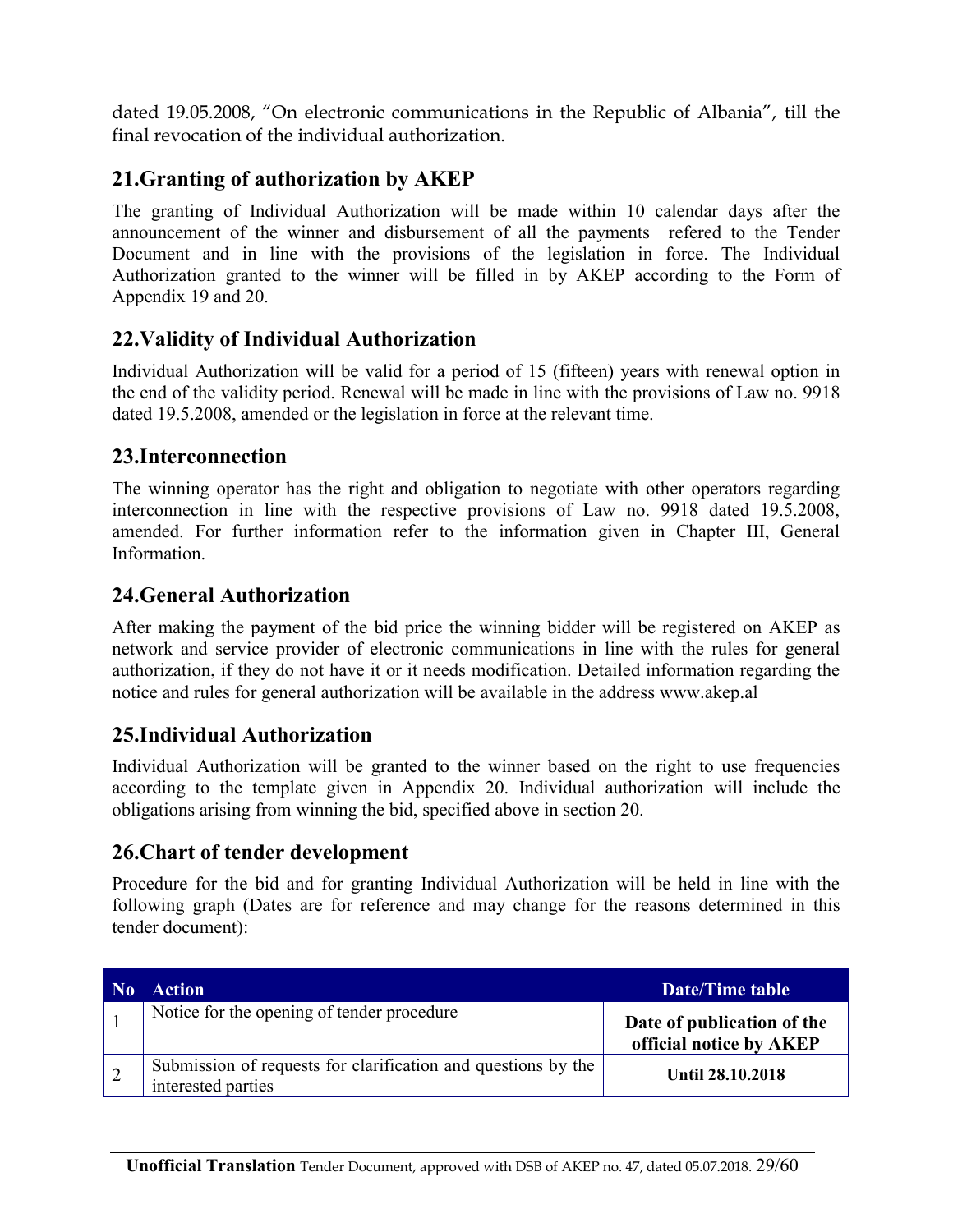| $\overline{3}$ | Reply by AKEP                                                                                                       | Within 3 calendar days from<br>the submission of the request<br>in point 2                            |
|----------------|---------------------------------------------------------------------------------------------------------------------|-------------------------------------------------------------------------------------------------------|
| $\overline{4}$ | Deadline for submission (delivery) of bids                                                                          | Until 07.02.2019<br>10.00 AM                                                                          |
| 5              | Opening of the Bid                                                                                                  | Date 07.02.2019<br>10.00 AM                                                                           |
| 6              | Evaluation and classification of bids and the announcement<br>by BEC                                                | Until 14.02.2019                                                                                      |
| $\overline{7}$ | Complaints from the bidders to AKEP regarding the<br>classification announcement, addressed to AKEP                 | Within 5 (five)<br>working days from the<br><b>Announcement date in</b><br>paragraph No.6             |
| 8              | AKEP reply to the complaints of paragraph 7                                                                         | Within 5 (five) working days<br>from complaint date in<br>paragraph No.7                              |
| 9              | Submission of BEC Summary Report to AKEP                                                                            | Until 22.02.2019                                                                                      |
| 10             | Bidder's complaint for AKEP classification announcement,<br>addressed to the Minister for Infrastructure and Energy | Within 15 calendar days from<br>the date of submitting the<br>complaints in AKEP in<br>paragraph No.7 |
| 11             | Reply of the Minister for Infrastructure and Energy<br>with regard to complaints in point 9                         | Within 20 calendar days from<br>the date of receiving the<br>complaints in paragraph No.9             |
| 12             | Winner Announcement by AKEP                                                                                         | Until 30 calendar days from<br>the date of the opening of the<br><b>bids</b>                          |
| 13             | Payment of the bid price by the Winner                                                                              | Within 7 calendar days from<br>the date of receiving the<br>award notice                              |
| 14             | Payment for the allocated frequencies                                                                               | Within 10 calendar days from<br>the day of receiving the<br>award notice                              |
| 15             | Granting the Individual Authorization                                                                               | Within 10 calendar days from<br>the day of full tariff payments                                       |

## **27.Illegal actions**

 1. In compliance with the legislation on prevention of conflict of interest, and the ethic of public administration, AKEP refuses a bid, if the bidder has presented:

- Has given or is preparing to give to current or former AKEP employee a gift in cash or in other form, as an effort to affect an action or decision, or the flow of the public procurement procedure; and/or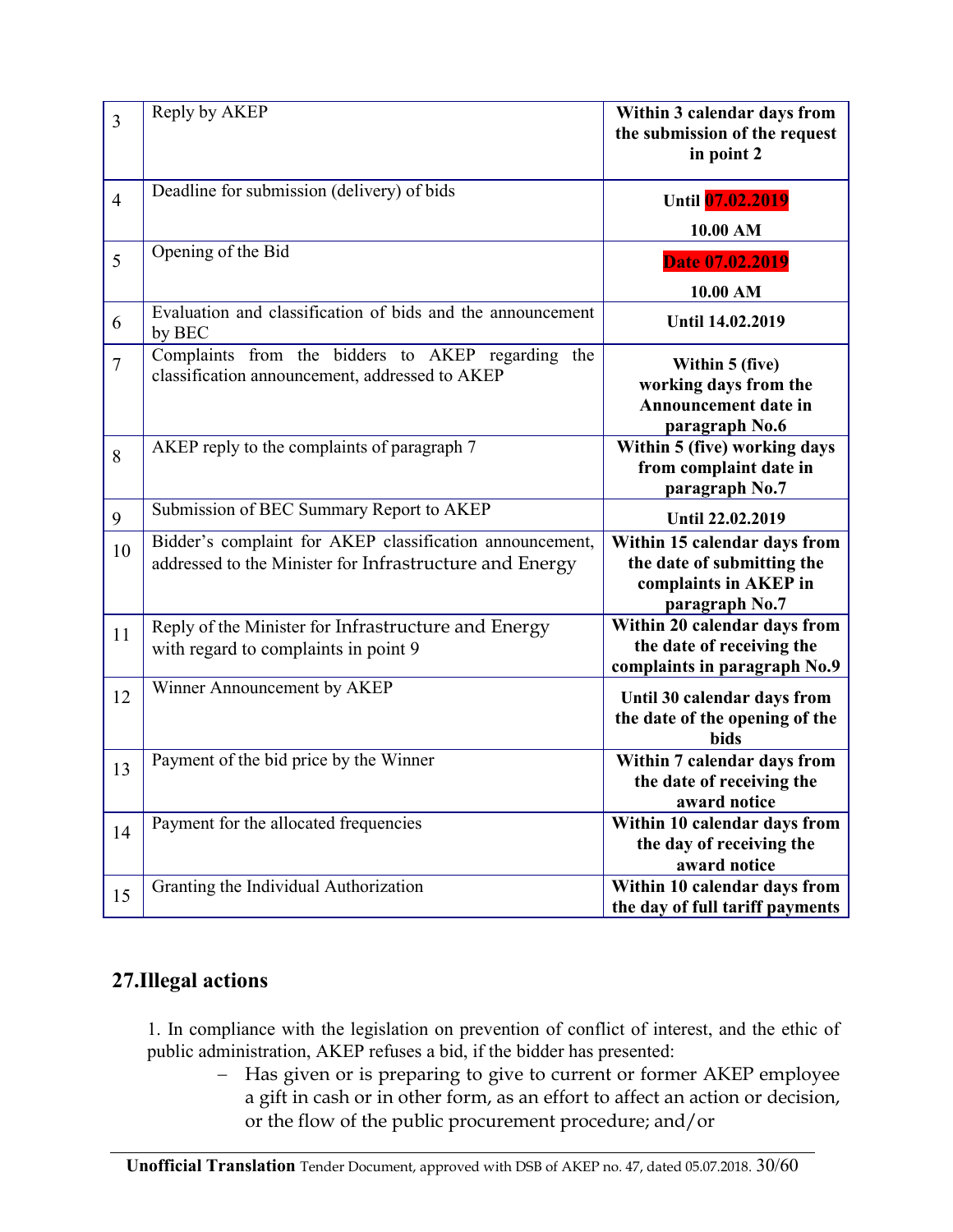- Is in the conflict of interest with this procedure for example a bidder is related/connected to physical or legal person, authorized by AKEP to provide consultancy services, specifications or other documents during the preparation of the projects related to the procurement, or has relations with members of the evaluation committee, etc.;
- Has submitted false documents/information, related to the requirements presented in the Tender Document.
- 2. AKEP informs the bidder in writing form in case of refusal of the request or the bid offer, also the reasons of this refusal, and makes the neccesary explanations based on the procurement procedure report.

#### **28. DISPUTE RESOLUTION**

AKEP and the bidder shall make all the efforts to resolve the disagreements or disputes occurred between them or related to this agreement based on direct negotiations.

If the parties fail to resolve the dispute, the disagreement will be considered to be solved through dispute resolution based on the legal procedure in force in compliance with the legislation of Republic of Albania.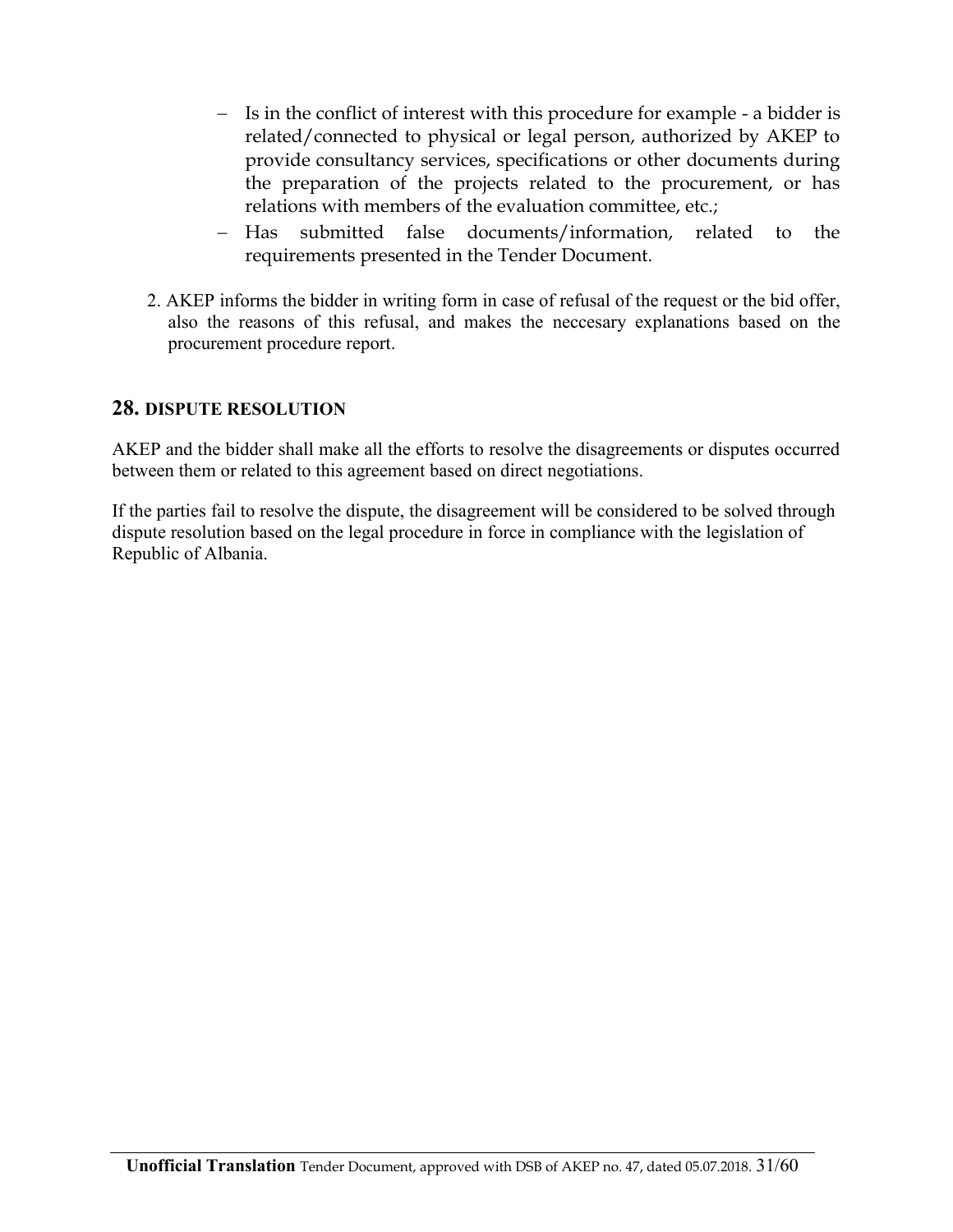#### **CHAPTER III - GENERAL INFORMATION**

#### **3.1 LEGAL FRAMEWORK**

#### *Legislation*

The electronic communications sector in the Republic of Albania is regulated by Law no. 9918 dated 19.05.2008 "On electronic communications in the Republic of Albania", amended, which seeks, through the principle of technology neutrality, to promote effective competition and infrastructure in electronic communications and guarantee the right and adequate services in the territory of the Republic of Albania. This law complies with the EU 2002 Regulatory package in the field of electronic communications;

- Directive 2002/19/EC on "Access to, and interconnection of electronic communications networks and associated facilities", amended;

- Directive 2002/20/EC on "The authorization of electronic communications networks and services" (Authorization Directive);

- Directive 2002/21/EC on "A common regulatory framework for electronic communications networks and services" (Framework Directive), amended;

- Directive 2002/22/EC on "Universal service and users' rights relating to electronic communications networks and services" (Universal Service Directive);

- Directive 2002/58 on "Privacy and electronic communications", amended;

-Directive 2002/77/EC on "Competition in the markets for electronic communications networks and services".

#### *Main regulatory documents*

-Regulation on general authorization notification;

-Regulation on individual authorization;

-Regulation on access and interconnection;

-Regulation on market analysis;

-Regulation number portability;

-Regulation on administration of NSPC and ISPC;

-Regulation on conformity;

-Regulation on quality of service indicators;

-Regulation on "ald" licenses and "aaic" code;

-Regulation on radio amateur;

-Regulation on allocation and use of numbers and number series;

-Regulation on conditions to use frequencies and requirements for radio equipment that are used without individual authorization;

-Regulation on administration of domain names under .al;

-Regulation for granting the aircraft radio station license;

-Regulation for granting the marine radio station license;

-Regulation for granting the radio marine operator certificate;

-Regulation for granting the maritime radio stations authorization;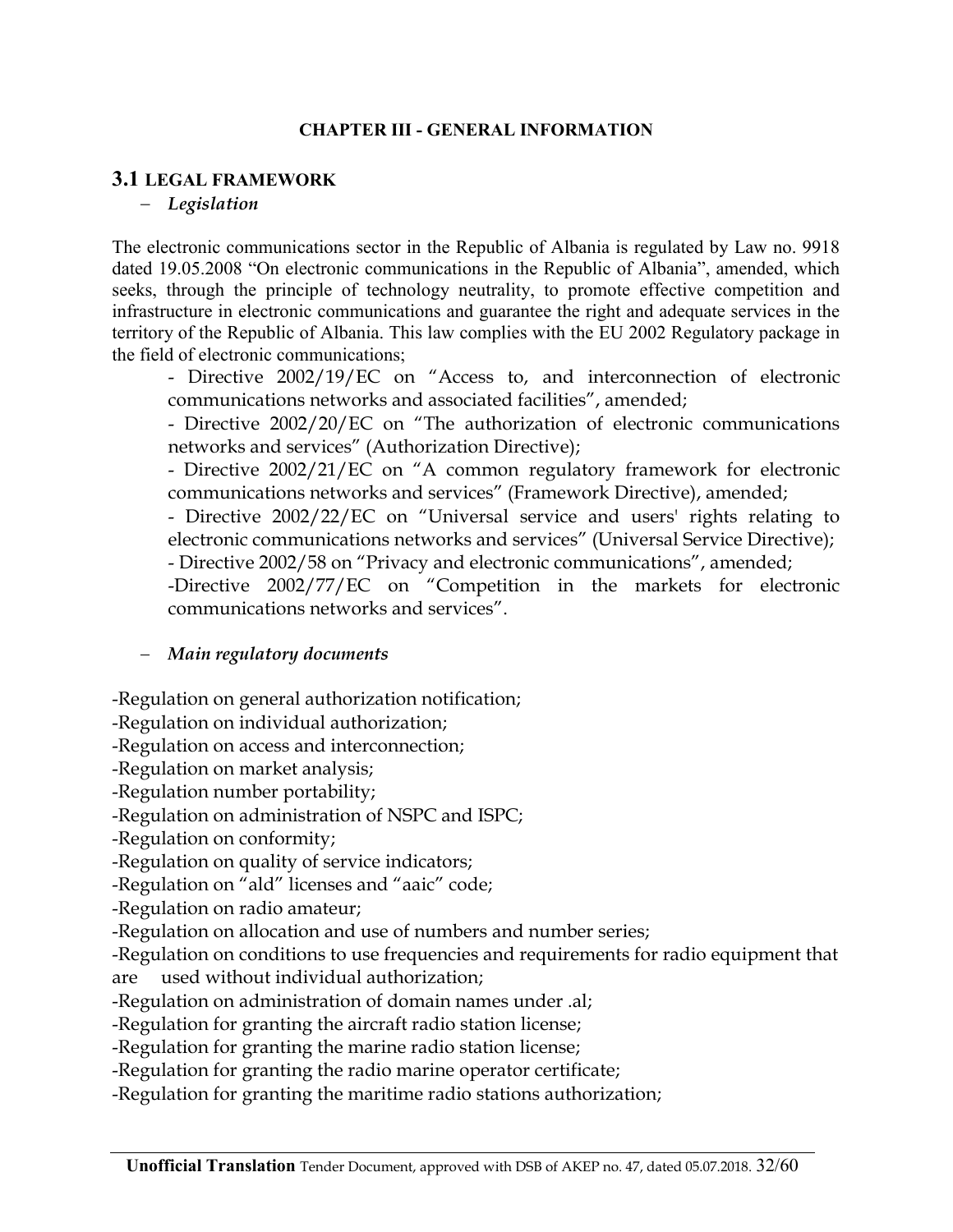-Regulation on periodical statistic and financial data of undertakings of electronic communications networks and or services, etc.

## **3.2.NATIONAL FREQUENCY PLAN**

This plan has implemented the changes reflected in the ECA, published on February 2013 and been updated on June 2016 (The European Table of Frequency Allocations and Applications in the Frequency) and approved with DCM No. 277, dated 29.03.2017 "On approval of the National Frequency Plan".

### **Preparation of the Frequency Use Plan and administration of frequency bands designated for civil use:**

AKEP with decision No.18, dated 26.10.2017 has approved the Frequency Use Plan, thus enabling:

- Optimal technical and economic planning, effective allocation and use of frequencies, taking into consideration the fact that frequency spectrum and geospatial orbit are scarce resources;
- Provision of conditions for the preparation of rules on technical and operative conditions for the use of certain frequencies;
- Protection from harmful interference;
- Regulation of the Plan with the modifications at international level, and reconciliations that result from the accomplishment of bilateral and multilateral agreements with neighboring and other countries;
- Regulation of the use of frequency bands between the radio services and users;
- Implementation of new technologies and development of radio communications.

This Plan for the Use of frequencies includes:

- a) Frequency bands as defined in the National Frequency Plan for "civilian" use, and the application of radio services determined in these bands;
- b) Rules related to the use of frequency bands, including characteristics of frequency administration for radio communication networks and radio stations and radio equipment, the method for granting frequencies, different cases from the individual authorization for the use of frequencies, technical requirements and work conditions related to the radio system operation;

c) Implementation of important changes occurred on networks GSM, UMTS, IMT-LTE, etc., related to the technologies applied in these bands and offered services.

#### **Issuance of individual authorizations for the use of frequencies:**

AKEP has computerized the application system for the issuance of individual authorization for radio frequencies. The Steering Board has approved the regulatory acts "Regulation for Individual Authorization" which is published on webpage of AKEP.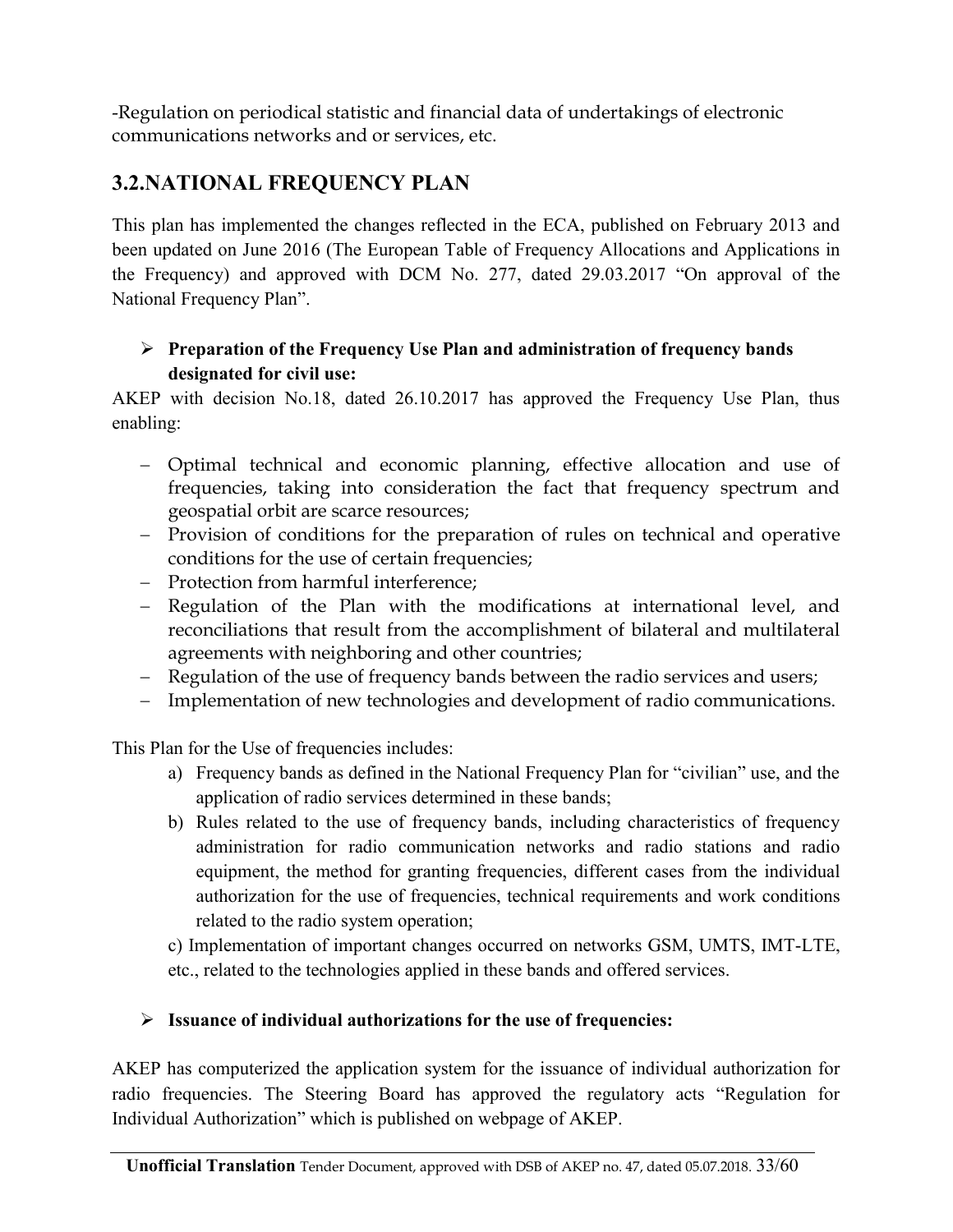### **Coordination of the work with other administration in the neighboring and other countries for the allocation and use of radio frequencies, for those parts of the spectrum that it administers:**

AKEP has finalized the cross-border agreements with the Electronic Communications Authorities of Kosovo, Macedonia and Montenegro.

#### **National Numbering Plan for electronic networks and services in the Republic of Albania:**

<span id="page-33-0"></span>Based on the DSB of AKEP No. 2350, dated 13/09/2013,amended with DSB no.2631 dated 29.10.2015 the Steering Board of AKEP has approved the National Numbering Plan.

These amendments consist in the transition of NNP from an organisation into a big number of geographical zones to 12 geographical regions, with the aim of passing to one single geographical area.

### **3.3 AUTHORIZATION SYSTEM**

#### *Frequencies*

- Law no.9918, dated 19.05.2008 "On electronic communications in the Republic of Albania", amended based on articles 2, 3, 5, 7, 8, 15, 19, 20, 51 and 62 up to 77;
- "Regulation on individual authorization" (on allocation and use of frequencies), approved with decision of Steering Board of AKEP No.510, dated 04.11.2008 and published in the AKEP website.

Granting frequencies for use by AKEP is done in accordance with Definitions of National Frequency Plan approved with DCM No. 277, dated 29.3.2017, Frequency Use Plan, AKEP regulations and/or recommendations of relevant international bodies such as CEPT, ERC.

Physical or legal persons may use frequencies only after being granted the Individual Authorization by AKEP. Frequencies are allocated by means of impartial, transparent and nondiscriminatory procedures.

Frequencies that can be used without an Individual Authorization are designated by AKEP by means of a specific regulation, in accordance with article 65 of the law no. 9918 dated 19.05.2008.

If the request is complete and the possibility for granting the frequencies exists, AKEP provides the applicant with the Individual Authorization within 30 days from the day the request is received.

Duration of authorization is not longer than 15 years.

There are two payments to be made for the allocation and use of frequencies, one for the allocation of the frequency that should be paid at once, and the other is the tariff for the service which is annually paid to AKEP. These payments are in accordance with:

-Decision of Council of Ministers No.599, dated 23.07.2010, amended.

-Directive No.28, dated 12.11.2015 "On definition of tariff of service for Radio communication", amended.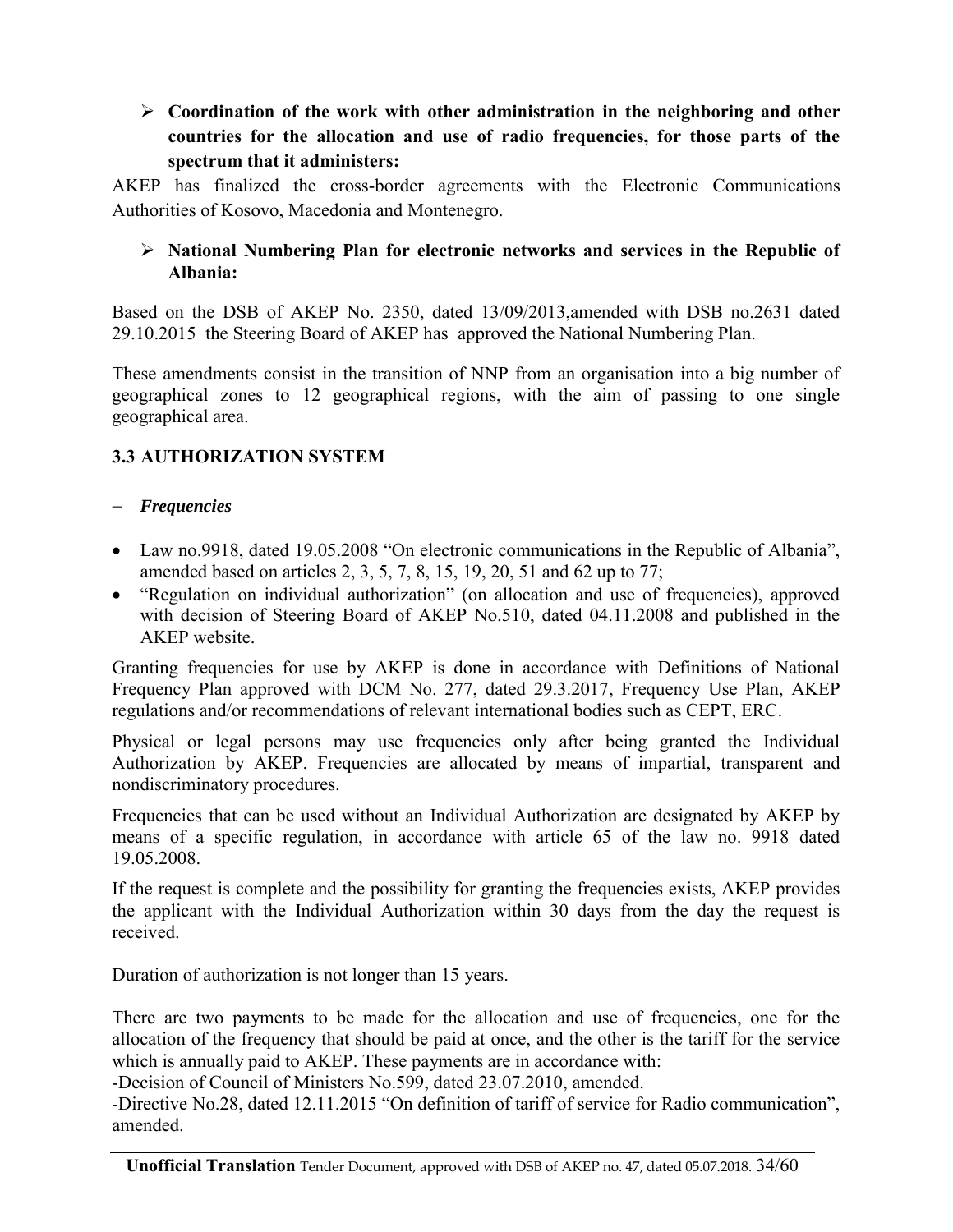### **APPENDICES**

#### **APPENDIX 1**

### **FORM OF BID SUBMISSION**

(Document with the logo and symbols of the Bidder)

Open Procedure

| <b>Bidder</b> | ----------------------------- | (name of bidder) |
|---------------|-------------------------------|------------------|
|               |                               |                  |

**Offer for** : Electronic and Postal Communications Authority - AKEP Street "Reshit Collaku", Tirana – Albania -----------------------------------------------------------------------------------------------------------

**No of pages submitted \_\_\_\_\_\_\_ (pages)** 

**CONTACT PERSON (for this bid) Name: Address:** 

**Tel. No.: Fax: E-mail:** 

Authorized Person \_\_\_\_\_\_\_\_\_\_\_\_\_\_\_\_\_\_\_\_\_\_\_\_\_\_\_\_\_\_\_\_\_\_\_\_\_\_\_\_\_\_Date xx,xx,2019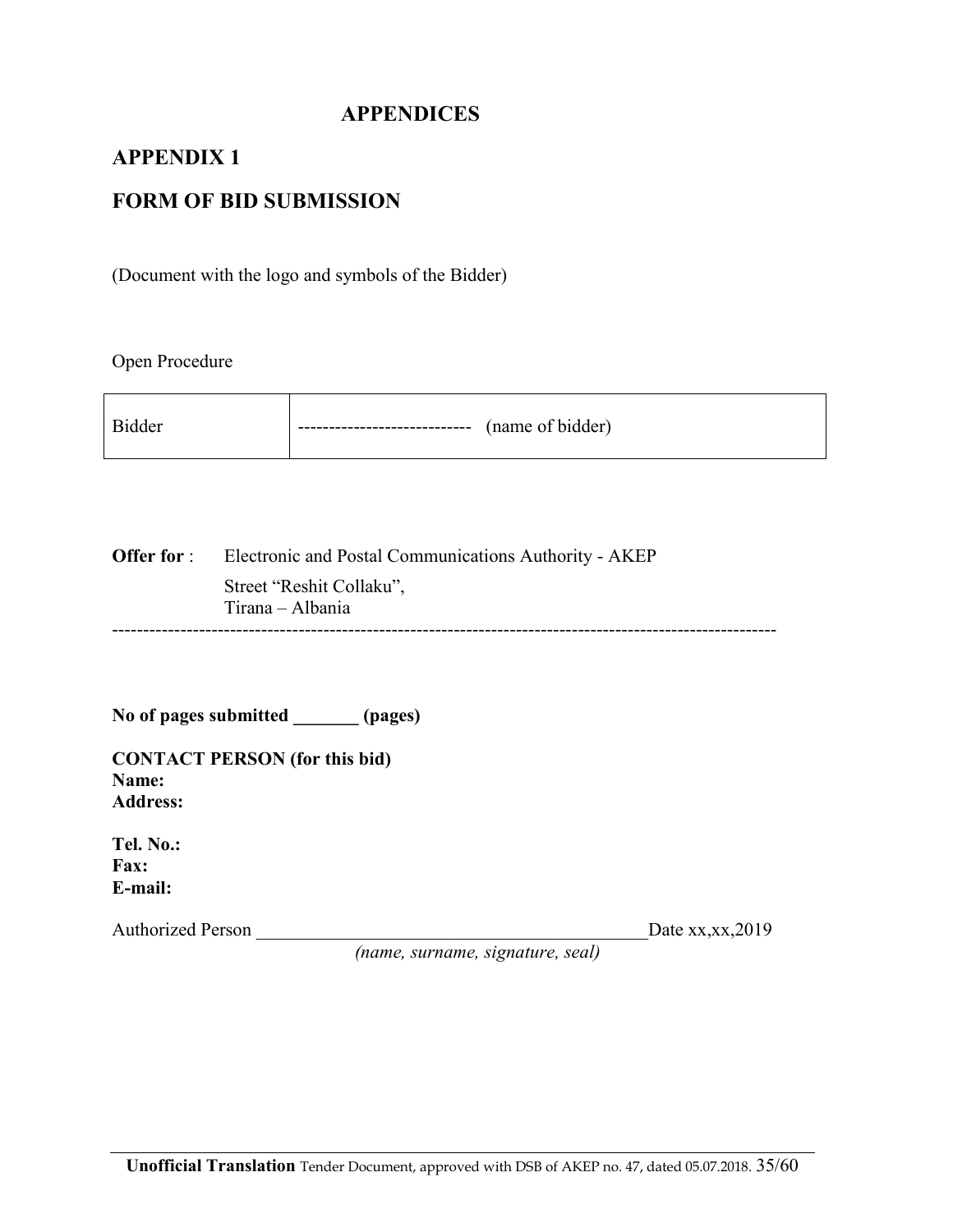## **FORM OF BID PRONOUNCEMENT**

(Document with the logo and symbols of the Bidder)

Open Procedure

| <b>Bidder</b> | (name of bidder)<br>------------------------ |  |
|---------------|----------------------------------------------|--|
|---------------|----------------------------------------------|--|

**Offer for** : Electronic and Postal Communications Authority - AKEP

Street "Reshit Collaku", Tirana – Albania

-----------------------------------------------------------------------------------------------------------

Referring to the above-mentioned procedure in these tender documents, I, the bidder, declare that:

- 1. We have evaluated the Documents of this procedure and accept, without reservation or exception the requests or deadlines and conditions imported here;
- 2. We meet all legal, financial/economical and technical criteria defined in the tender documents and certify that with all required certificates and papers submitted as attached to this statement;
- 3. We are interested for the participation in the tender subject: *"On granting the rights to use frequencies in the band 800 MHz (792-862 MHz)",* **Ref. 1x10 MHz paired-800- 2018;**
- 4. Our bid will be valid for the period specified in tender documents;
- 5. We do not participate as candidate in more than one bid for this procedure;
- 6. We authorize AKEP, to verify the information/documentation, attached to this bid.

Authorized Person Date xx,xx,2019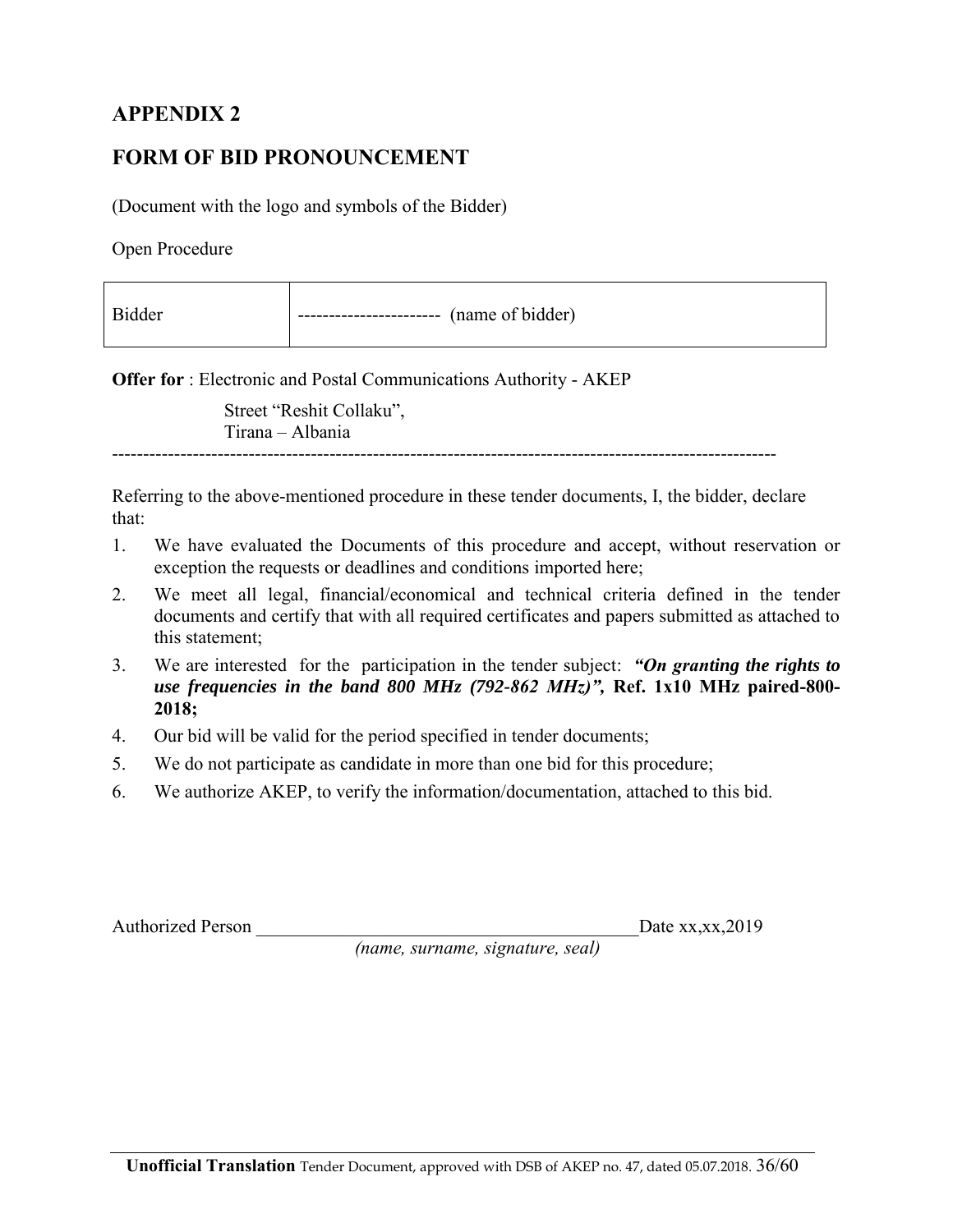## **FORM OF ECONOMIC PROPOSAL**

(Document with the logo and symbols of the Bidder)

Open Procedure

| Bidder | ----------------------------- | (name of bidder) |
|--------|-------------------------------|------------------|
|--------|-------------------------------|------------------|

|                                                      | $\overline{2}$ | 3                         |
|------------------------------------------------------|----------------|---------------------------|
| <b>Description</b>                                   | Quantity       | <b>Total Price</b>        |
| Right to use frequencies in the<br>frequencies' band |                | (------------------) Euro |

| <b>Authorized Person</b> |  |  | Date xx, xx, 2019 |
|--------------------------|--|--|-------------------|
|                          |  |  |                   |

*(name, surname, signature, seal)* 

*Note: The price should be in EURO – in figures and words. In case of value inconsistency, the value expressed in words will prevail.* 

*This formulary will be completed for each bid (when will be bid for more right of use) for each evaluation round and will be sealed inside the envelope special representative bid. Special envelopes will read:* 

**TO BE OPENED IN ROUND X OF THE EVALUATION.**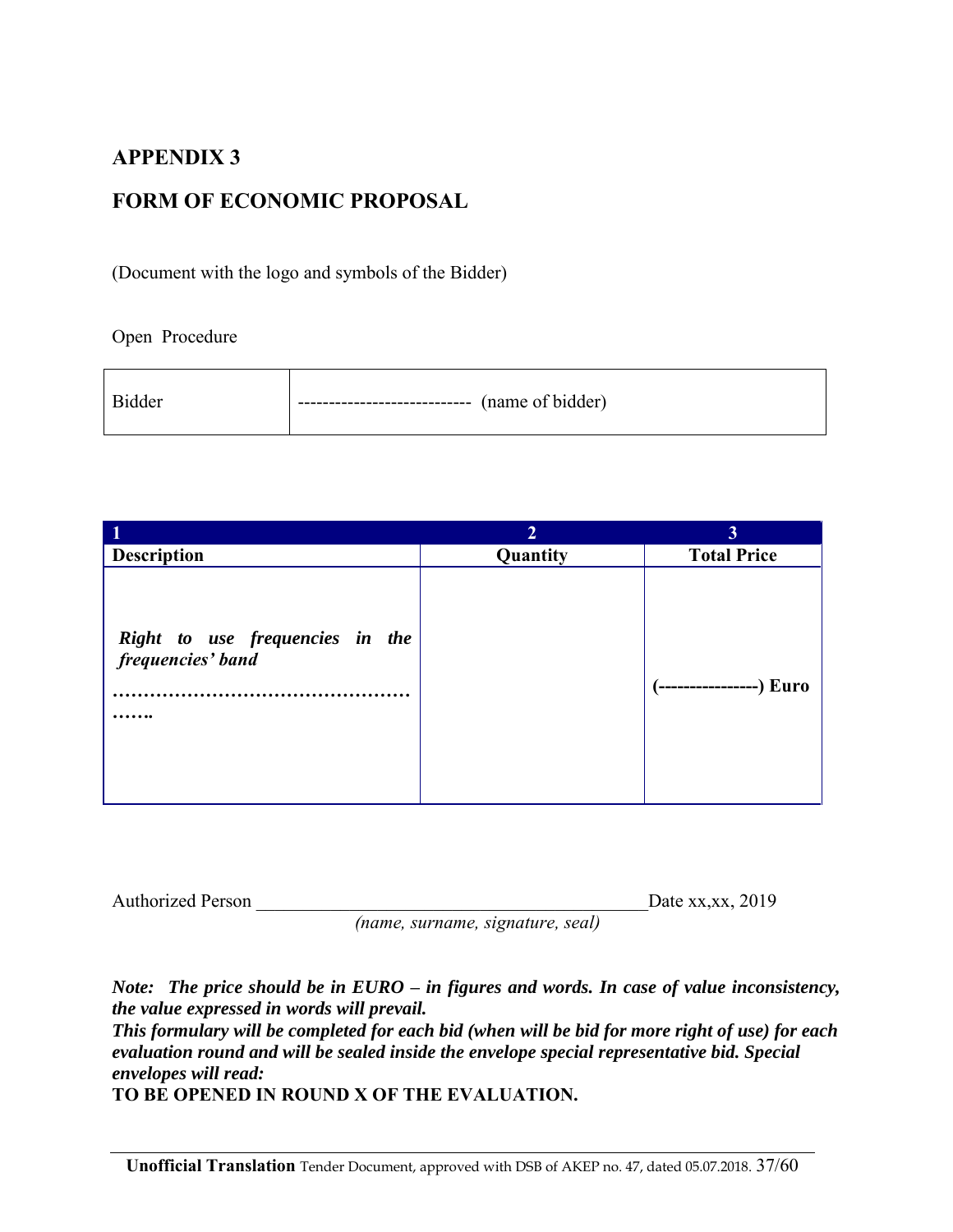## **FORM OF PAYMENT CALENDAR**

**(to be completed if the installment fee is applied)** 

### **Explanatory note:**

1. The minimum value acceptable to bidders for the granting of an individual authorization for the use of frequencies in the 800 MHz band for the 10 MHz paired block is not less than **7,440,000 (seven million four hundred and forty thousand) Euros.** 

2. Way of payment: Full payment at the time of issuance of individual authorization.

Authorized Person Date xx,xx, 2019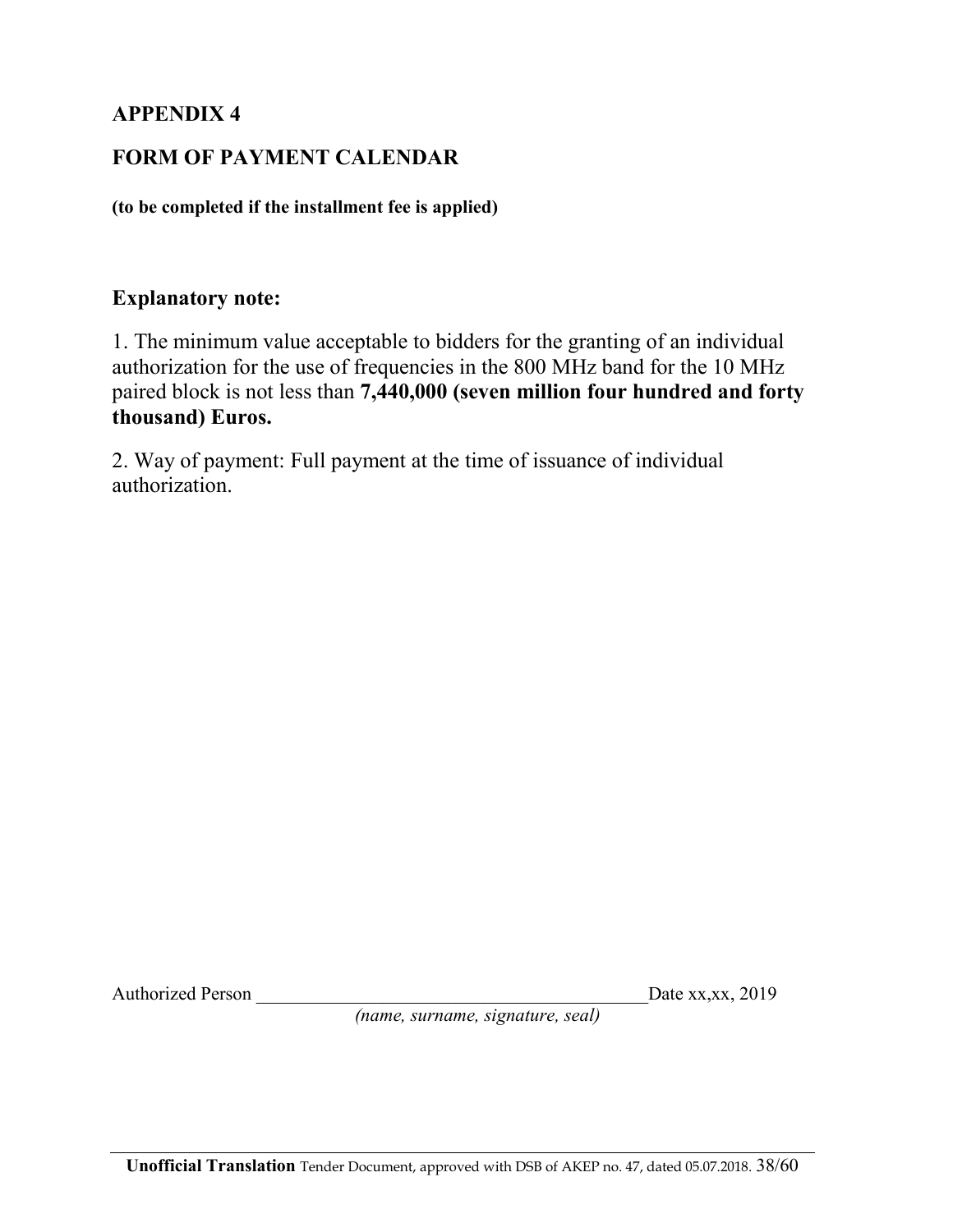## **FORM OF CAPACITIES AND EXPERIENCE**

(Document with the logo and symbols of the Bidder)

Open Procedure

| Bidder | (name of bidder)<br>$- -$ |
|--------|---------------------------|
|        |                           |

#### **S T A T E M E N T**

| I, the undersigned,  | (name, paternity, surname) | authorized person to act on                                                                     |
|----------------------|----------------------------|-------------------------------------------------------------------------------------------------|
| behalf of the bidder |                            | (name of bidder), in order to guarantee for                                                     |
|                      |                            | all capacities of the bidder in the field of electronic communications and especially regarding |
|                      |                            | experience with GSM/UMTS/LTE networks, we submit, enclosed, the following documents:            |

| About the Bidder:       | A brief description of the bidder's activity in the field<br>of electronic communications, or the plan for<br>investment in the field of electronic communications.                                                |
|-------------------------|--------------------------------------------------------------------------------------------------------------------------------------------------------------------------------------------------------------------|
| About senior management |                                                                                                                                                                                                                    |
| and technical staff:    | Name of employee, CV, Diploma, certificates or any<br>other document demonstrating his/her professional<br>skills in this area, (for at least 3 people that will be in<br>main management and technical positions) |
| Personnel:              | Name of employee, CV, Diploma, certificates or any<br>other document demonstrating his/her professional<br>skills in this area, (for at least 10 people that will<br>perform this service)                         |

Authorized Person \_\_\_\_\_\_\_\_\_\_\_\_\_\_\_\_\_\_\_\_\_\_\_\_\_\_\_\_\_\_\_\_\_\_\_\_\_\_\_\_\_\_Date xx,xx, 2019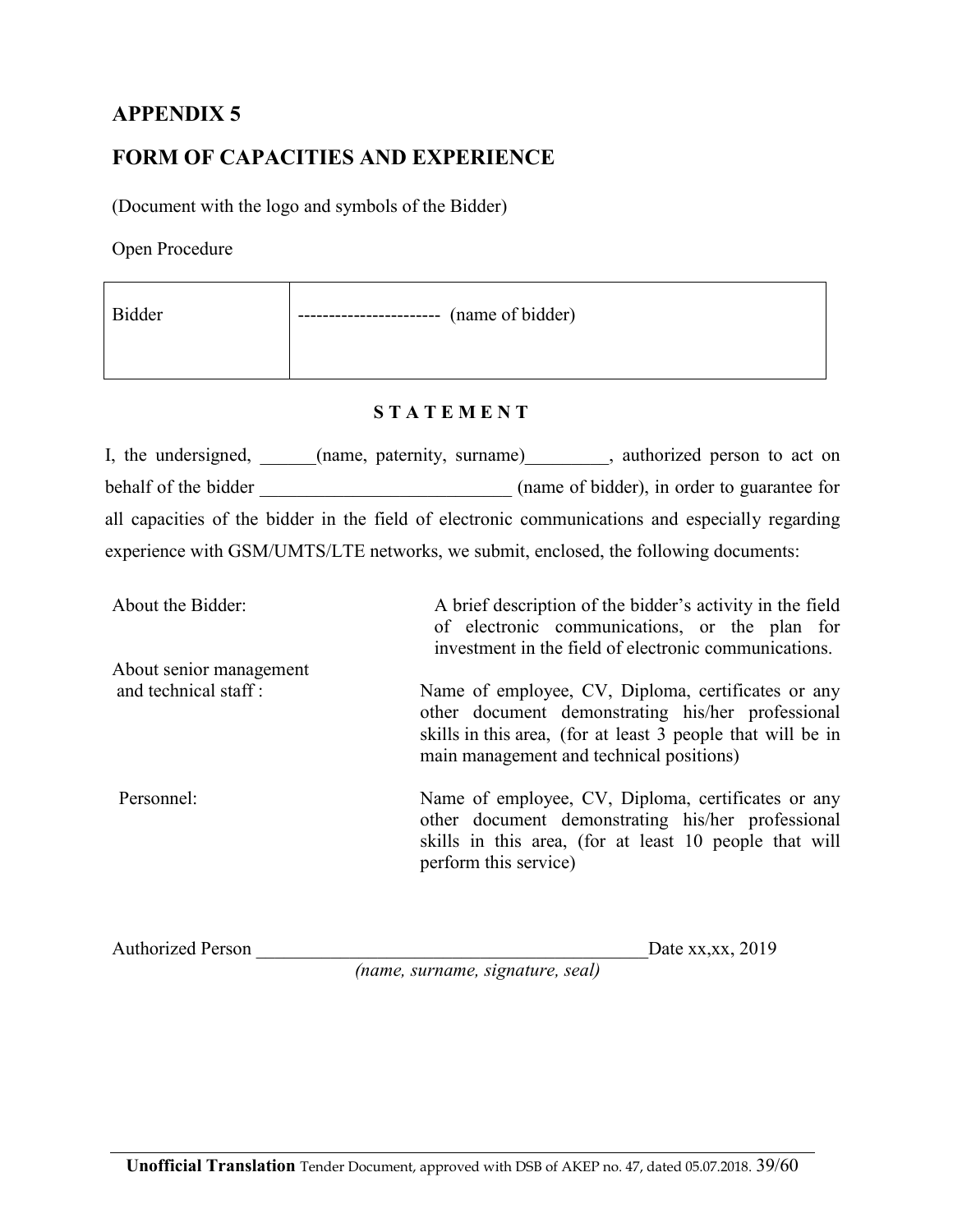## **FORM OF THE PLAN FOR THE NETWORK EXTENTION AND CONFIGURATION THAT WILL BE BUILD FOR SERVICE COVERAGE**

(Document with the logo and symbols of the Bidder)

#### Open Procedure

| ler<br>name<br>------------------------------<br>"<br>$\mathbf{D}$<br>.dde <sup>.</sup><br>$   -$ |  |  |
|---------------------------------------------------------------------------------------------------|--|--|
|---------------------------------------------------------------------------------------------------|--|--|

#### **S T A T E M E N T**

I, the undersigned, and  $(name, patternity, surname)$ , authorized person to act on behalf of the bidder (name of bidder), confirm through this STATEMENT that if the bidder will obtain the Individual Authorization, it will undertake to build and configure the network in turn the geographical extension of the service coverage, following the timelines and specifics as in the following table:

| Period from taking the Individual<br><b>Authorization</b> | <b>Note</b>                        |
|-----------------------------------------------------------|------------------------------------|
| Until the end of the first $6(six)$ months                | Not less than 25% of the territory |
| Until the end of 12 (twelve) months                       | Not less than 50% of the territory |
| Until the end 18 (eighteen) months                        | Not less than 75% of the territory |

Note: "The service coverage declaration column will be only applied to the new 4G service providers".

The start time of the utilization of frequencies will be no later than two months from the date of obtaining the Individual Authorization by AKEP.

- $\Box$  As a current operator on the market, provided by AKEP with previous individual authorizations for use of frequencies for GSM, UMTS, IMT-LTE technologies, declare that the obligations of network coverage and electronic communications services under these authorizations will be followed in parallel with the requirements of the new individual authorization (1x10 MHz paired, in the 800 MHz band: 790-862 MHz) according to the above deadlines and definitions, the requirements of Law 9918 as amended, and based on all Individual Authorizations we will make the maximum efforts to aim for the total coverage of the territory of the Republic of Albania on a timely basis and within the time limits for the validity of Individual Authorizations, including the cooperation with AKEP for this purpose.
- $\Box$  As a new operator in the market, it will apply the individual authorization obligations (1x10 MHz paired, in the 800 MHz band: 790-862 MHz) according to the above terms and conditions, the requirements of Law 9918 as amended, and will make the maximum efforts to cover the total coverage of the territory of the Republic of Albania on a timely basis and within the deadlines for the validity of the Individual Authorization, including the cooperation with AKEP for this purpose.

Authorized Person Date xx,xx, 2019

*(name, surname, signature, seal)* 

**Unofficial Translation** Tender Document, approved with DSB of AKEP no. 47, dated 05.07.2018. 40/60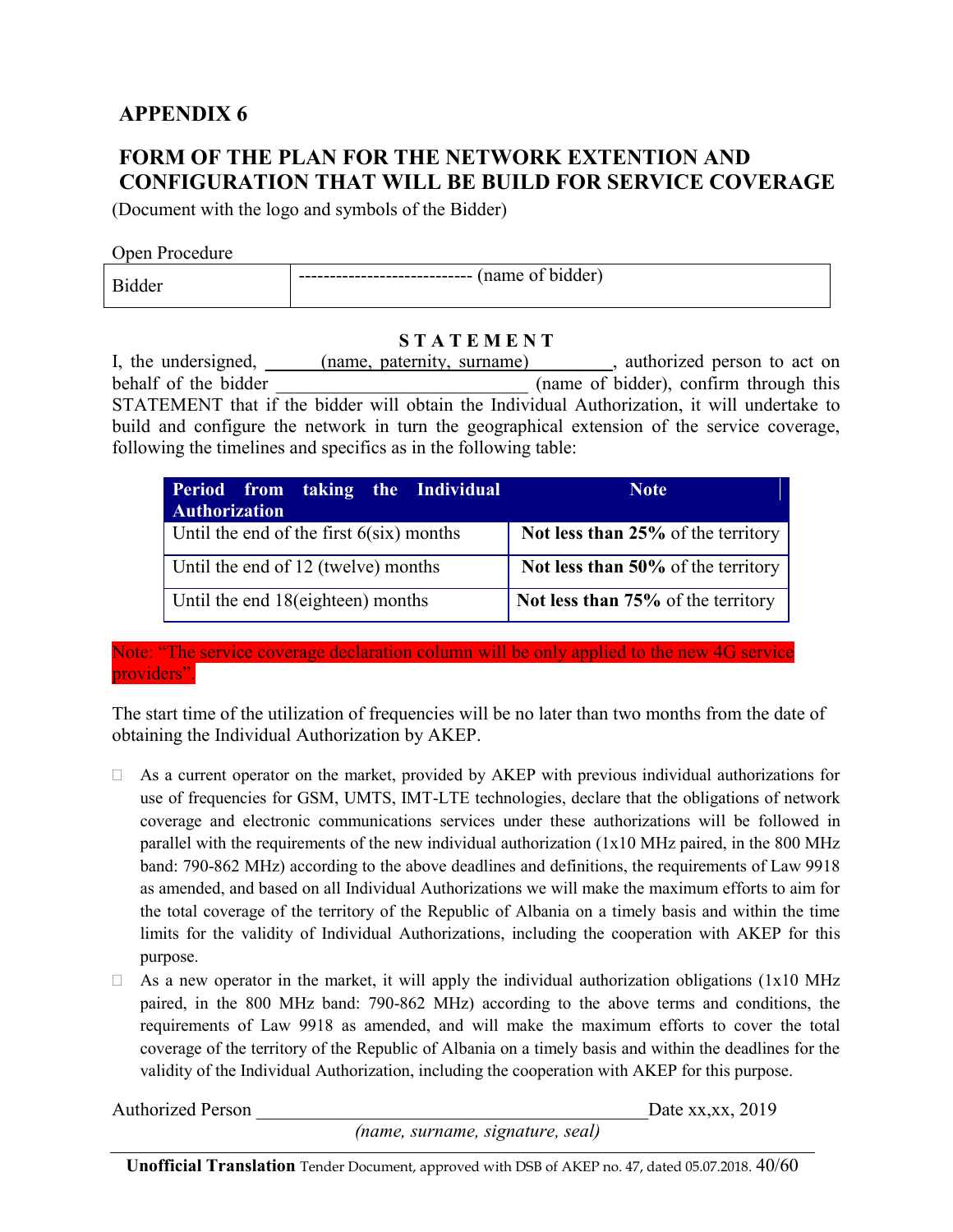## **FORM OF STATED SERVICES**

(Document with the logo and symbols of the Bidder)

Open Procedure

| bidder<br>---------------------------- | (name of bidder) |
|----------------------------------------|------------------|
|----------------------------------------|------------------|

#### **S T A T E M E N T**

I, the undersigned, \_\_\_\_\_(name, paternity, surname) \_\_\_\_\_, authorized person to act on behalf of the bidder \_\_\_\_\_\_\_\_\_\_\_\_\_\_\_\_\_\_\_\_\_\_\_\_\_\_\_ (name of bidder), confirm through this statement that if the bidder will obtain the Individual Authorization, it will provide to the consumers the following services:

*Table of services to be provided to the customer (the table can be drawn up by the bidder)* 

| No. | <b>Service</b>                                  | <b>Possible comments</b> |
|-----|-------------------------------------------------|--------------------------|
|     | <b>Public Mobile Landline Telephony Service</b> |                          |
|     | <b>Internet Access</b>                          |                          |
|     |                                                 |                          |

Authorized Person \_\_\_\_\_\_\_\_\_\_\_\_\_\_\_\_\_\_\_\_\_\_\_\_\_\_\_\_\_\_\_\_\_\_\_\_\_\_\_\_\_\_Date xx,xx, 2019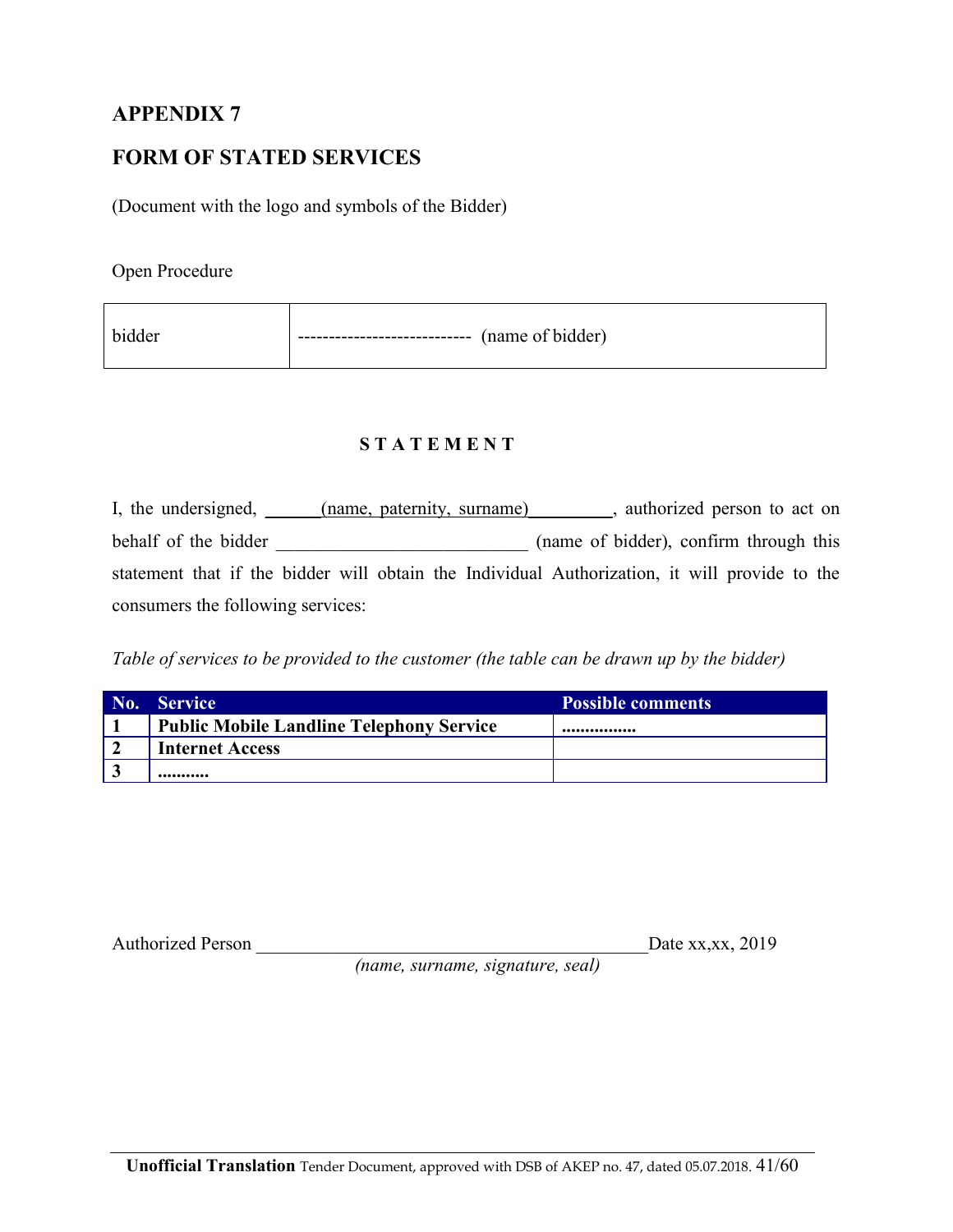### **FORM OF STATED STANDARDS**

(Document with the logo and symbols of the Bidder)

Open Procedure

| <b>Bidder</b> | ----------------------- (name of bidder) |
|---------------|------------------------------------------|
|               |                                          |

#### **S T A T E M E N T**

I, the undersigned, \_\_\_\_\_(name, paternity, surname) \_\_\_\_\_\_, authorized person to act on behalf of the bidder \_\_\_\_\_\_\_\_\_\_\_\_\_\_\_\_\_\_\_\_\_\_\_\_\_\_\_ (name of bidder), confirm through this statement that if the bidder will obtain the Individual Authorization, for the network Construction and the utilization of the granted frequencies, it will respect the relevant ITU and CEPT standards and the international agreements where Albania is a party.

Authorized Person \_\_\_\_\_\_\_\_\_\_\_\_\_\_\_\_\_\_\_\_\_\_\_\_\_\_\_\_\_\_\_\_\_\_\_\_\_\_\_\_\_\_Date xx,xx, 2019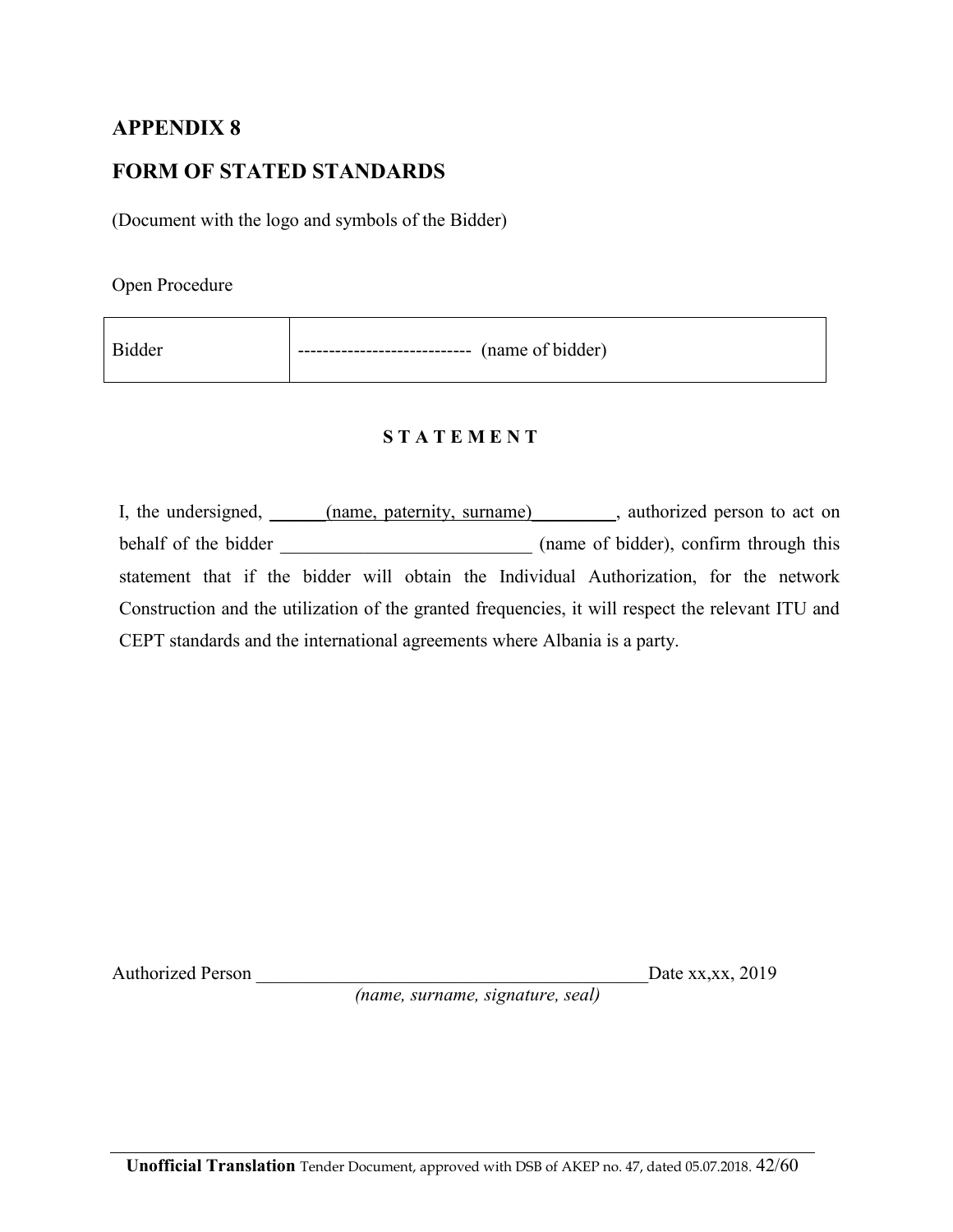## **STATEMENT ON ACCEPTANCE OF DEFINED TERMS IN THE TENDER ANNOUNCEMENT.**

(Document with the logo and symbols of the Bidder)

Open Procedure

#### **S T A T E M E N T**

| I, the undersigned, $\overline{\phantom{a}}$ | (name, paternity, surname)                                                     | authorized person to act on            |
|----------------------------------------------|--------------------------------------------------------------------------------|----------------------------------------|
| behalf of the bidder                         |                                                                                | (name of bidder), declare through this |
|                                              | statement that the bidder accepts all defined terms in the tender announcement |                                        |

Authorized Person \_\_\_\_\_\_\_\_\_\_\_\_\_\_\_\_\_\_\_\_\_\_\_\_\_\_\_\_\_\_\_\_\_\_\_\_\_\_\_\_\_\_Date xx,xx, 2019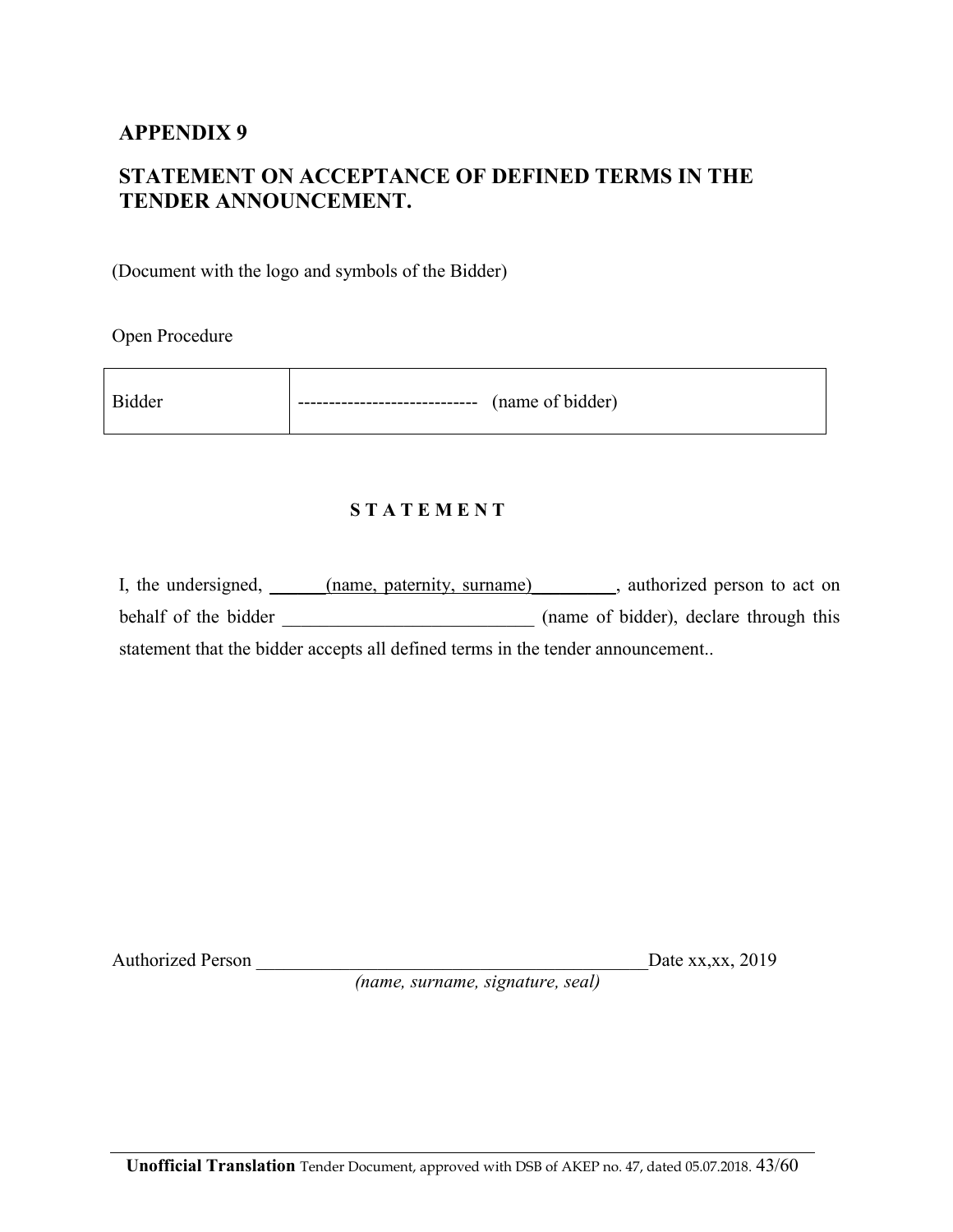## **STATEMENT ON ACCEPTANCE OF ALL OBLIGATIONS DERIVING FROM WINNING THE TENDER**.

(Document with the logo and symbols of the Bidder)

 $\overline{\phantom{0}}$ 

Open Procedure

| Bidder | --------------------------- | (name of bidder) |
|--------|-----------------------------|------------------|
|        |                             |                  |

#### **S T A T E M E N T**

I, the undersigned,  $(name, patternity, surname)$ , authorized person to act on behalf of the bidder \_\_\_\_\_\_\_\_\_\_\_\_\_\_\_\_\_\_\_\_\_\_\_\_\_\_\_ (name of bidder), declare through this statement that if the bidder will obtain the Individual Authorization, it will in turn accept all obligations deriving from winning the tender.

Authorized Person \_\_\_\_\_\_\_\_\_\_\_\_\_\_\_\_\_\_\_\_\_\_\_\_\_\_\_\_\_\_\_\_\_\_\_\_\_\_\_\_\_\_Date xx,xx, 2019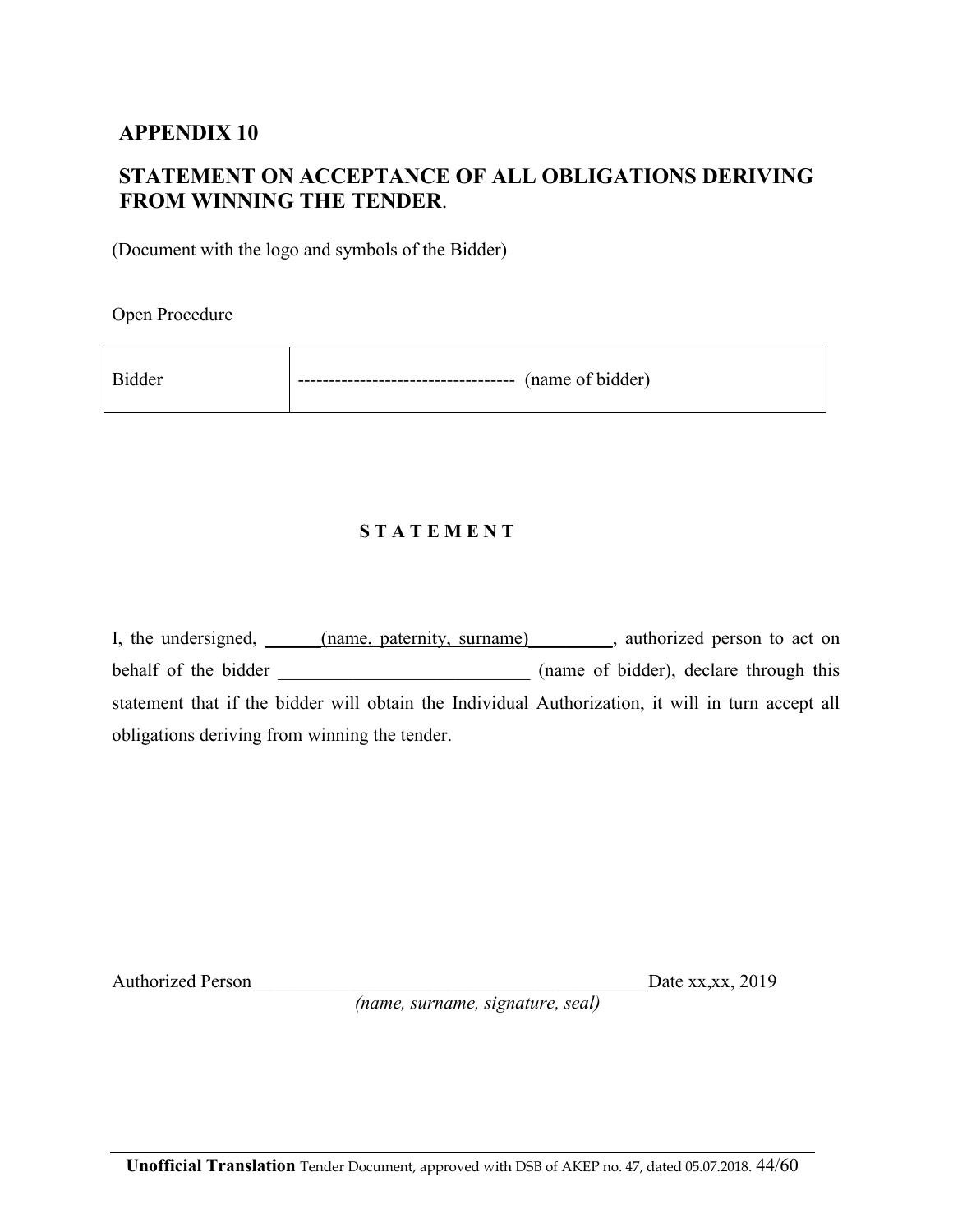## **STATEMENT ON ACCEPTANCE OF ALL CONDITIONS OF THE TENDER DOCUMENTS.**

(Document with the logo and symbols of the Bidder)

Open Procedure

| - Bidder | ------------------------------ | (name of bidder) |
|----------|--------------------------------|------------------|
|          |                                |                  |

<u> 2002 - Jan Barnett, fransk politik (d. 1882)</u>

#### **S T A T E M E N T**

I, the undersigned, \_\_\_\_\_(name, paternity, surname) \_\_\_\_\_\_, authorized person to act on behalf of the bidder \_\_\_\_\_\_\_\_\_\_\_\_\_\_\_\_\_\_\_\_\_\_\_\_\_\_\_ (name of bidder), declare through this statement that the bidder accepts all terms and conditions represented in the bid documents.

Authorized Person \_\_\_\_\_\_\_\_\_\_\_\_\_\_\_\_\_\_\_\_\_\_\_\_\_\_\_\_\_\_\_\_\_\_\_\_\_\_\_\_\_\_Date xx,xx, 2019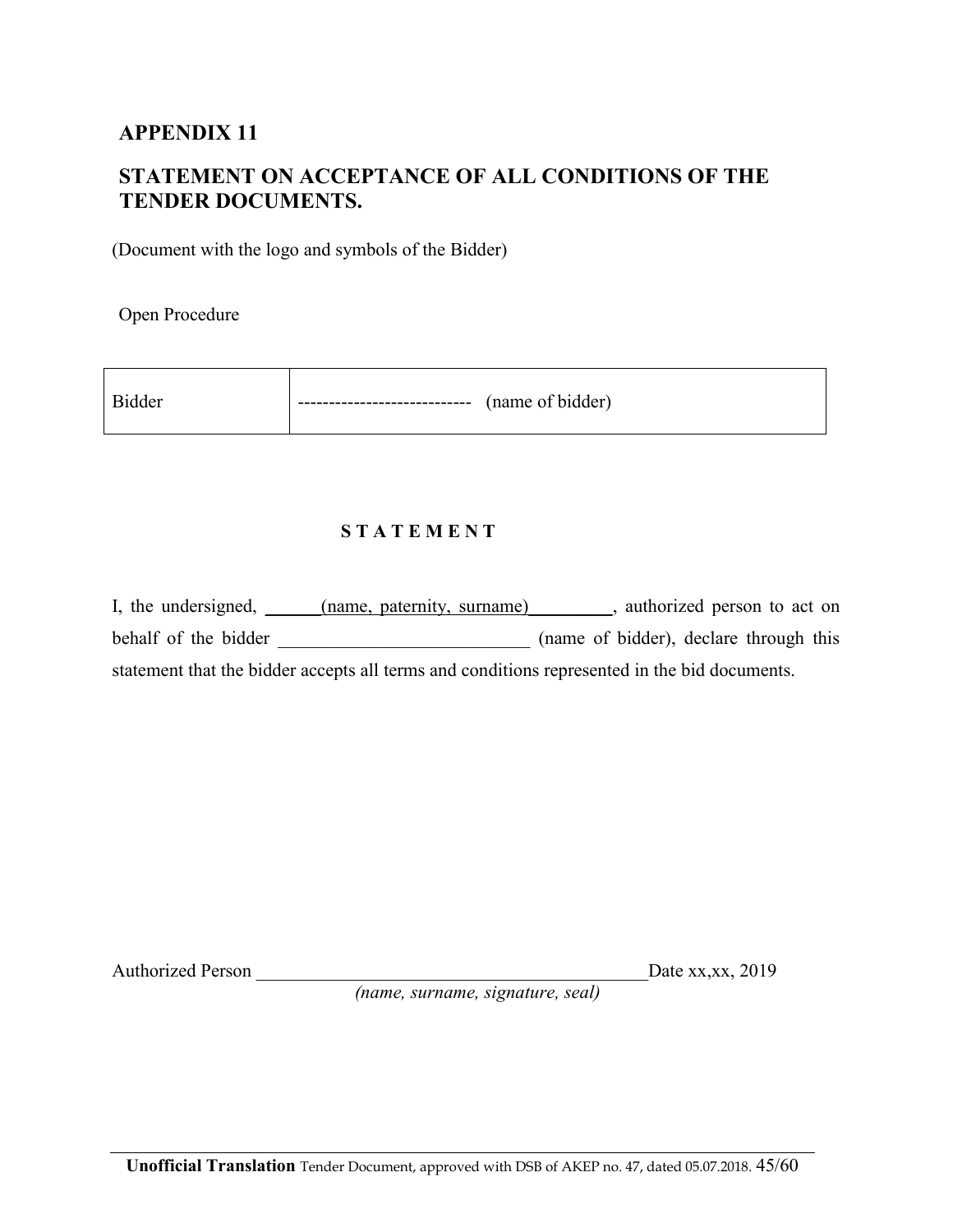## **APPENDIX 12 STATEMENT ON ACCEPTANCE OF REVOCATION OF INDIVIDUAL AUTHORIZATION.**

(Document with the logo and symbols of the Bidder)

Open Procedure

| (name of bidder) |
|------------------|
|                  |

#### **S T A T E M E N T**

I, the undersigned, \_\_\_\_\_(name, paternity, surname) \_\_\_\_\_\_, authorized person to act on behalf of the bidder \_\_\_\_\_\_\_\_\_\_\_\_\_\_\_\_\_\_\_\_\_\_\_\_\_\_\_ (name of bidder), declare through this statement that the bidder accepts the revocation of the individual authorization in case of nonperformance of all payments for this individual authorization.

Authorized Person \_\_\_\_\_\_\_\_\_\_\_\_\_\_\_\_\_\_\_\_\_\_\_\_\_\_\_\_\_\_\_\_\_\_\_\_\_\_\_\_\_\_Date xx,xx, 2019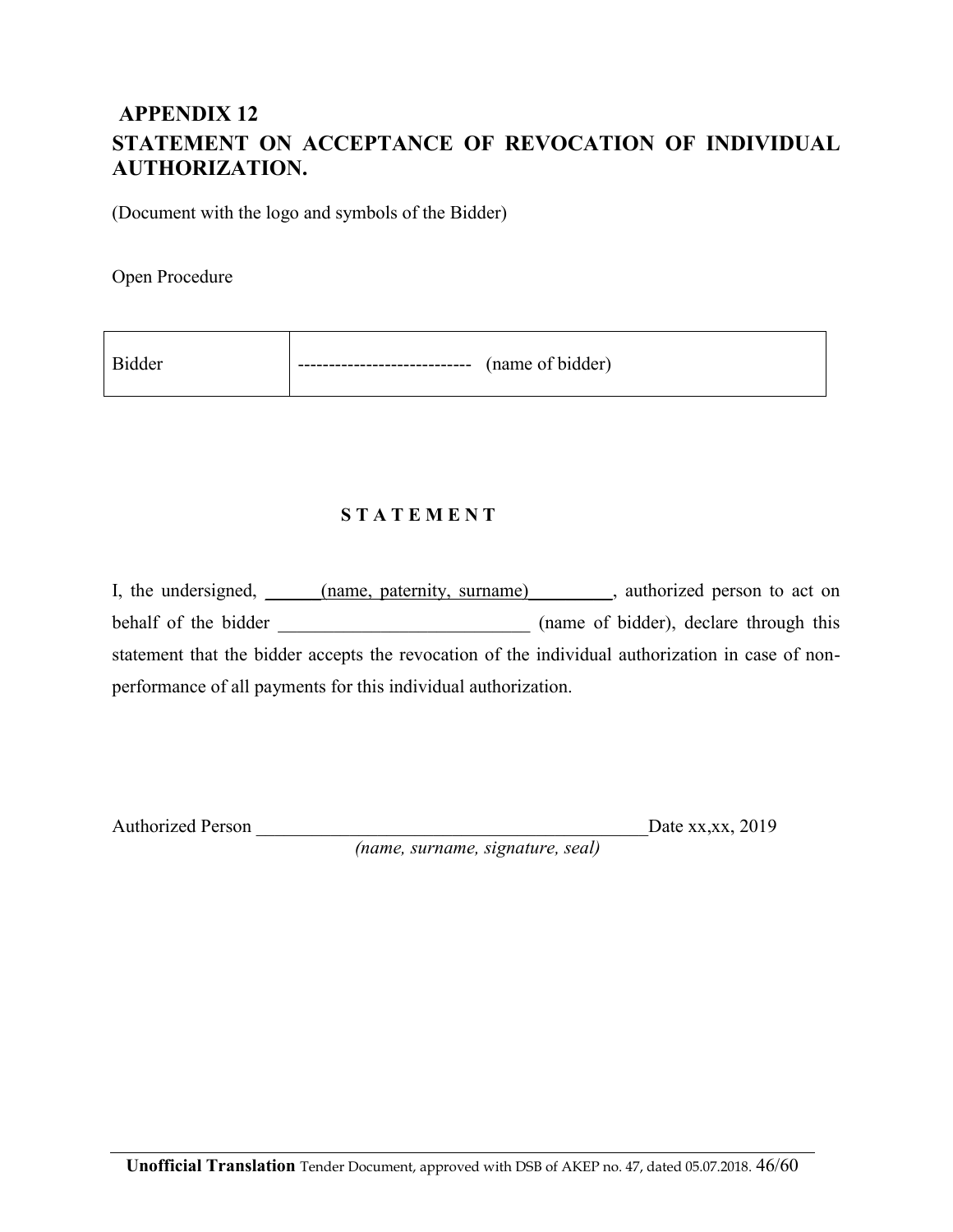## **FORM OF STATEMENT FOR THE AUTHORIZED PERSON AND DATA VALIDITY**

(Document with the logo and symbols of the Bidder)

Open Procedure

| (name of bidder)<br>------------------ |  |
|----------------------------------------|--|
|                                        |  |

#### **S T A T E M E N T**

| The bidder                                                                                      |  | (name of bidder) |
|-------------------------------------------------------------------------------------------------|--|------------------|
| declares that Mr. / Mrs. (name, paternity, surname) (i.e., is the authorized person             |  |                  |
| that will act on our behalf for the preparation and signing of the bid's documents. We also     |  |                  |
| declare that all data, evidence and any information included in our bid, are valid and accurate |  |                  |
| and meet all requirements defined in the tender documents.                                      |  |                  |

On behalf of the bidder (The Administrator) Date xx,xx, 2019 *(name, surname, signature, seal)*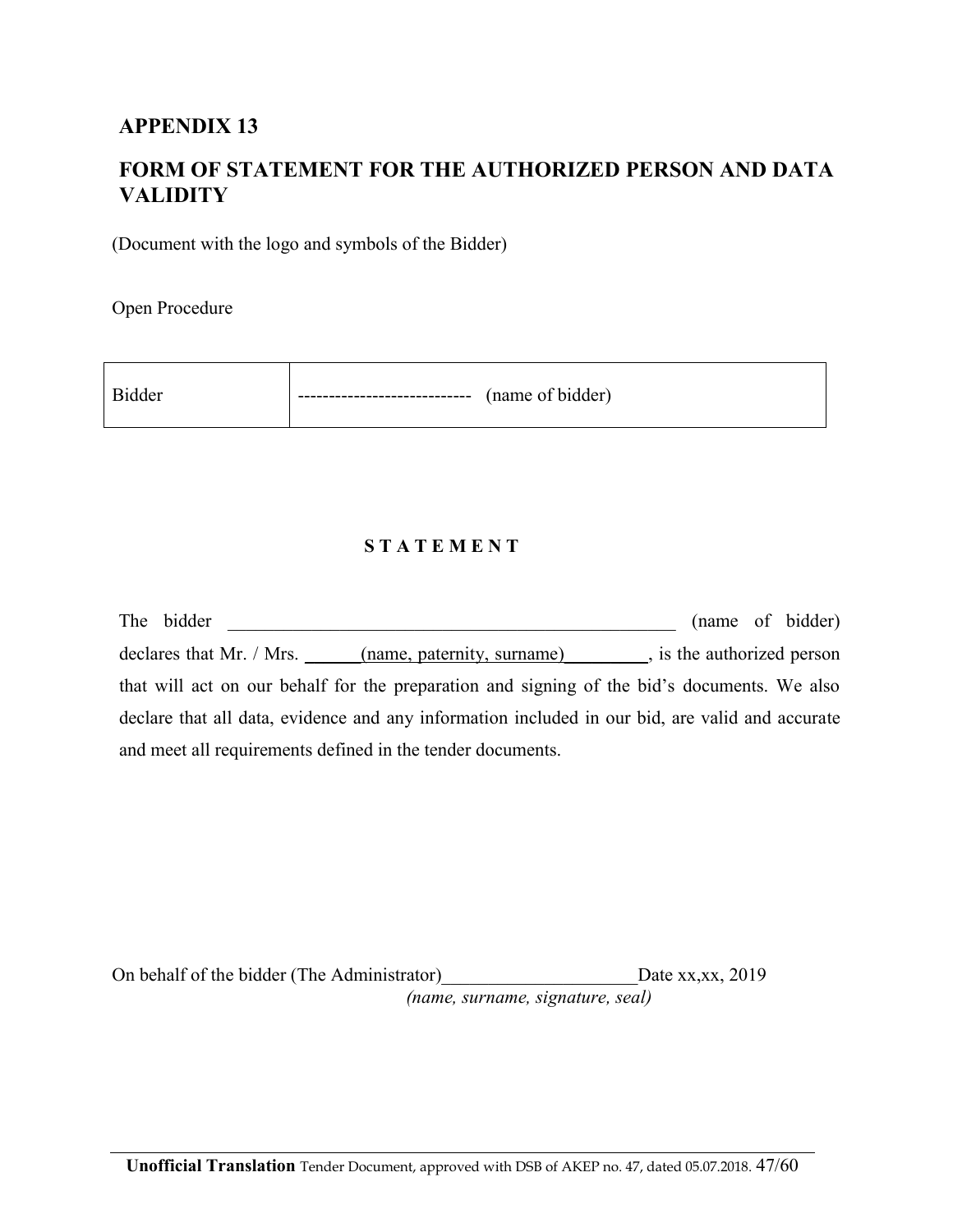### **FORM OF BANK GUARANTEE FOR BID SECURITY**

[*Letter with the Bank / Insurance Company logo*]

[Ref.\_\_\_\_\_\_\_\_] [Data\_\_\_\_\_\_\_\_]

> To: Electronic and Postal Communications Authority Street "Reshit Collaku", Tirana – Albania

On behalf of: *[Name and address of the insured bidder]*

Referring to the Open Procedure for *granting the rights to use frequencies in the band 800 MHz(790-862 MHz)"*

We confirm that [*name of insured bidder*] has deposited at [*name and address of the bank/insurance company*] an amount of 148,800 (one hundred and forty-eight thousand eight hundred) Euros as a reimbursable deposit for the AKEP.

We undertake to transfer at the account of Electronic and Postal Communications Authority the secured value, within 15 (fifteen) calendar days, upon receipt by us of your simple and first demand in writing, without requesting explanations, as long as this request states the failure to comply with any of any of following conditions:

The bidder has failed due to his own incapacity to complete the procedures for the provision with Individual Authorization, after AKEP's announcement for obtaining of 1 (one) Individual Authorization.

This guarantee is valid for the period 365 (three hundred and sixty five) calendar days after the

date \_\_\_.\_\_\_.2019.

[Bank representative / Insurance Company]

*(name, surname, signature, seal)* 

Date xx,xx, 2019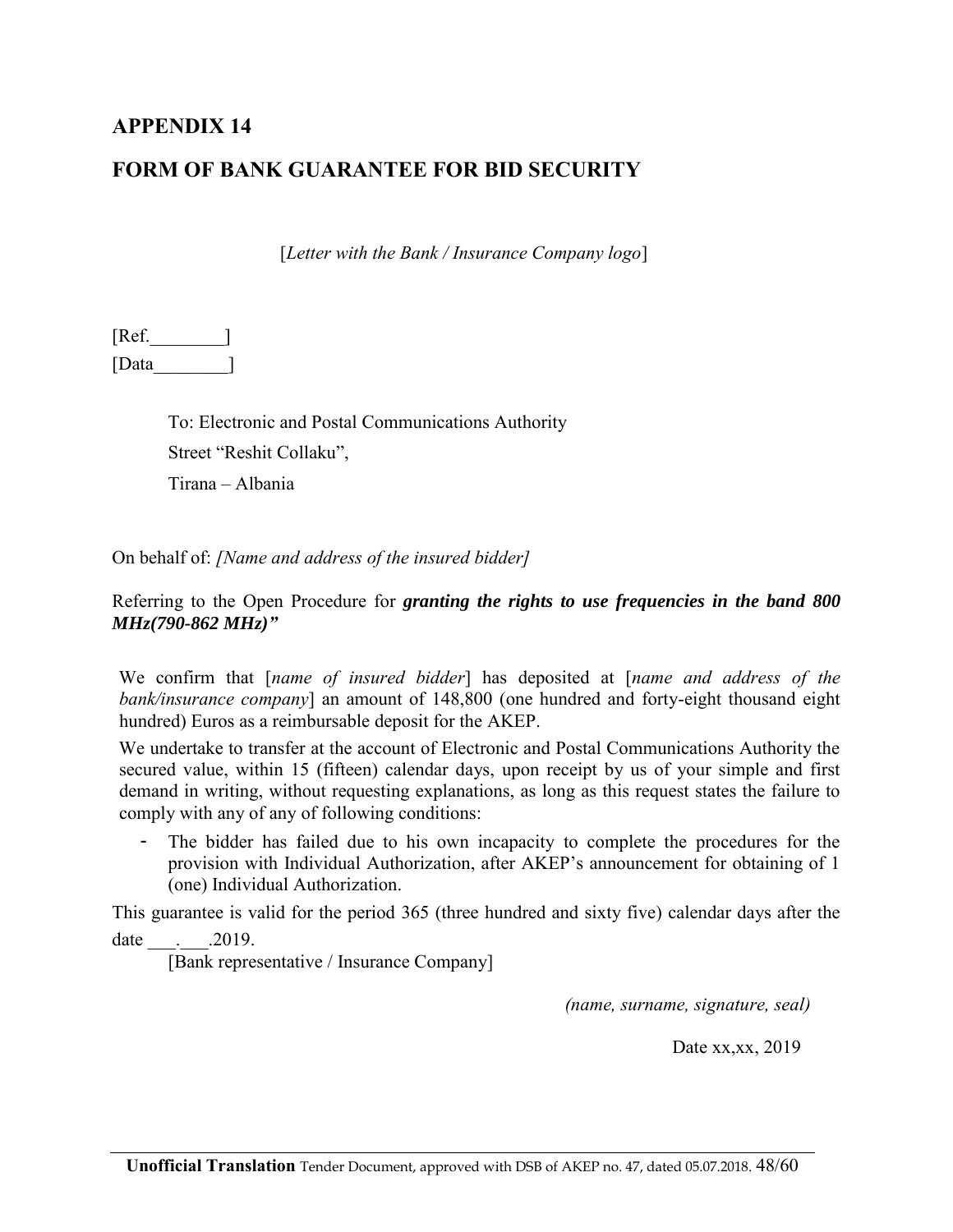### **APPENDIX 15 – FORM OF AUTHORIZATION FOR REPRESENTATION IN THE BID OPENING**

(Document with the logo and symbols of the Bidder)

Open International Tender

#### **A U T H O R I Z A T I O N**

Through this authorization, Mr. Mrs. \_\_\_\_\_(name, paternity, surname) \_\_\_\_\_\_\_\_\_I s authorized to represent \_\_\_\_\_\_\_\_\_\_\_\_\_\_\_\_\_\_\_\_\_\_\_\_\_\_\_\_\_\_\_\_\_\_\_\_\_\_\_\_\_\_\_\_\_\_\_\_ (name of bidder) during the procedure of bids' opening.

Authorized Person \_\_\_\_\_\_\_\_\_\_\_\_\_\_\_\_\_\_\_\_\_\_\_\_\_\_\_\_\_\_\_\_\_\_\_\_\_\_\_\_\_\_Date xx,xx, 2019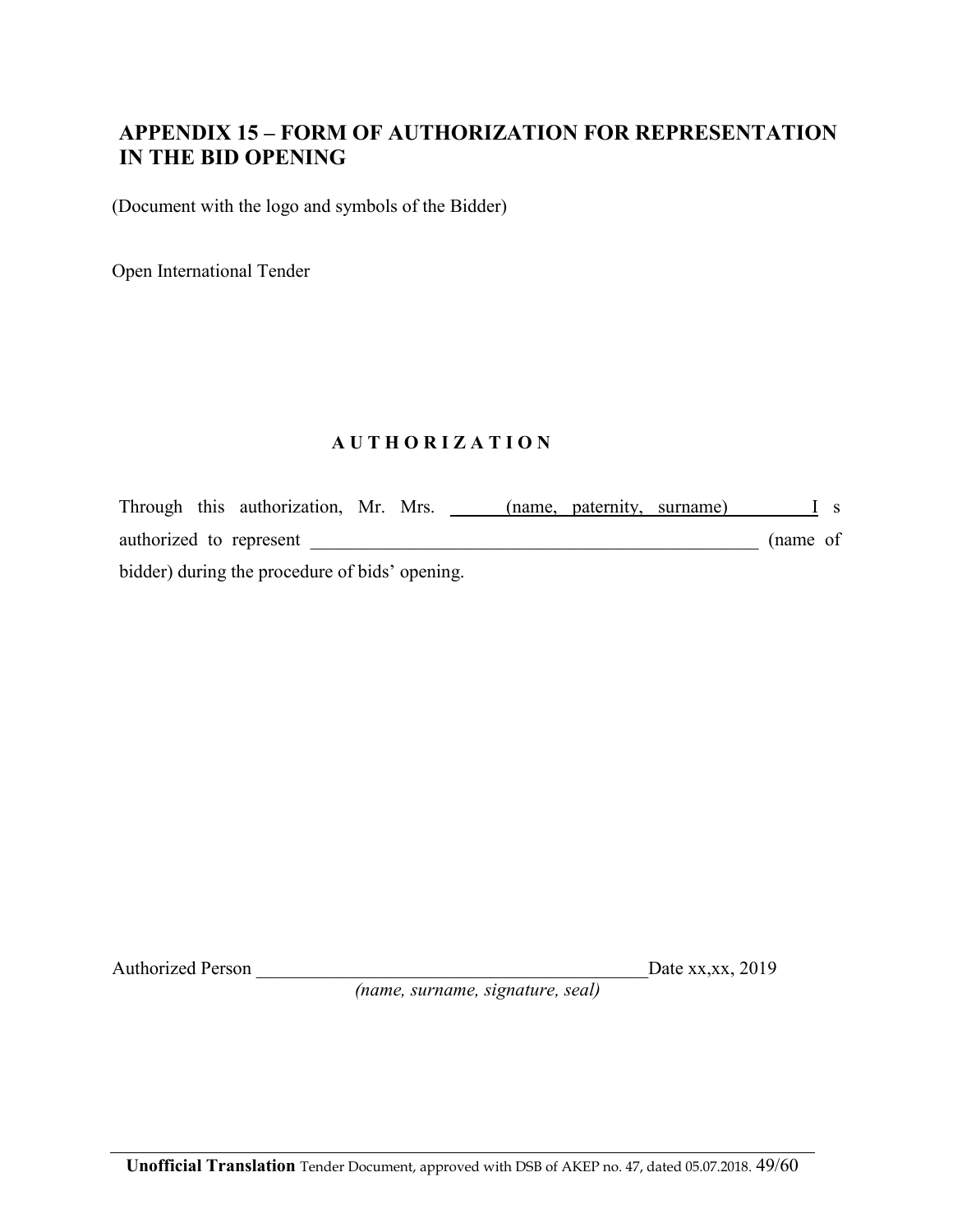## **FORM OF DISQUALIFICATION NOTIFICATION**



### **REPUBLIC OF ALBANIA ELECTRONIC AND POSTAL COMMUNICATION AUTHORITY**

**Ref\_\_\_\_\_\_ No Date \_\_\_\_.\_\_\_\_.2019** 

NOTIFICATION FOR THE DISQUALIFIED BIDDER

Tirana on  $.2019$ 

ELECTRONIC AND POSTAL COMMUNICATIONS AUTHORITY

Street "Reshit Çollaku", Tirana – Albania

Procurement procedure: *Open Procedure*

Objekti: *"Granting the rights to use frequencies in the band 800 MHz (790-862MHz)".*

**Ref. 1x10 MHz paired -800-2018**

Bidder: \_\_\_\_\_\_\_\_\_\_\_\_\_\_\_\_\_

Address:

Dear, \_\_\_\_\_\_\_\_\_\_\_\_\_\_\_\_\_,

We would like to thank you for the participation in the above public bidding procedure, open procedure carried out in accordance with the Decision of the Council of the Ministers of the Republic of Albania, DCM No 1252, dated 10.09.2008 "On the approval of regulations for the development of the public tender, for granting the right to use frequencies".

Your bid was carefully examined based on the terms and conditions defined in the tender document. We regret to inform you that you were disqualified, this due to the fact that the bid submitted by you was refused as a result of the reasons reflected below [*mark the right box*]: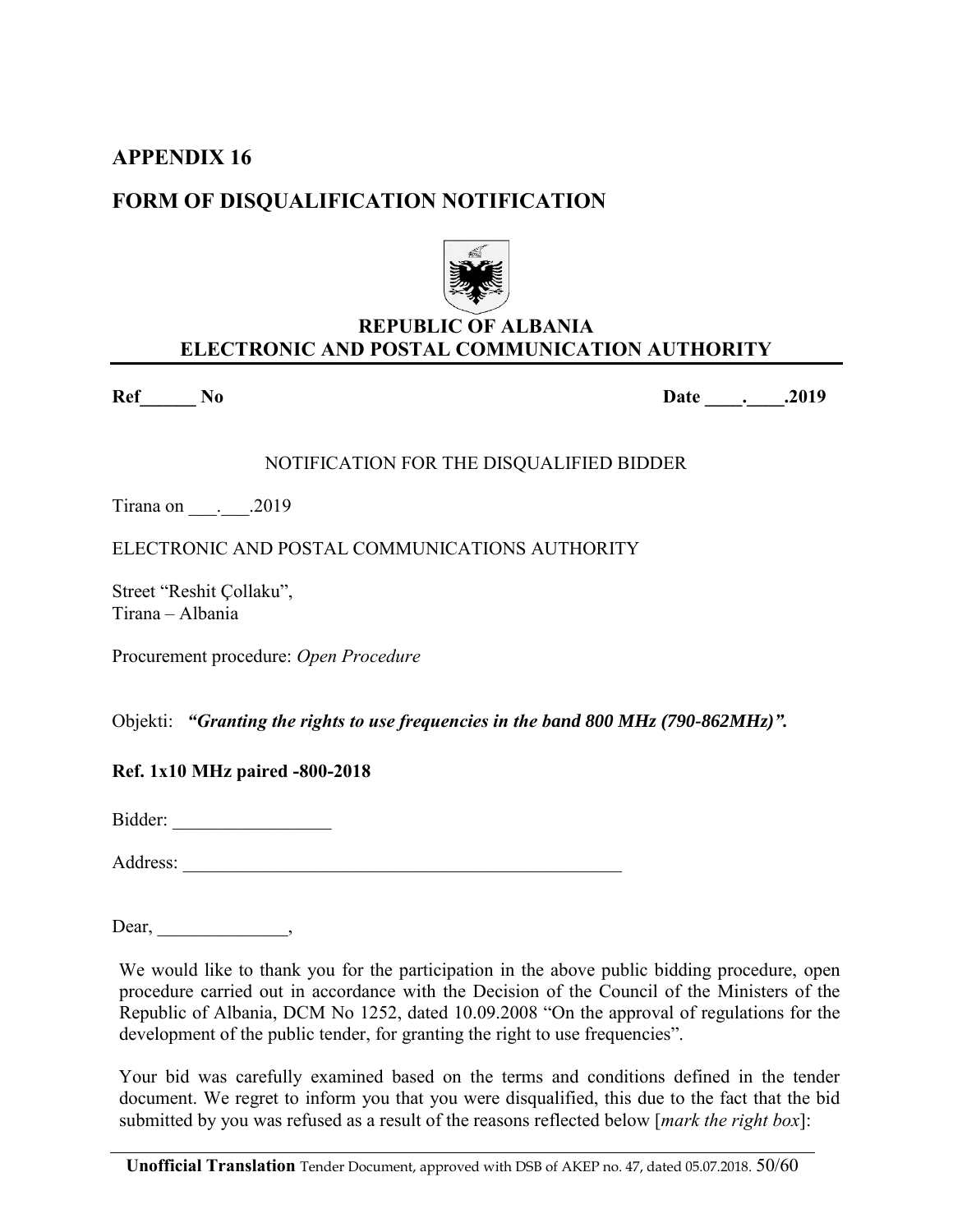#### [you entity]

- $\Box$  Was adjudicated, by a court with full competent jurisdiction, that it has committed criminal or civil offence, that include corruptive practices, money laundering, criminal organization or activities foreseen in Chapter III, point 4.1 of the DCM No.1252, dated 10.09.2008 "On the approval of regulations for the development of the public tender, for granting the right to use frequencies", amended, in enforceable laws or regulations in Albania, or according to agreements and international convents;
- $\Box$  A court with full competent jurisdiction has decided that your subject has committed fraud or an activity similar to fraud;
- $\Box$  Has been found guilty for any wrongdoing related to his/her professional activities;
- $\Box$  It is under legal process for one of the penal actions described in point 4.1 d) chapter III DCM No.1252, dated 10.09.2008 "On the approval of regulations for the development of the public tender, for granting the right to use frequencies", amended;
- $\Box$  Has gone bankrupt, the activity has been taken under the administration of the court according to point 4.1(c) chapter III DCM No.1252, dated 10.09.2008 "On the approval of regulations for the development of the public tender, for granting the right to use frequencies", amended;
- $\Box$  Has filed for bankruptcy, for an obligatory liquidation order or an agreement with the creditors, or similar procedures, according to point 4.1(f) chapter III DCM No.1252, dated 10.09.2008 "On the approval of regulations for the development of the public tender, for granting the right to use frequencies", amended;
- $\Box$  is found guilty by a competent court of Albania for erroneous professional activity;
- $\Box$  has not met its obligations regarding the payments for social security according to the specific laws of Albania or the Country of Origin;
- $\Box$  has not met its obligations regarding tax payments, according to the specific laws of Albania or of the Country of Origin;

You failed to submit:

- $\Box$   $\Box$  The required certificates or authentications that demonstrate that you are not in the positions specified in point 4.1, chapter III DCM No.1252, dated 10.09.2008 "On the approval of regulations for the development of the public tender, for granting the right to use frequencies" amended;
- $\Box$  A certificate, document or other sufficient authentications required from the contracting authority according to point 5.1(a, b, c, d) chapter III DCM No.1252, dated 10.09.2008 "On the approval of regulations for the development of the public tender, for granting the right to use frequencies", amended, and *(the relevant sections of the TD),* aiming at the verification of your professional adequacy;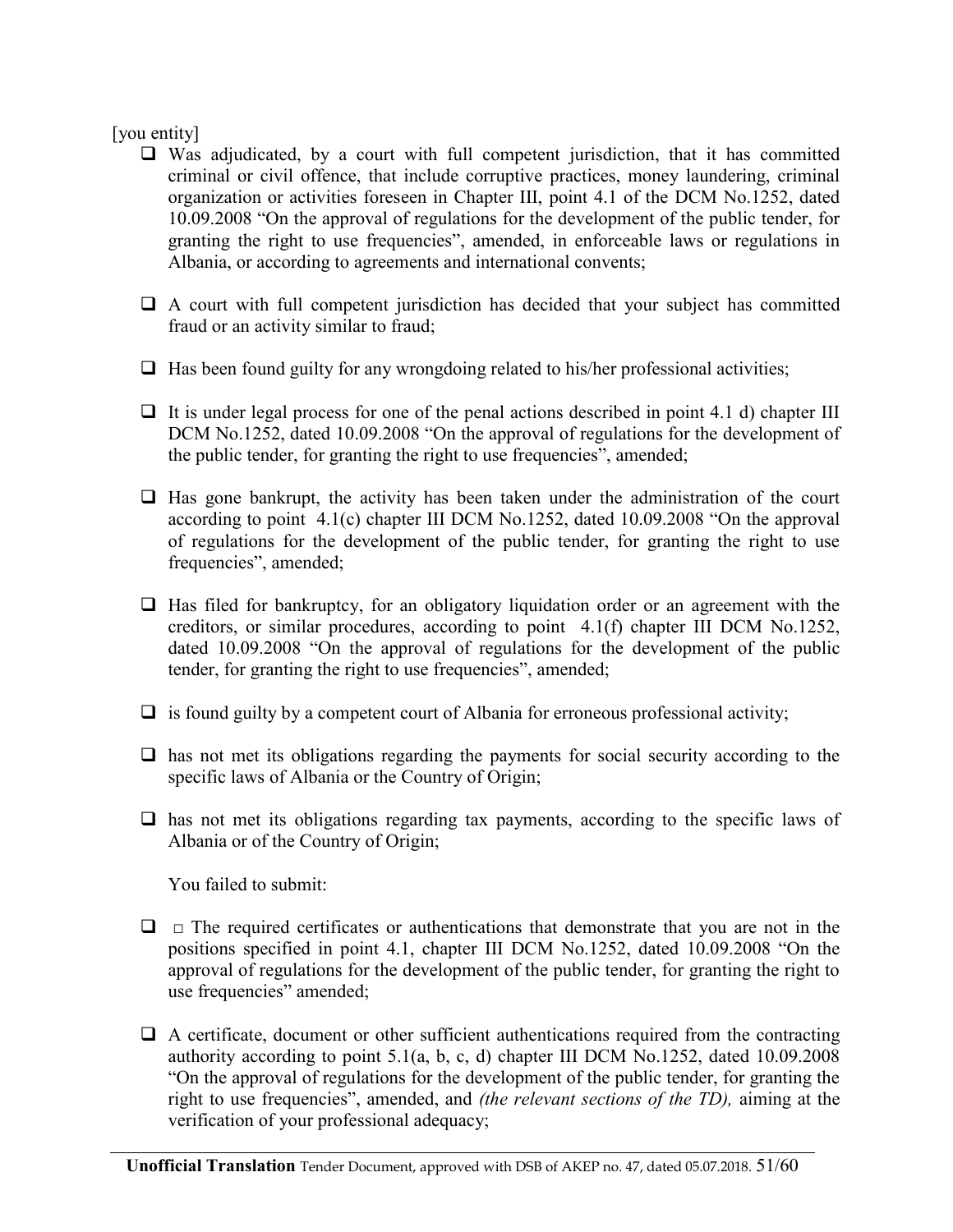$\Box$  Sufficient certificates/authentications, as specified in point 5.1(a, b, c, d) chapter III DCM No.1252, dated 10.09.2008 "On the approval of regulations for the development of the public tender, for granting the right to use frequencies", amended; and *(the relevant sections of the TD)*, aiming at demonstrating that the candidate or the bidder meets the requirements regarding minimum financial capacities, technical and professional capacities specified in the bid file or in the contract award announcement;

- $\Box$  The Contracting Authority has decided that you have submitted documents having untrue information or falsified documents in order to be qualified;
- $\Box$  You failed to meet the requirements for the bid security;
- $\Box$  (other additional motives apart the above mentioned ones)

#### **JUSTIFICATION**

[You were disqualified] [Your bid was refused] due to the following reasons:

#### [*Mark down detailed reasons for the disqualification or the refusal of this given bid*]

If you think that the Contracting Authority has violated DCM No.1252, dated 10.09.2008 "On the approval of regulations for the development of the public tender, for granting the right to use frequencies", amended, during the public procurement procedure, then you have the right to start a reviewing procedure as foreseen in Chapter IV of the DCM No.1252, dated 10.09.2008 "On the approval of regulations for the development of the public tender, for granting the right to use frequencies", amended, and section 2 of Tender Procedure, point 11.9 of the Tender Document.

Although this was not an occasion when we could have made use of your services, we believe that you should be interested in our procurement initiatives.

Respectfully!

#### **HEAD OF BID EVALUATION COMMITTEE**

**\_\_\_\_\_\_\_\_\_\_\_\_\_\_\_\_\_\_\_\_\_\_**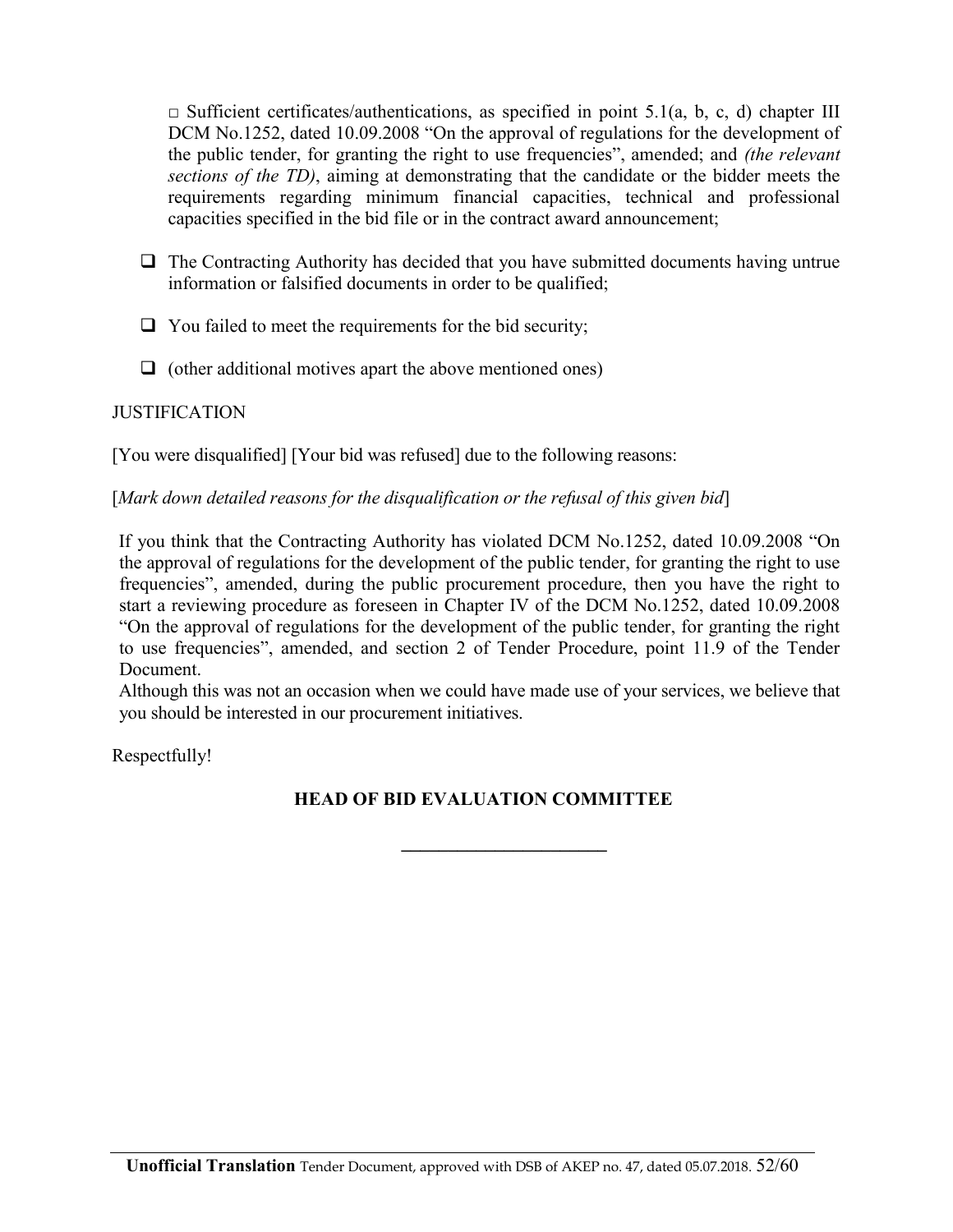### **FORM OF THE CLASSIFICATION ANNOUNCEMENT**



## **REPUBLIC OF ALBANIA ELECTRONIC AND POSTAL COMMUNICATIONS AUTHORITY**

Ref.. No 2019

#### **ANNOUNCEMENT OF THE VALID BIDS' CLASSIFICATION**

Procurement procedure: *Open Procedure*

Object: *"Granting the rights to use frequencies in the band 800 MHz (790-862MHz)".*

#### **Ref. 1x10 MHz paired-800-2018**

After the examination of the submitted bids, we make known that the classification of valid bids goes as follows:

| . .                       | (points) |      |
|---------------------------|----------|------|
| $\bigcap$<br>∠.           |          |      |
| $\sim$<br>$\mathfrak{I}.$ |          |      |
| 4.                        |          | etc. |

The following bidder was disqualified (in case there are disqualifications) Bidder: *\_\_\_\_\_\_\_\_\_\_\_\_\_\_\_\_\_\_\_\_\_\_\_\_\_\_\_\_\_\_\_\_\_* 

If you don't agree with this classification or assessment, you may deliver a complaint at AKEP, within 5 (five) working days from this announcement.

Classification announcement was done on  $\qquad \qquad .2019.$ 

#### **HEAD OF BID EVALUATION COMMITTEE**

**\_\_\_\_\_\_\_\_\_\_\_\_\_\_\_\_\_\_\_\_\_\_\_\_\_\_**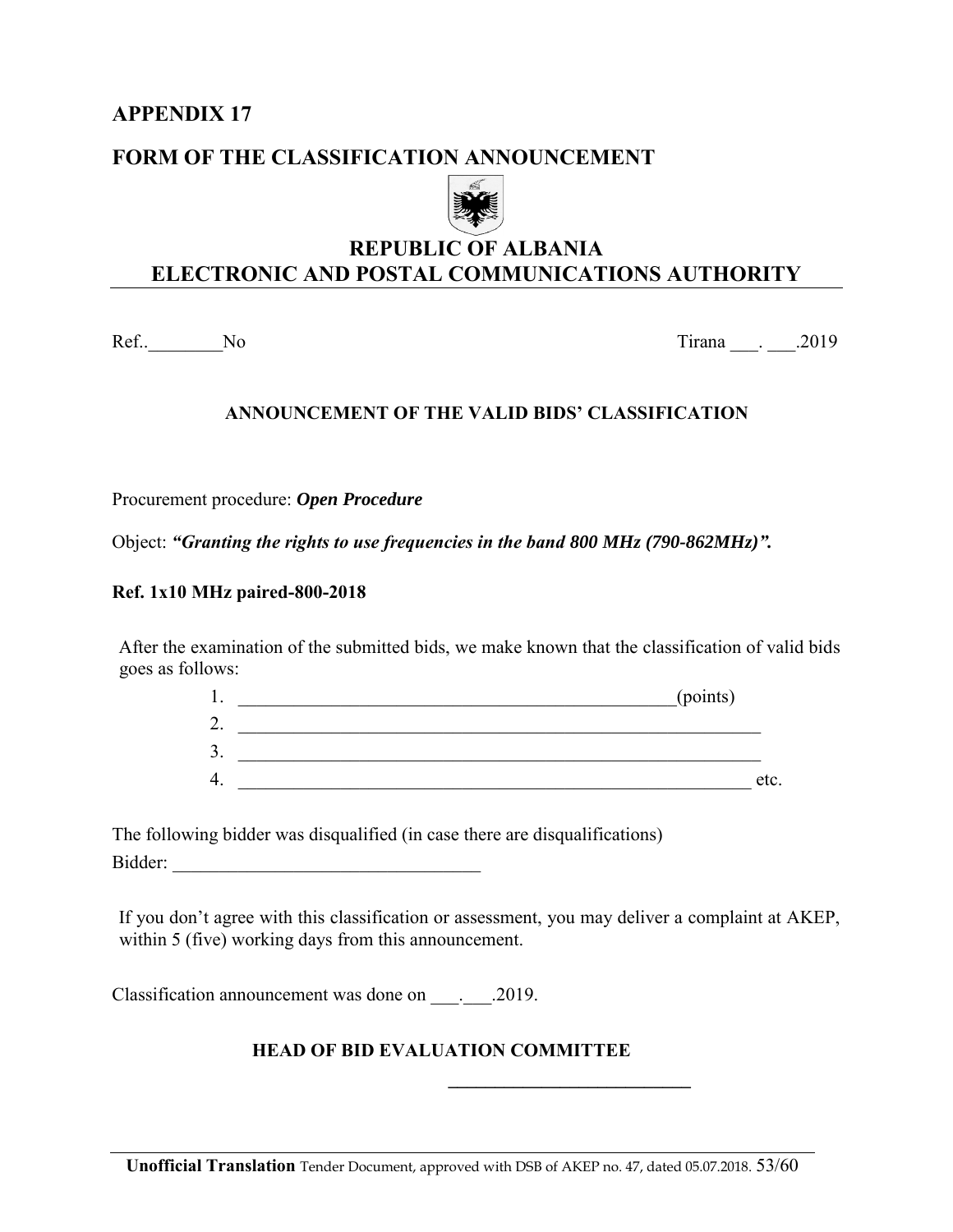#### **FORM OF WINNER NOTIFICATION**



## **REPUBLIC OF ALBANIA ELECTRONIC AND POSTAL COMMUNICATIONS AUTHORITY**

*Ref.\_\_\_\_\_\_\_\_ No Tirana\_\_\_. \_\_\_.2019* 

#### **WINNER NOTIFICATION**

Procurement procedure: *Open Procedure*

Object: *"Granting the rights to use frequencies in the band 800 MHz (790-862MHz)".*

#### **Ref. 1x10 MHz paired-800-2018**

Referring to the above procedure, we inform *[name of the winning bidder]* that the Bid submitted, with a value of:

xxxxxxxx (in words) Euros.

has been identified as the winning bid.

In accordance with the provisions in the Tender document, Chapter II, section 17, paragraph 1, you are requested within 7 (seven) calendar days from this announcement to make the payment of  $xxxxxxx$  (in words) (Euro),

In Treasury Branch of Tirana,

Account Number the control of the second Number of the second second second second second second second second second second second second second second second second second second second second second second second second

Address:

Within a timeline of 7 (seven) days, the awarded bidder should submit at AKEP the bank statement that certifies the finalization of this payment.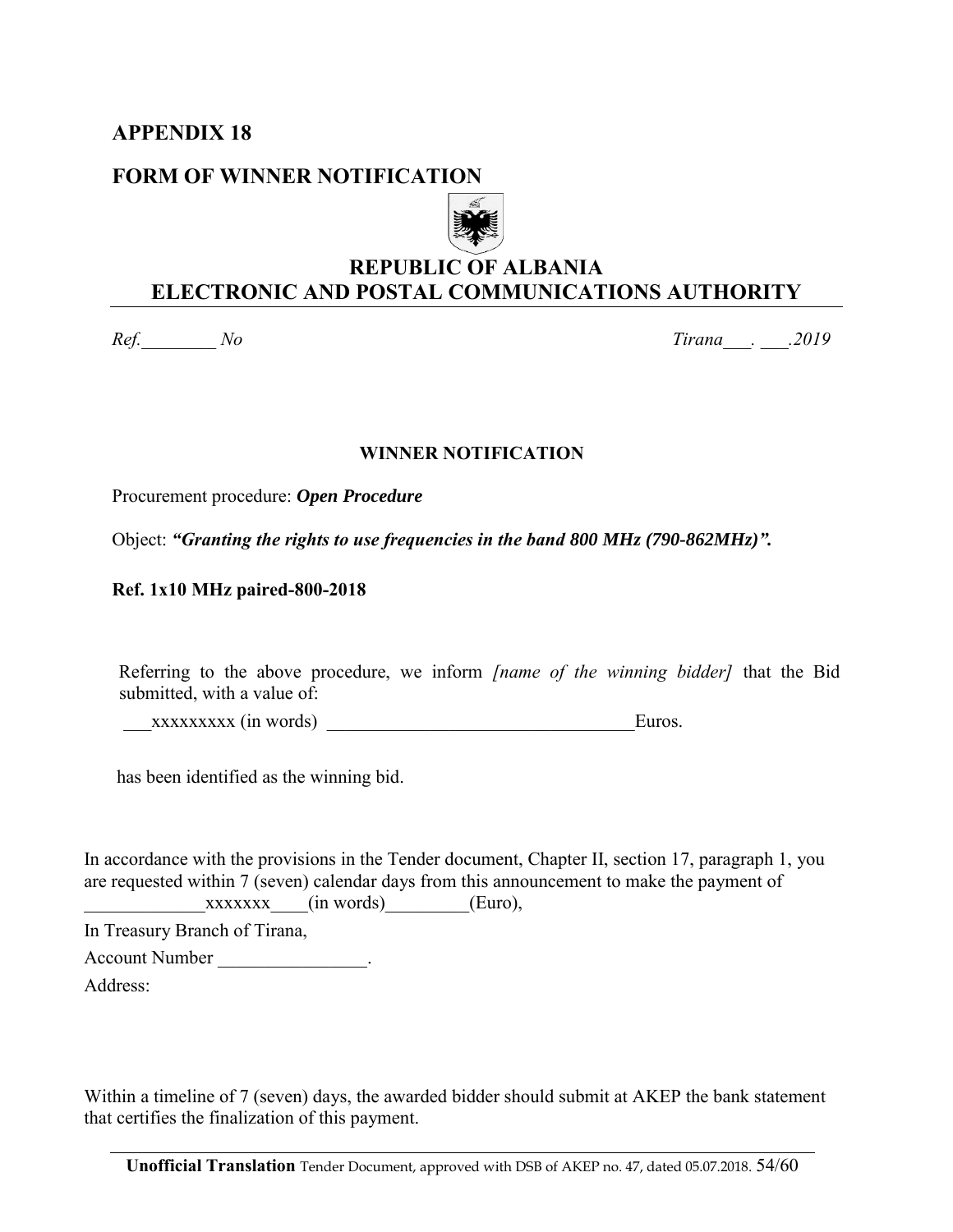In accordance with the provisions in the Tender document, Chapter II, section 17, point 2, for being granted the Individual Authorization you are requested that within 10 (ten) calendar days from this announcement to finalize also:

> **1.** The annual payment of **xxxxxxxxxx** ALL for use of frequencies' band ................................................................................................................................................ ......................................

 2. The annual payment of **xxxxxxxxxx** ALL for the use of radio communication services for frequencies' bands **xxxxxxxxx** 

*................................................................................................................................................ ....................................................................* 

| These payments should be done to |  |
|----------------------------------|--|
| Bank                             |  |
| <b>Account Number</b>            |  |
| Address:                         |  |

Within a timeline of 10 (ten) days, the awarded bidder should submit at AKEP the bank statement that certifies the finalization of these payments.

### **CHAIRMAN**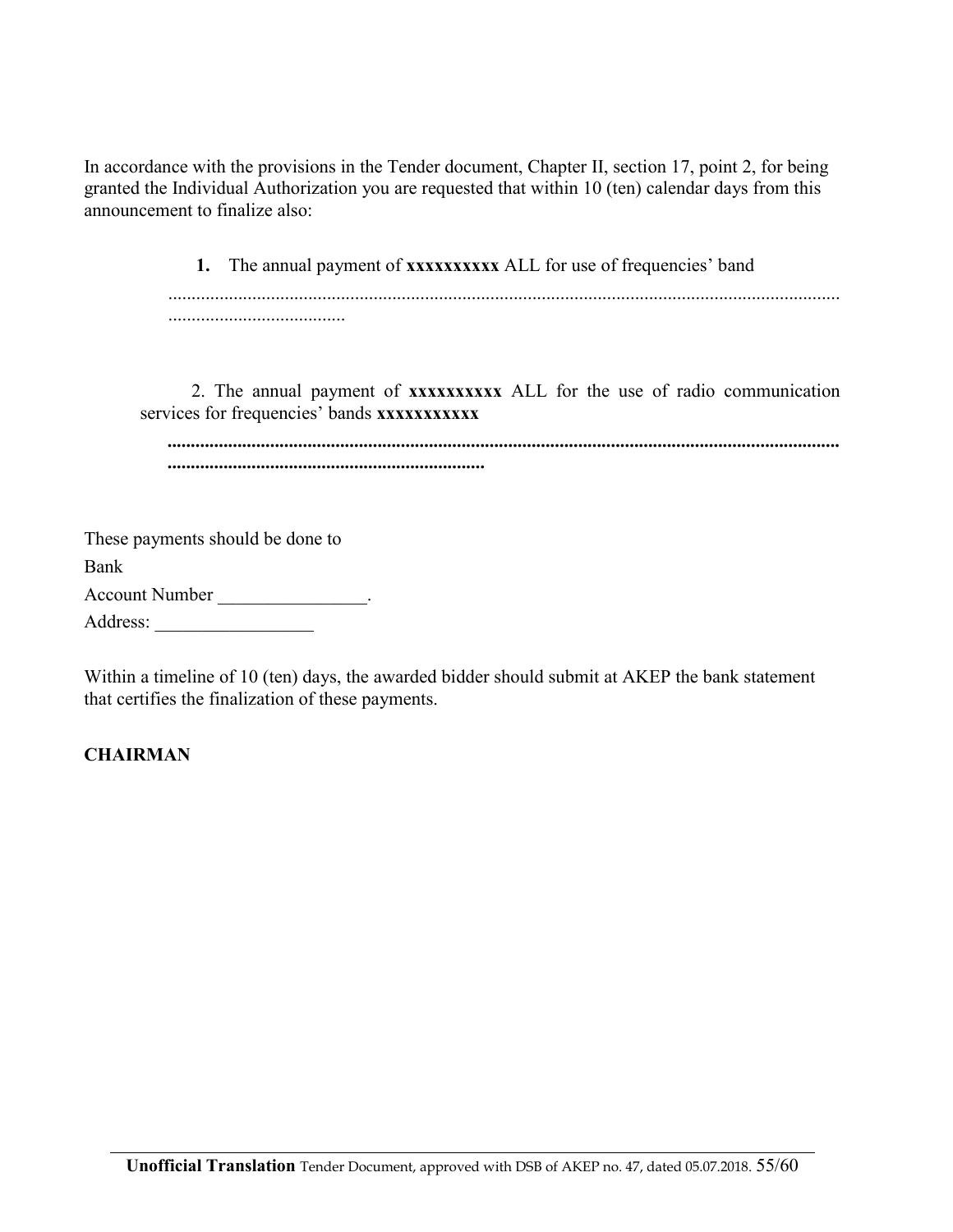#### **FORM OF PUBLICATION OF WINNING BID**



## **REPUBLIC OF ALBANIA ELECTRONIC AND POSTAL COMMUNICATIONS AUTHORITY**

*Ref.\_\_\_\_\_\_\_\_ No Tirana\_\_\_. \_\_\_.2019* 

#### **WINNING BID PUBLICATION**

Procurement procedure: *Open Procedure*

Object: *"Granting the rights to use frequencies in the band 800 MHz (790-862MHz)".*

**Ref. 1x10 MHz paired-800-2018**

Referring to the above procedure, AKEP informs that the bid submitted by *(name of* ) *winning bidder)*, with a general value of:

\_\_\_xxxxxxxxx (in words) \_\_\_\_\_\_\_\_\_\_\_\_\_\_\_\_\_\_\_\_\_\_\_\_\_\_\_\_\_\_\_\_\_Euro.

has been identified as the winning bid.

 **CHAIRMAN**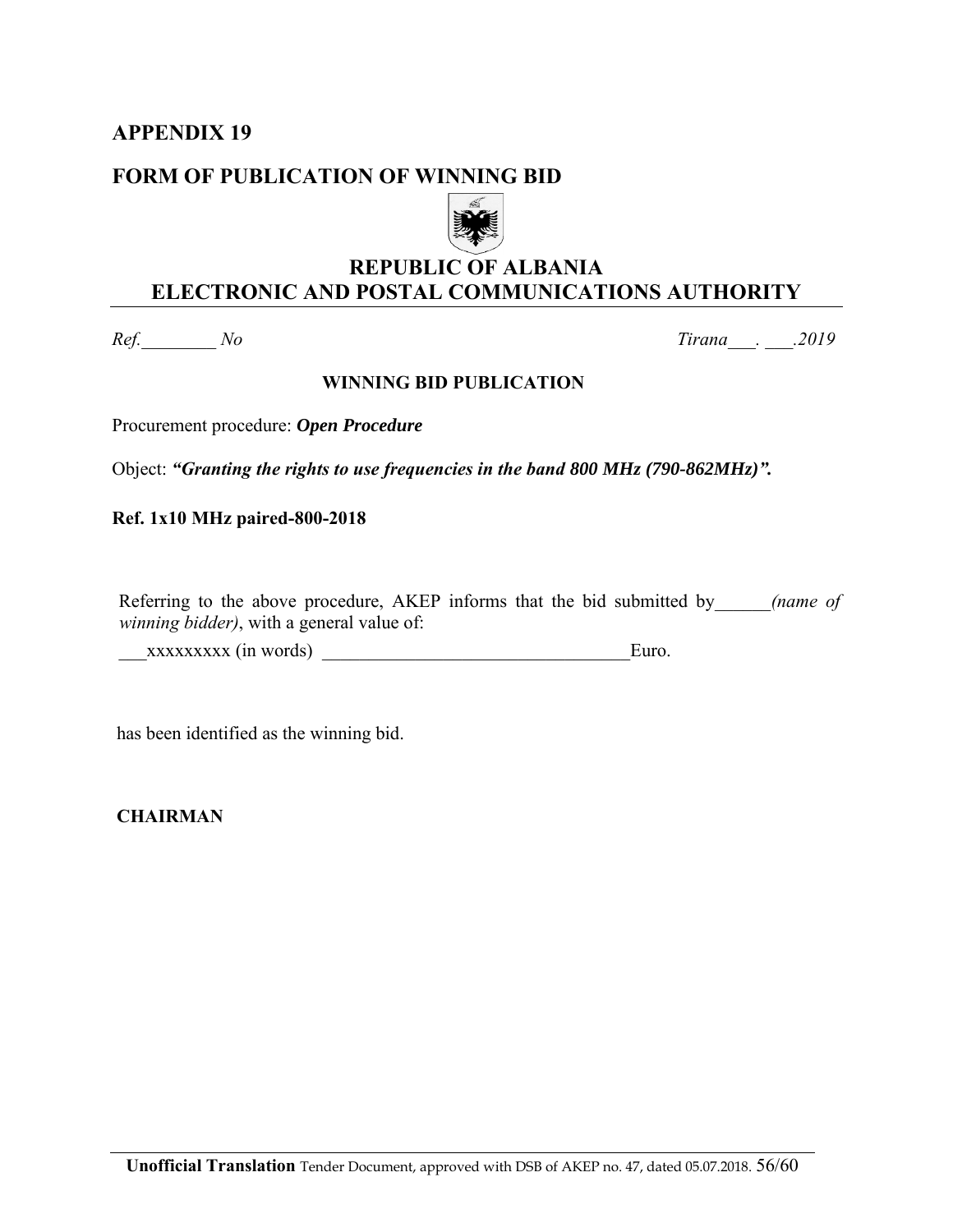#### **FORM OF INDIVIDUAL AUTHORIZATION**

In accordance with Article 71, point dh) of Law no.9918, dated 19.05.2008, amended, the Individual Authorization obtained by the winning bidder will involve obligations for the enforcement of specific terms and conditions deriving from the winning of this tender and included in this tender document.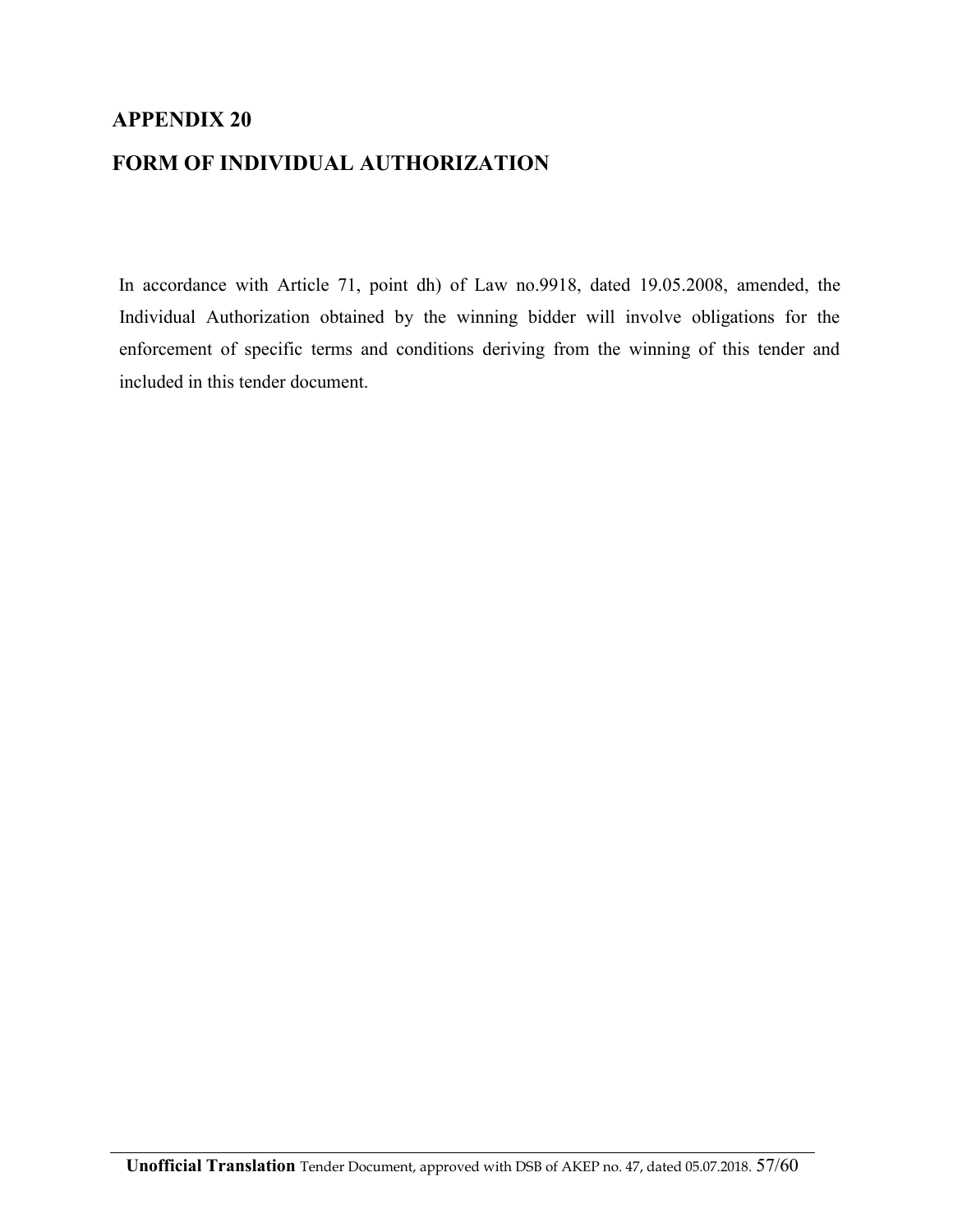

REPUBLIC OF ALBANIA **ELECTRONIC AND POSTAL COMMUNICATIONS AUTHORITY**

# **I N D I V I D U A L A U T H O R I Z A T I O N**

**No. \_\_\_\_\_\_, dated \_\_\_.\_\_\_.2019** 

# **FOR "THE USE OF FREQUENCIES"**

*xxxx-xxxx MHz - paired with xxxx-xxxx MHz*

**To the Undertaking: "XXX" sh.a** 

**C H A I R M A N**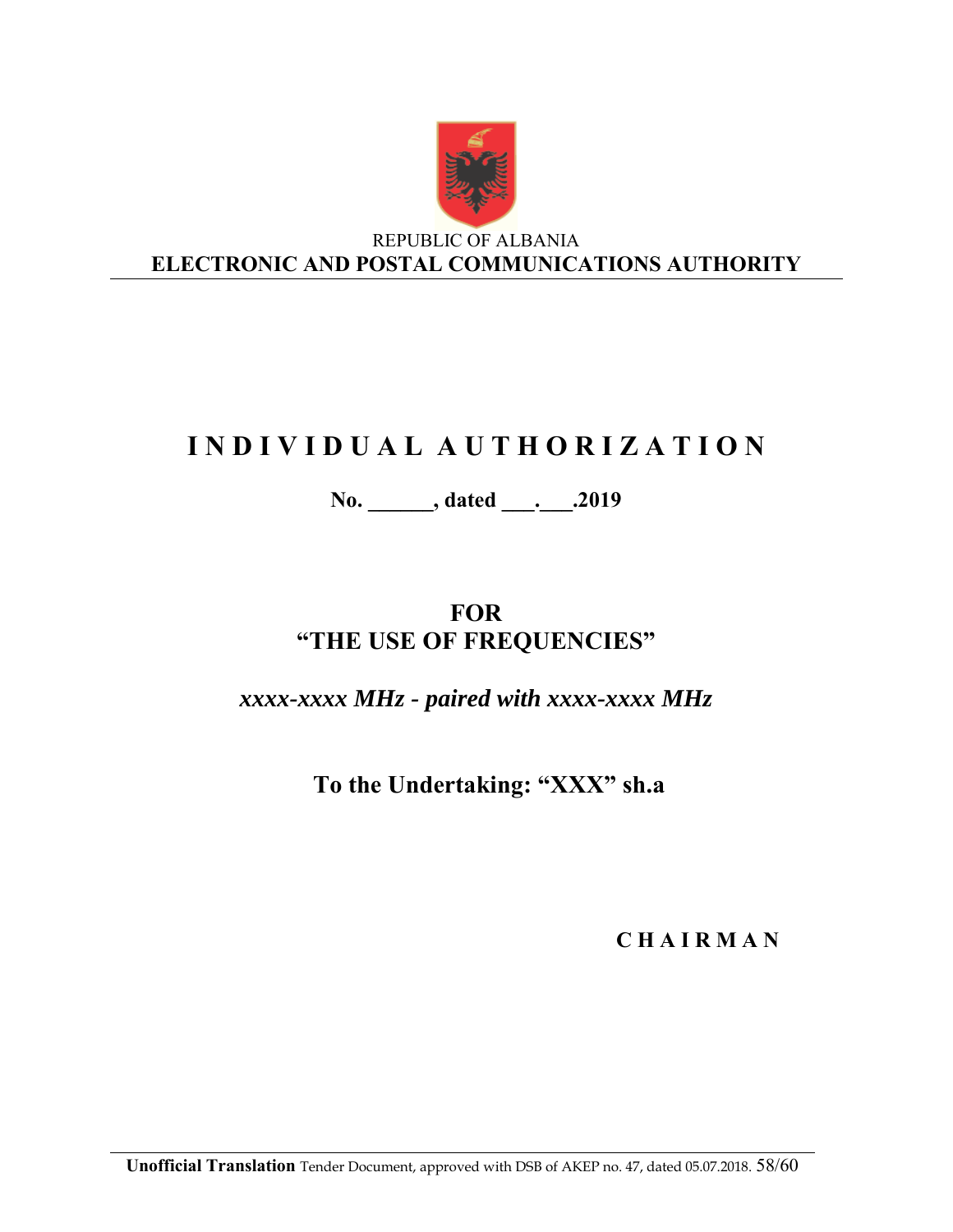#### **ANNEX No. 1:**

#### **CONDITIONS/CRITERIA FOR THE EXPLOITATION AND USE OF FREQUENCIES**

- **1.** The Individual Authorization approved with Decision No. , dated . .2019 of the Steering Board of AKEP gives the undertaking "XXX" sh.a the right to use frequencies **(xxxx-xxxx) MHz paired with (xxxx-xxxx) MHz** with the aim of constructing the network for the provision of *public land mobile service*, throughout the territory of the Republic of Albania.
- **2.** The undertaking "XXX" sh.a, in compliance with the Individual Authorization, is obliged to construct and start offering *public land mobile service through the use of spectrum allocated by this authorization,* within a 2-month period from the date of obtaining the Individual Authorization, complying with all the legal and regulatory framework of the field.
- **3.** The Individual Authorization is unique to the authorized. It may not be sold, rented, transferred or given as a guarantee without the advance approval of AKEP. No change of control of the Authorized entity, be it direct or indirect, may be made without the advance approval, in writing, of AKEP.
- **4.** The undertaking "XXX" sh.a, for the construction of the network and the use of radio frequencies grated for use: (**xxxx-xxxx) MHz paired with (xxxx-xxxx) MHz,** shall implement the National Frekuency Plan and the recommendations and standards of ITU, CEPT for this frequency band.
- **5.** The undertaking "XXX" sh.a, upon receiving the Individual Authorization is obliged to implement:
- -The plan for the extension and configuration of the network to be constructed for the service coverage, in accordance with the declaration given in the Bid, Appendix 6. Appendix 6 and the Plan presented during the tendering procedure will be called Annex 3, attached to this Individual Authorization and are part of it.
- -Provision of services declared in the Bid, Appendix 7, included in Annex 4 of this Individual Authorization.
- 6. The undertaking is obliged within 30 calendar days from the date of receiving the Individual Authorization to submit to AKEP a detailed project for the implementation of the Plan for the extension and construction of the network, the way of establishing connections between the base stations, their location, etc. This project is presented under Annex 3 (Annex 6).
- 7. The undertaking is obliged to report to AKEP regarding the percentage of territory covered by the service from the network established by him, according to Annex 3 (Annex 6), but also every 6 months after the 18 month deadline set out in Annex 3 Appendix 6).
- 8. The validity period for using the frequencies (xxxx-xxxx) MHz paired with (xxxx-xxxx) MHz, is until . . . 2033.
- 9. Renewal of the Individual Authorization shall be made at the end of the validity period, in compliance with the definitions of Law 9918, dated 19.05.2008, amended or the legislation in force at the relevant time.
- 10. The Entity must pay in due time, all payments that arise during the validity of this Individual Authorization.
- 11. If the operator does not fulfil at least one of the above obligations, AKEP shall undertake the relevant measures in accordance with article 135 ongoing of the Law 9918, dated 19.05.2008, amended.